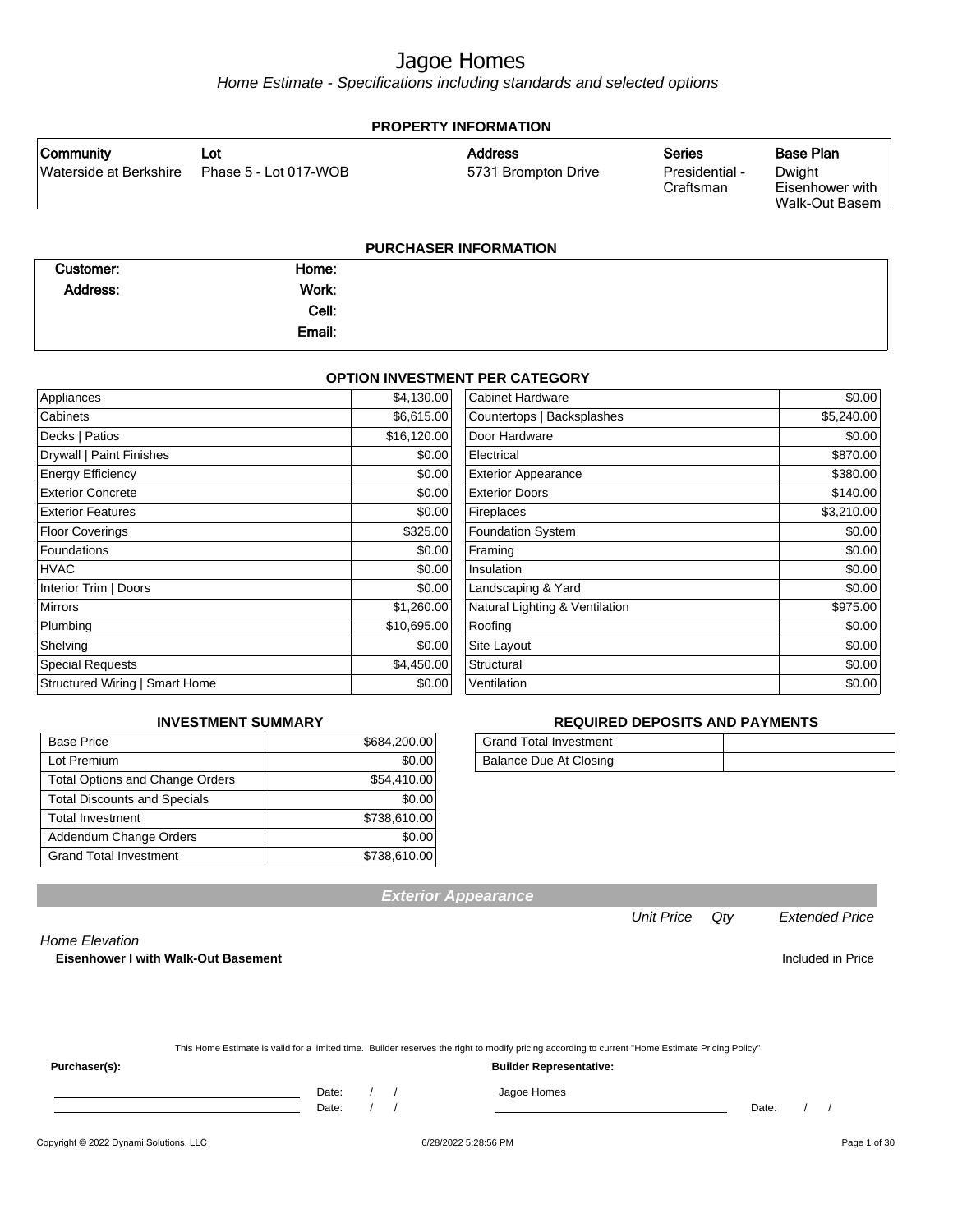Home Estimate - Specifications including standards and selected options

|                                                            |                                                                                                                                                                   | <b>PROPERTY INFORMATION</b>        |                                       |                                              |     |                                                                        |  |
|------------------------------------------------------------|-------------------------------------------------------------------------------------------------------------------------------------------------------------------|------------------------------------|---------------------------------------|----------------------------------------------|-----|------------------------------------------------------------------------|--|
| <b>Community</b><br>Waterside at Berkshire                 | Lot<br>Phase 5 - Lot 017-WOB                                                                                                                                      |                                    | <b>Address</b><br>5731 Brompton Drive | <b>Series</b><br>Presidential -<br>Craftsman |     | <b>Base Plan</b><br>Dwight<br>Eisenhower with<br><b>Walk-Out Basem</b> |  |
|                                                            |                                                                                                                                                                   | <b>Exterior Appearance</b>         |                                       |                                              |     |                                                                        |  |
| <b>Home Exterior Brick</b>                                 | Brick Veneer Front, Sides & Back of Home - Per Plan                                                                                                               |                                    |                                       | <b>Unit Price</b>                            | Qty | <b>Extended Price</b><br>\$0.00                                        |  |
| not include drop brick ledge.<br><b>Brick Color</b>        | Includes brick front, sides, and back of home. See plan for side gable and other detail. Does                                                                     |                                    |                                       |                                              |     |                                                                        |  |
| Selected Brick Color: Brownstone                           |                                                                                                                                                                   |                                    |                                       |                                              |     | Included in Price                                                      |  |
| <b>Cultured Stone</b><br><b>Cultured Stone</b>             |                                                                                                                                                                   |                                    |                                       |                                              |     | Included in Price                                                      |  |
| Color<br>Selected Color: Ledgestone KY                     |                                                                                                                                                                   |                                    |                                       |                                              |     | Included in Price                                                      |  |
| Drop Brick Ledge                                           | Drop Brick Ledge, Applies Only where Brick is Located on Wall Above                                                                                               |                                    |                                       |                                              |     | \$0.00                                                                 |  |
| <b>Address Stone</b><br><b>Address Stone</b>               | Includes one 8"x16" address stone for front of the house. Street Number ONLY will be on the<br>stone. Location of address stone will be predetermined by builder. |                                    |                                       |                                              |     | \$380.00                                                               |  |
|                                                            |                                                                                                                                                                   | <b>Foundation System</b>           |                                       |                                              |     |                                                                        |  |
|                                                            |                                                                                                                                                                   |                                    |                                       | <b>Unit Price</b>                            | Qty | <b>Extended Price</b>                                                  |  |
| <b>Foundation System</b><br><b>Walk-Out Basement</b>       |                                                                                                                                                                   |                                    |                                       |                                              |     | Included in Price                                                      |  |
|                                                            |                                                                                                                                                                   | <b>Energy Efficiency</b>           |                                       |                                              |     |                                                                        |  |
|                                                            |                                                                                                                                                                   |                                    |                                       | <b>Unit Price</b>                            | Qty | <b>Extended Price</b>                                                  |  |
| <b>HERS Rating</b><br>HERS Rated Home (Less than 85 Score) | Note - Jagoe Homes receives all applicable rebates for energy efficiency, utilities,                                                                              |                                    |                                       |                                              |     | Included in Price                                                      |  |
|                                                            | manufacturers, etc. Rebates have been reflected as a discount in Base Price of Home                                                                               |                                    |                                       |                                              |     |                                                                        |  |
|                                                            |                                                                                                                                                                   | <b>Structural</b>                  |                                       |                                              |     |                                                                        |  |
|                                                            |                                                                                                                                                                   |                                    |                                       | <b>Unit Price</b>                            | Qty | <b>Extended Price</b>                                                  |  |
| Concrete Slab<br>Barrier, Termite Warranty 1 year          | Concrete Slab 4" thick (avg), 3500 psi, Slab fill 6" minimum, 6 mil polyethylene Vapor                                                                            |                                    |                                       |                                              |     | Included in Price                                                      |  |
| <b>Basement Walls</b><br><b>Poured Basement Walls</b>      |                                                                                                                                                                   |                                    |                                       |                                              |     | Included in Price                                                      |  |
| Purchaser(s):                                              | This Home Estimate is valid for a limited time. Builder reserves the right to modify pricing according to current "Home Estimate Pricing Policy"                  |                                    | <b>Builder Representative:</b>        |                                              |     |                                                                        |  |
|                                                            | Date:<br>the control of the control of the control of<br>Date:                                                                                                    | $\prime$<br>$\sqrt{ }$<br>$\prime$ | Jagoe Homes                           |                                              |     | $\prime$<br>$\sqrt{ }$<br>Date:                                        |  |
| Copyright © 2022 Dynami Solutions, LLC                     |                                                                                                                                                                   | 6/28/2022 5:28:56 PM               |                                       |                                              |     | Page 2 of 30                                                           |  |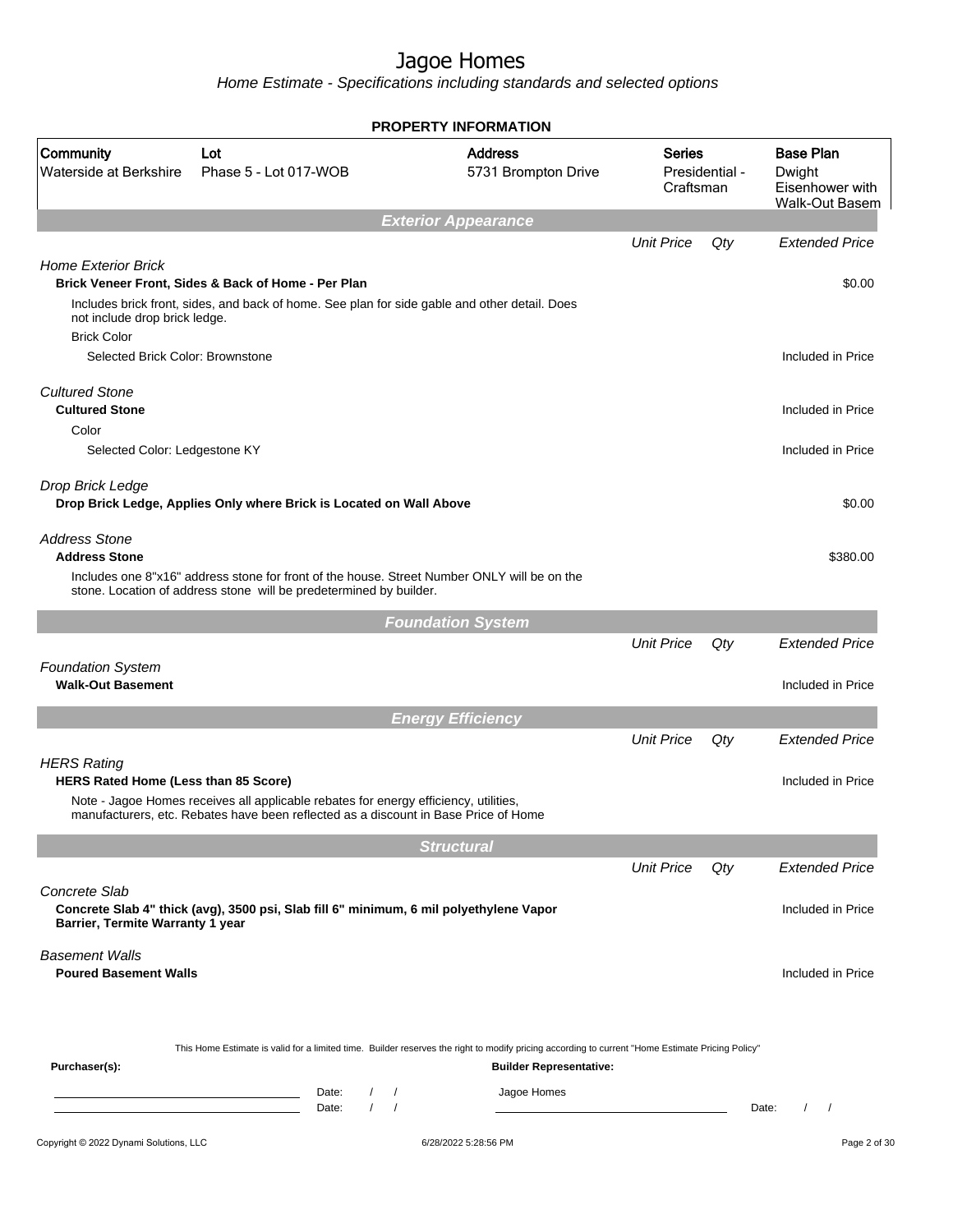Home Estimate - Specifications including standards and selected options

|                                                                             |                                                                                                                                                                                                                                                                                                                                                                                                         | <b>PROPERTY INFORMATION</b>           |                                       |     |                                                                        |  |
|-----------------------------------------------------------------------------|---------------------------------------------------------------------------------------------------------------------------------------------------------------------------------------------------------------------------------------------------------------------------------------------------------------------------------------------------------------------------------------------------------|---------------------------------------|---------------------------------------|-----|------------------------------------------------------------------------|--|
| Community<br>Waterside at Berkshire                                         | Lot<br>Phase 5 - Lot 017-WOB                                                                                                                                                                                                                                                                                                                                                                            | <b>Address</b><br>5731 Brompton Drive | Series<br>Presidential -<br>Craftsman |     | <b>Base Plan</b><br>Dwight<br>Eisenhower with<br><b>Walk-Out Basem</b> |  |
|                                                                             |                                                                                                                                                                                                                                                                                                                                                                                                         | <b>Decks   Patios</b>                 |                                       |     |                                                                        |  |
|                                                                             |                                                                                                                                                                                                                                                                                                                                                                                                         |                                       | <b>Unit Price</b>                     | Qty | <b>Extended Price</b>                                                  |  |
| <b>Outside Retreat Concrete Patio</b><br>18' Wide x 12' Deep Concrete Patio |                                                                                                                                                                                                                                                                                                                                                                                                         |                                       |                                       |     | Included in Price                                                      |  |
| Finish                                                                      |                                                                                                                                                                                                                                                                                                                                                                                                         |                                       |                                       |     |                                                                        |  |
| Selected Finish: Aggregate                                                  |                                                                                                                                                                                                                                                                                                                                                                                                         |                                       |                                       |     | Included in Price                                                      |  |
|                                                                             | <b>Comments: Below Covered Deck</b>                                                                                                                                                                                                                                                                                                                                                                     |                                       |                                       |     |                                                                        |  |
|                                                                             | Outside Retreat Wood Deck or Covered Wood Deck<br>Custom Option (Approved) Special Request (13) - Outside Retreat to be 18' W x 12' D<br>Covered Trex Deck with Powder Coated Aluminum Railing. Includes (1) Weatherproof<br>Ceiling Fan 52" Basics Pro Designer LED Fan #330019 Color: Satin Black. Rear Posts to<br>be Posts from Deck. Trex Deck Color: Rocky Harbor - Aluminum Railing Color: Black |                                       |                                       |     | \$16,120.00                                                            |  |
|                                                                             |                                                                                                                                                                                                                                                                                                                                                                                                         | <b>Exterior Doors</b>                 |                                       |     |                                                                        |  |
|                                                                             |                                                                                                                                                                                                                                                                                                                                                                                                         |                                       | <b>Unit Price</b>                     | Qty | <b>Extended Price</b>                                                  |  |
| <b>Basement Door</b>                                                        | Vinyl 6/0 Sliding Door w/ NO Grilles, Screen Included (Bsmt)<br>Vinyl 6/0 Sliding Door w/ NO Grilles and Screen                                                                                                                                                                                                                                                                                         |                                       |                                       |     | Included in Price                                                      |  |
| Color<br>Selected Color: White                                              |                                                                                                                                                                                                                                                                                                                                                                                                         |                                       |                                       |     | Included in Price                                                      |  |
| Front Entry Door                                                            | Belleville Smooth Fiberglass 6/0 Painted Hollister 4 Lite BLS-404-S04-1 Double Door                                                                                                                                                                                                                                                                                                                     |                                       |                                       |     | Included in Price                                                      |  |
|                                                                             | Consult with Design Coordinator for Glass Pattern, Door Handle, and Paint Selections.                                                                                                                                                                                                                                                                                                                   |                                       |                                       |     |                                                                        |  |
| <b>Glass Pattern</b>                                                        |                                                                                                                                                                                                                                                                                                                                                                                                         |                                       |                                       |     |                                                                        |  |
| Selected Glass Pattern: Clear                                               |                                                                                                                                                                                                                                                                                                                                                                                                         |                                       |                                       |     | Included in Price                                                      |  |
| 9' Craftsman Garage Overhead Door(s)                                        |                                                                                                                                                                                                                                                                                                                                                                                                         |                                       |                                       |     |                                                                        |  |
|                                                                             | Insulated Carriage House Stamped 9x7 Garage Door (Qty 3)                                                                                                                                                                                                                                                                                                                                                |                                       |                                       |     | Included in Price                                                      |  |
|                                                                             | CHI 5251   Insulated Stamped Carriage House Steel   Includes Decorative Hardware                                                                                                                                                                                                                                                                                                                        |                                       |                                       |     |                                                                        |  |
| Color                                                                       |                                                                                                                                                                                                                                                                                                                                                                                                         |                                       |                                       |     |                                                                        |  |
| Selected Color: White                                                       |                                                                                                                                                                                                                                                                                                                                                                                                         |                                       |                                       |     | Included in Price                                                      |  |
| Dining Area Patio Door                                                      |                                                                                                                                                                                                                                                                                                                                                                                                         |                                       |                                       |     | Included in Price                                                      |  |
|                                                                             | Vinyl 6/0 Sliding Door w/ NO Grilles, Screen, and 1/0 Transom<br>Vinyl 6/0 Sliding Door w/ NO Grilles, Screen, and 1/0 Transom                                                                                                                                                                                                                                                                          |                                       |                                       |     |                                                                        |  |
| Color                                                                       |                                                                                                                                                                                                                                                                                                                                                                                                         |                                       |                                       |     |                                                                        |  |
| Selected Color: White                                                       |                                                                                                                                                                                                                                                                                                                                                                                                         |                                       |                                       |     | Included in Price                                                      |  |
| Garage-to-Home Door                                                         |                                                                                                                                                                                                                                                                                                                                                                                                         |                                       |                                       |     |                                                                        |  |
| 2 Panel Square   Steel   2/8 x 6/8                                          |                                                                                                                                                                                                                                                                                                                                                                                                         |                                       |                                       |     | Included in Price                                                      |  |
|                                                                             | This Home Estimate is valid for a limited time. Builder reserves the right to modify pricing according to current "Home Estimate Pricing Policy"                                                                                                                                                                                                                                                        |                                       |                                       |     |                                                                        |  |
| Purchaser(s):                                                               |                                                                                                                                                                                                                                                                                                                                                                                                         | <b>Builder Representative:</b>        |                                       |     |                                                                        |  |

Date: / / Jagoe Homes<br>Date: / / Jagoe Homes Date: / / Date: / /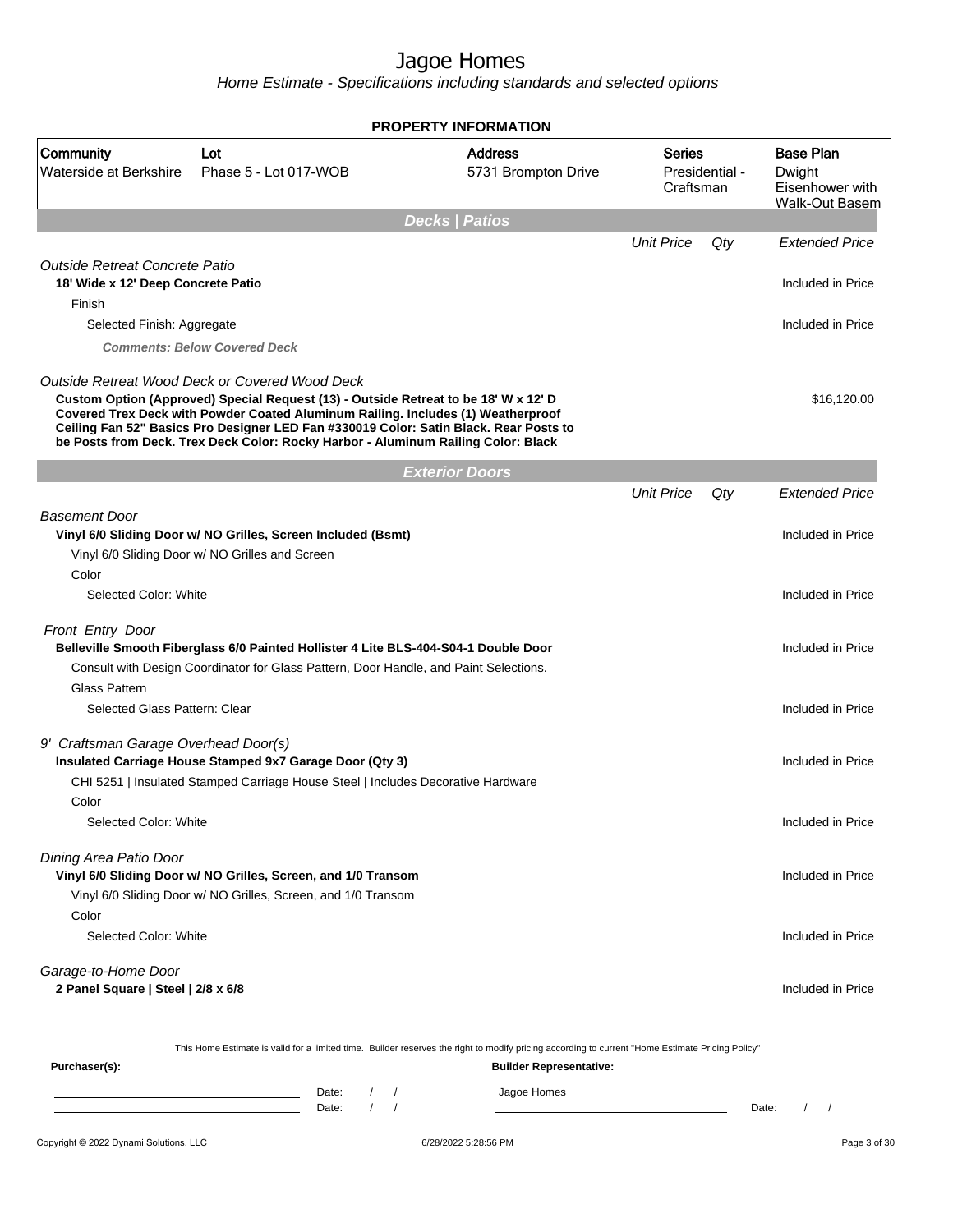Home Estimate - Specifications including standards and selected options

**Exterior Doors** Unit Price Qty Extended Price Garage-to-Home Door Smooth Finish Primed for Paint Interior Door Paint Selection unless otherwise Specified Garage Service Door **HD Steel 2 Panel 1/2 Glass, NO Grille 2/8 Garage Service Door Included in Price** Included in Price Includes HD Steel 2 Panel 1/2 Glass 2/8 Garage Service Door, Deadbolt and Keyed Lockset, Exterior Light with One Switch, and Concrete Walk. Exterior door paint to be selected. Interior of door will match interior door paint selection. Garage Door - Key Pad **Wireless Keypad for Garage Door** \$140.00 Includes Wireless Keypad for Garage Door Garage Door Opener **Garage Door Opener(s) with 2 Transmitters Included in Price** Included in Price **Natural Lighting & Ventilation** Unit Price Qty Extended Price Entire Home Windows **Vinyl Low E Double Hung Window w/ GBG & Full Screen** Included in Price Included in Price Vinyl Low E Double Hung Window w/ GBG & Full Screen. Grilles are between the glass. Grille patterns will differ based on Home Series. Please confirm with New Home Consultant. Window Color Selected Window Color: White Exterior/White Interior **Included in Price** Included in Price Entire Home Additional Windows **Additional 4034 (approx 44" W x 73" H) Vinyl Low E Double Hung Window w/ GBG & Full Screen** \$975.00 Vinyl Low E Double Hung Window w/ GBG & Full Screen. Grilles are between the glass. Grille patterns will differ based on Home Series. Please confirm with New Home Consultant. Window Color Selected Window Color: White Exterior/White Interior Included in Price Included in Price **Comments: Family Room** Entire Home Extended Jambs and Casing **Extended Jambs and Casing (No Window Stool) Package for Windows and Casing included in Price** Included in Price Includes extended jambs and casing on all additional windows Basement - Extended Jambs and Casing **Extended Jambs and Casing (No Window Stool) Package for Windows - NOT INCLUDED Included in Price** Included in Price This Home Estimate is valid for a limited time. Builder reserves the right to modify pricing according to current "Home Estimate Pricing Policy" **Purchaser(s): Builder Representative:** Date: / / Jagoe Homes Date: / / Date: / / **PROPERTY INFORMATION** Presidential - Craftsman Series 5731 Brompton Drive Address Waterside at Berkshire Phase 5 - Lot 017-WOB Community Lot Dwight Eisenhower with Walk-Out Basem Base Plan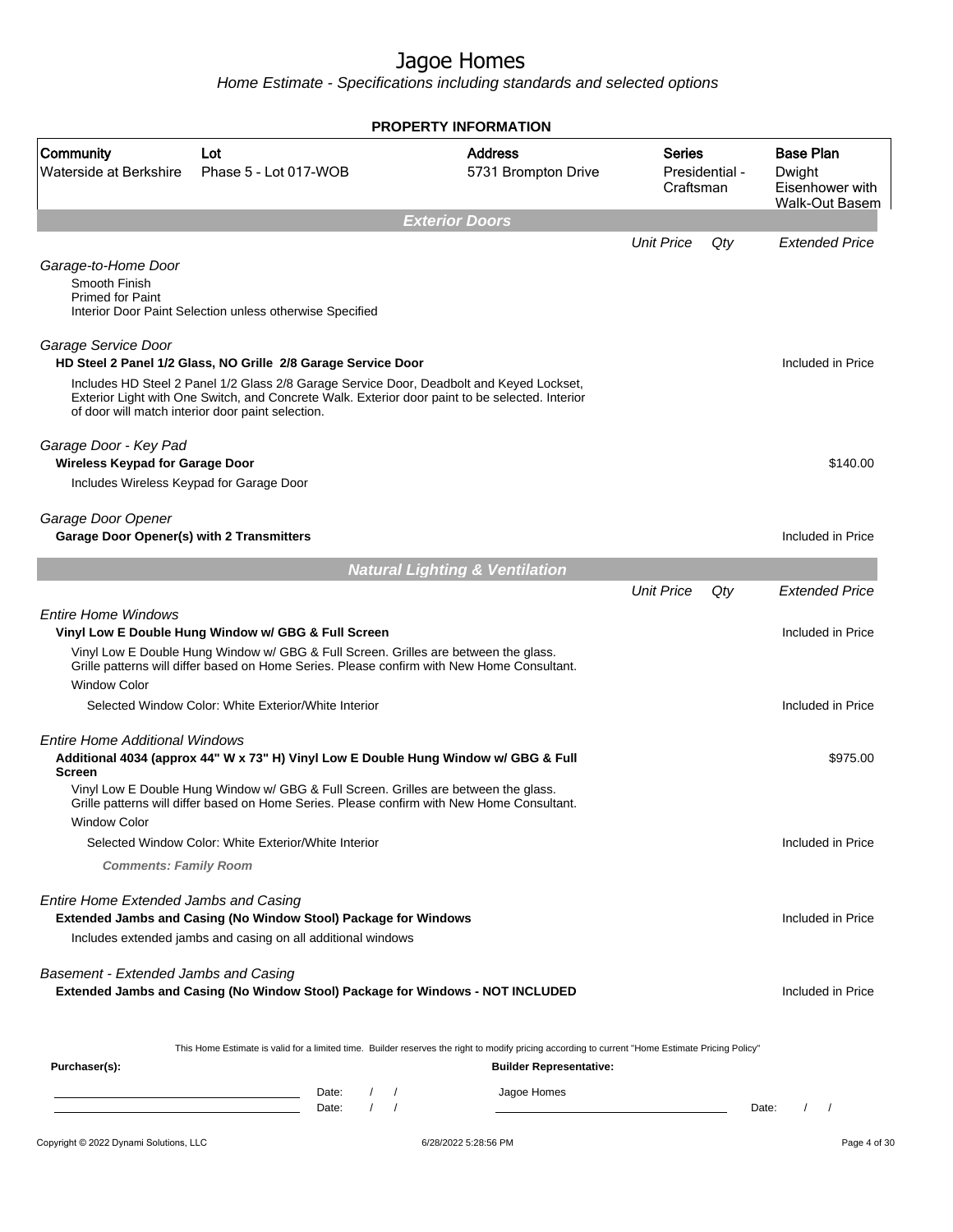Home Estimate - Specifications including standards and selected options

|                                                                                                    |                                                                                                                                                                                                                                                         | LII IN YKKAISI                        |                                              |     |                                                                        |
|----------------------------------------------------------------------------------------------------|---------------------------------------------------------------------------------------------------------------------------------------------------------------------------------------------------------------------------------------------------------|---------------------------------------|----------------------------------------------|-----|------------------------------------------------------------------------|
| Community<br>Waterside at Berkshire                                                                | Lot<br>Phase 5 - Lot 017-WOB                                                                                                                                                                                                                            | <b>Address</b><br>5731 Brompton Drive | <b>Series</b><br>Presidential -<br>Craftsman |     | <b>Base Plan</b><br>Dwight<br>Eisenhower with<br><b>Walk-Out Basem</b> |
|                                                                                                    |                                                                                                                                                                                                                                                         | <b>Exterior Concrete</b>              |                                              |     |                                                                        |
|                                                                                                    |                                                                                                                                                                                                                                                         |                                       | <b>Unit Price</b>                            | Qty | <b>Extended Price</b>                                                  |
| Driveway   Concrete<br>Driveway/Parking Per Plan, 3500 psi<br>Finish<br>Selected Finish: Aggregate |                                                                                                                                                                                                                                                         |                                       |                                              |     | Included in Price<br>Included in Price                                 |
|                                                                                                    |                                                                                                                                                                                                                                                         |                                       |                                              |     |                                                                        |
| Front Porch & Sidewalk<br>Finish                                                                   | Exterior Concrete - Front Porch & Sidewalk, 3500 psi                                                                                                                                                                                                    |                                       |                                              |     | Included in Price                                                      |
| Selected Finish: Exposed Aggregate                                                                 |                                                                                                                                                                                                                                                         |                                       |                                              |     | Included in Price                                                      |
|                                                                                                    |                                                                                                                                                                                                                                                         |                                       |                                              |     |                                                                        |
| <b>City Sidewalk</b>                                                                               | Exterior Concrete - City Sidewalk, 3500 psi, Broom Finish                                                                                                                                                                                               |                                       |                                              |     | Included in Price                                                      |
| Sidewalk   Garage Service Door                                                                     | Service Walk Addition from Driveway to Garage Service Door - Front Entry Garage<br>Includes a predetermined 3' wide 3500psi, broom finished 4" concrete walk addition from the<br>front entry garage driveway to the service door on the side of garage |                                       |                                              |     | Included in Price                                                      |
| Finish                                                                                             |                                                                                                                                                                                                                                                         |                                       |                                              |     |                                                                        |
| Selected Finish: Aggregate                                                                         |                                                                                                                                                                                                                                                         |                                       |                                              |     | Included in Price                                                      |
|                                                                                                    |                                                                                                                                                                                                                                                         | <b>Exterior Features</b>              |                                              |     |                                                                        |
|                                                                                                    |                                                                                                                                                                                                                                                         |                                       | <b>Unit Price</b>                            | Qty | <b>Extended Price</b>                                                  |
| <b>Exterior Siding</b><br><b>LP Smartside Lap Siding</b>                                           |                                                                                                                                                                                                                                                         |                                       |                                              |     | Included in Price                                                      |
| appearance.                                                                                        | LP Smartside Lap Siding. Available in long lengths for fewer seams and a beautiful                                                                                                                                                                      |                                       |                                              |     |                                                                        |
| and decay.                                                                                         | Features rich cedar grain texture and treated with SmartGuard® process to resist termites                                                                                                                                                               |                                       |                                              |     |                                                                        |
| Color                                                                                              |                                                                                                                                                                                                                                                         |                                       |                                              |     |                                                                        |
| Selected Color: Jagoe Blue                                                                         |                                                                                                                                                                                                                                                         |                                       |                                              |     | Included in Price                                                      |
| Gable Pediment(s)<br>Gable Pediment(s), Stained                                                    |                                                                                                                                                                                                                                                         |                                       |                                              |     | Included in Price                                                      |
| Stain Color                                                                                        |                                                                                                                                                                                                                                                         |                                       |                                              |     |                                                                        |
|                                                                                                    | Selected Stain Color: SW Woodscapes Acrylic SW3022 Black Alder                                                                                                                                                                                          |                                       |                                              |     | Included in Price                                                      |
| Porch Ceiling(s)                                                                                   |                                                                                                                                                                                                                                                         |                                       |                                              |     |                                                                        |
| <b>Vinyl Soffit</b>                                                                                |                                                                                                                                                                                                                                                         |                                       |                                              |     | Included in Price                                                      |
| Color                                                                                              |                                                                                                                                                                                                                                                         |                                       |                                              |     |                                                                        |
| Selected Color: White                                                                              |                                                                                                                                                                                                                                                         |                                       |                                              |     | Included in Price                                                      |
|                                                                                                    |                                                                                                                                                                                                                                                         |                                       |                                              |     |                                                                        |
|                                                                                                    | This Home Estimate is valid for a limited time. Builder reserves the right to modify pricing according to current "Home Estimate Pricing Policy"                                                                                                        |                                       |                                              |     |                                                                        |

**PROPERTY INFORMATION**

Date: / / Jagoe Homes<br>
Date: / / Jagoe Homes

**Purchaser(s): Builder Representative:**

Date: / /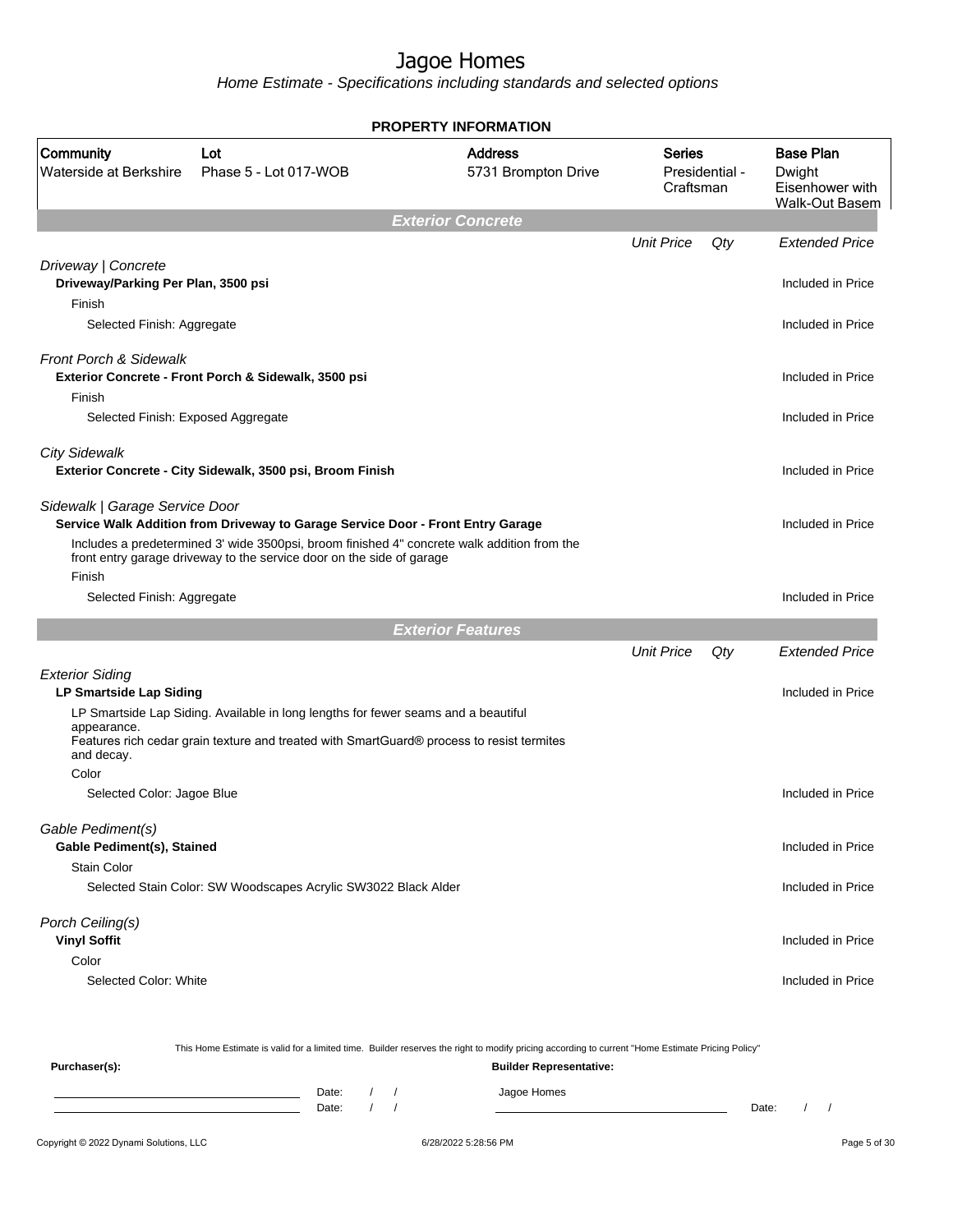Home Estimate - Specifications including standards and selected options

|                                                                        |                                                                         | <b>PROPERTY INFORMATION</b>           |                     |                |                                                                        |
|------------------------------------------------------------------------|-------------------------------------------------------------------------|---------------------------------------|---------------------|----------------|------------------------------------------------------------------------|
| <b>Community</b><br>Waterside at Berkshire                             | Lot<br>Phase 5 - Lot 017-WOB                                            | <b>Address</b><br>5731 Brompton Drive | Series<br>Craftsman | Presidential - | <b>Base Plan</b><br>Dwight<br>Eisenhower with<br><b>Walk-Out Basem</b> |
|                                                                        |                                                                         | <b>Exterior Features</b>              |                     |                |                                                                        |
|                                                                        |                                                                         |                                       | <b>Unit Price</b>   | Qty            | <b>Extended Price</b>                                                  |
| <b>LP Board and Batten</b>                                             | Exterior Vertical Board & Batten Decorative Siding                      |                                       |                     |                |                                                                        |
| Color                                                                  |                                                                         |                                       |                     |                | Included in Price                                                      |
| Selected Color: Jagoe Blue                                             |                                                                         |                                       |                     |                | Included in Price                                                      |
|                                                                        |                                                                         |                                       |                     |                |                                                                        |
| <b>Exterior Special Trim Areas</b><br>LP Smartside - All Trim & Frieze |                                                                         |                                       |                     |                | Included in Price                                                      |
| Color                                                                  |                                                                         |                                       |                     |                |                                                                        |
| Selected Color: Jagoe White                                            |                                                                         |                                       |                     |                | Included in Price                                                      |
| Fascia                                                                 |                                                                         |                                       |                     |                |                                                                        |
| <b>Fascia Aluminum</b>                                                 |                                                                         |                                       |                     |                | Included in Price                                                      |
| Color will match Soffit Color Selected                                 |                                                                         |                                       |                     |                |                                                                        |
| Soffit                                                                 |                                                                         |                                       |                     |                |                                                                        |
| Soffit - Continuous Perforated Vinyl                                   |                                                                         |                                       |                     |                | Included in Price                                                      |
| Color                                                                  |                                                                         |                                       |                     |                |                                                                        |
| Selected Color: White                                                  |                                                                         |                                       |                     |                | Included in Price                                                      |
| Gutter                                                                 |                                                                         |                                       |                     |                |                                                                        |
| Gutters Aluminum 5" (.027 gauge)                                       |                                                                         |                                       |                     |                | Included in Price                                                      |
| Color                                                                  |                                                                         |                                       |                     |                |                                                                        |
| Selected Color: White                                                  |                                                                         |                                       |                     |                | Included in Price                                                      |
| Downspout                                                              |                                                                         |                                       |                     |                |                                                                        |
| Downspouts Aluminum 3" x 2" (.027 gauge)                               |                                                                         |                                       |                     |                | Included in Price                                                      |
| <b>Front Porch Post</b>                                                |                                                                         |                                       |                     |                |                                                                        |
|                                                                        | (2) 10" Square Wood Doubled Porch Post & Bracket on Cultured Stone Pier |                                       |                     |                | Included in Price                                                      |
| <b>Cultured Stone Color</b>                                            |                                                                         |                                       |                     |                |                                                                        |
|                                                                        | Selected Cultured Stone Color: Ledgestone Kentucky #260                 |                                       |                     |                | Included in Price                                                      |
| <b>Stain Color</b>                                                     | Selected Stain Color: SW Woodscapes Acrylic SW3022 Black Alder          |                                       |                     |                | Included in Price                                                      |
|                                                                        |                                                                         |                                       |                     |                |                                                                        |
| Flashing                                                               |                                                                         |                                       |                     |                |                                                                        |
| <b>Flashing see Plan Detail</b>                                        |                                                                         |                                       |                     |                | Included in Price                                                      |
| <b>Exterior Mailbox</b>                                                |                                                                         |                                       |                     |                |                                                                        |
|                                                                        | Mail Box Decorative Mailbox 5518B-NH (On One Side of Street)            |                                       |                     |                | \$0.00                                                                 |

This Home Estimate is valid for a limited time. Builder reserves the right to modify pricing according to current "Home Estimate Pricing Policy"

**Purchaser(s): Builder Representative:** Date: / / Jagoe Homes<br>Date: / / Jagoe Homes Date: / / **Date: / / 2006** Date: / / **Date: / / / 2006** Date: / / / 2006 Date: / / / 2006 Date: / / / 2006 Date: / / / 2007 Date: / / / 2007 Date: / / / 2008 Date: / / / 2008 Date: / / / 2008 Date: / / / 2008 Date: / / / 2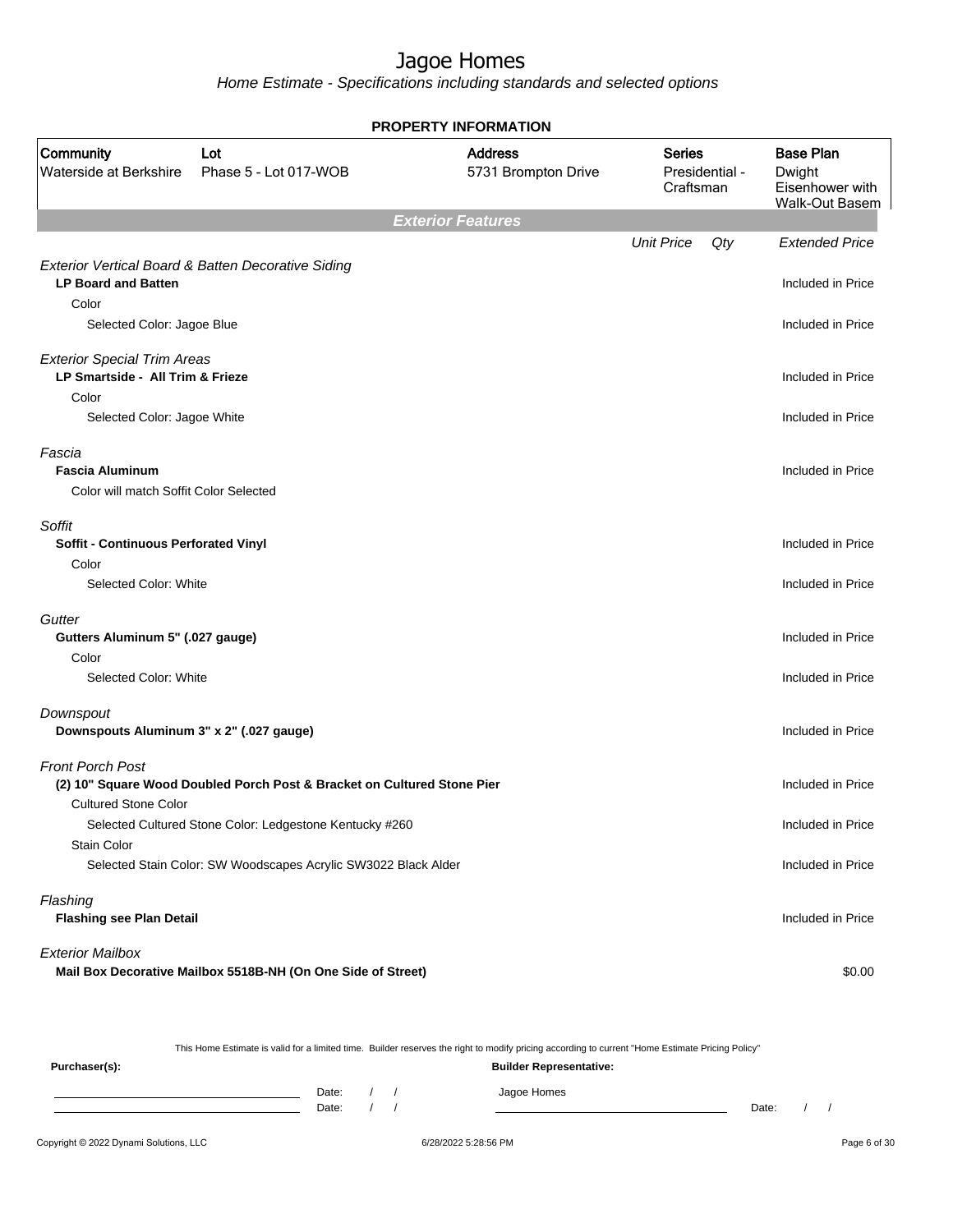Home Estimate - Specifications including standards and selected options

|                                                                                                                                             |                                                                                                                                                                                                 | <b>PROPERTY INFORMATION</b>           |                            |                |                                                                        |
|---------------------------------------------------------------------------------------------------------------------------------------------|-------------------------------------------------------------------------------------------------------------------------------------------------------------------------------------------------|---------------------------------------|----------------------------|----------------|------------------------------------------------------------------------|
| Community<br>Waterside at Berkshire                                                                                                         | Lot<br>Phase 5 - Lot 017-WOB                                                                                                                                                                    | <b>Address</b><br>5731 Brompton Drive | <b>Series</b><br>Craftsman | Presidential - | <b>Base Plan</b><br>Dwight<br>Eisenhower with<br><b>Walk-Out Basem</b> |
|                                                                                                                                             |                                                                                                                                                                                                 | <b>Roofing</b>                        |                            |                |                                                                        |
|                                                                                                                                             |                                                                                                                                                                                                 |                                       | <b>Unit Price</b>          | Qty            | <b>Extended Price</b>                                                  |
| Roof Felt                                                                                                                                   | Synthetic Underlayment or Felt, Aluminum Drip Edge                                                                                                                                              |                                       |                            |                | Included in Price                                                      |
| <b>Roof Shingles</b><br>30 Year GAF Dimensional Roof Shingles<br>Roofing Color                                                              |                                                                                                                                                                                                 |                                       |                            |                | Included in Price                                                      |
| Selected Roofing Color: Pewter Gray                                                                                                         |                                                                                                                                                                                                 |                                       |                            |                | Included in Price                                                      |
| Roof Valley Material<br>Ice and Water Shield or Equivalent                                                                                  |                                                                                                                                                                                                 |                                       |                            |                | Included in Price                                                      |
| Roof Flashing<br>Roof Flashing- required by design                                                                                          |                                                                                                                                                                                                 |                                       |                            |                | Included in Price                                                      |
|                                                                                                                                             |                                                                                                                                                                                                 | <b>Fireplaces</b>                     |                            |                |                                                                        |
|                                                                                                                                             |                                                                                                                                                                                                 |                                       | <b>Unit Price</b>          | Qty            | <b>Extended Price</b>                                                  |
| Fireplace   Location   Family Room<br><b>Interior Wall</b>                                                                                  |                                                                                                                                                                                                 |                                       |                            |                | \$750.00                                                               |
| Fireplace   Great Room                                                                                                                      | Custom Option (Approved) Dynami Error. Disregard                                                                                                                                                |                                       |                            |                | \$0.00                                                                 |
| Fireplace   Family                                                                                                                          | Direct Top Vent Gas   Shiplap to the Ceiling   Stained Mantle                                                                                                                                   |                                       |                            |                | \$1,400.00                                                             |
| Fireplace   Mantle   Stain Color   Family<br>Mantle   Stain Color                                                                           |                                                                                                                                                                                                 |                                       |                            |                | Included in Price                                                      |
| <b>Stain Color</b>                                                                                                                          |                                                                                                                                                                                                 |                                       |                            |                |                                                                        |
|                                                                                                                                             | Selected Stain Color: MW405 Toasted Barrel                                                                                                                                                      |                                       |                            |                | Included in Price                                                      |
| Fireplace   Side AV Niche<br><b>Side AV Niche</b>                                                                                           |                                                                                                                                                                                                 |                                       |                            |                | \$1,060.00                                                             |
| Includes: (1) Coax inside niche<br>termination labeled at the panel<br>(1) 110V Outlet inside niche<br>(1) 110V outlet on wall above mantle | (1) Shielded CAT6 with female termination inside niche homerun back to the panel with male<br>(1) HDMI from inside niche to wall above mantle<br>(1) 1" conduit from niche to wall above mantle |                                       |                            |                |                                                                        |
| Location                                                                                                                                    |                                                                                                                                                                                                 |                                       |                            |                |                                                                        |
| Selected Location: Rear of Home                                                                                                             |                                                                                                                                                                                                 |                                       |                            |                | Included in Price                                                      |
|                                                                                                                                             | This Home Estimate is valid for a limited time. Builder reserves the right to modify pricing according to current "Home Estimate Pricing Policy"                                                |                                       |                            |                |                                                                        |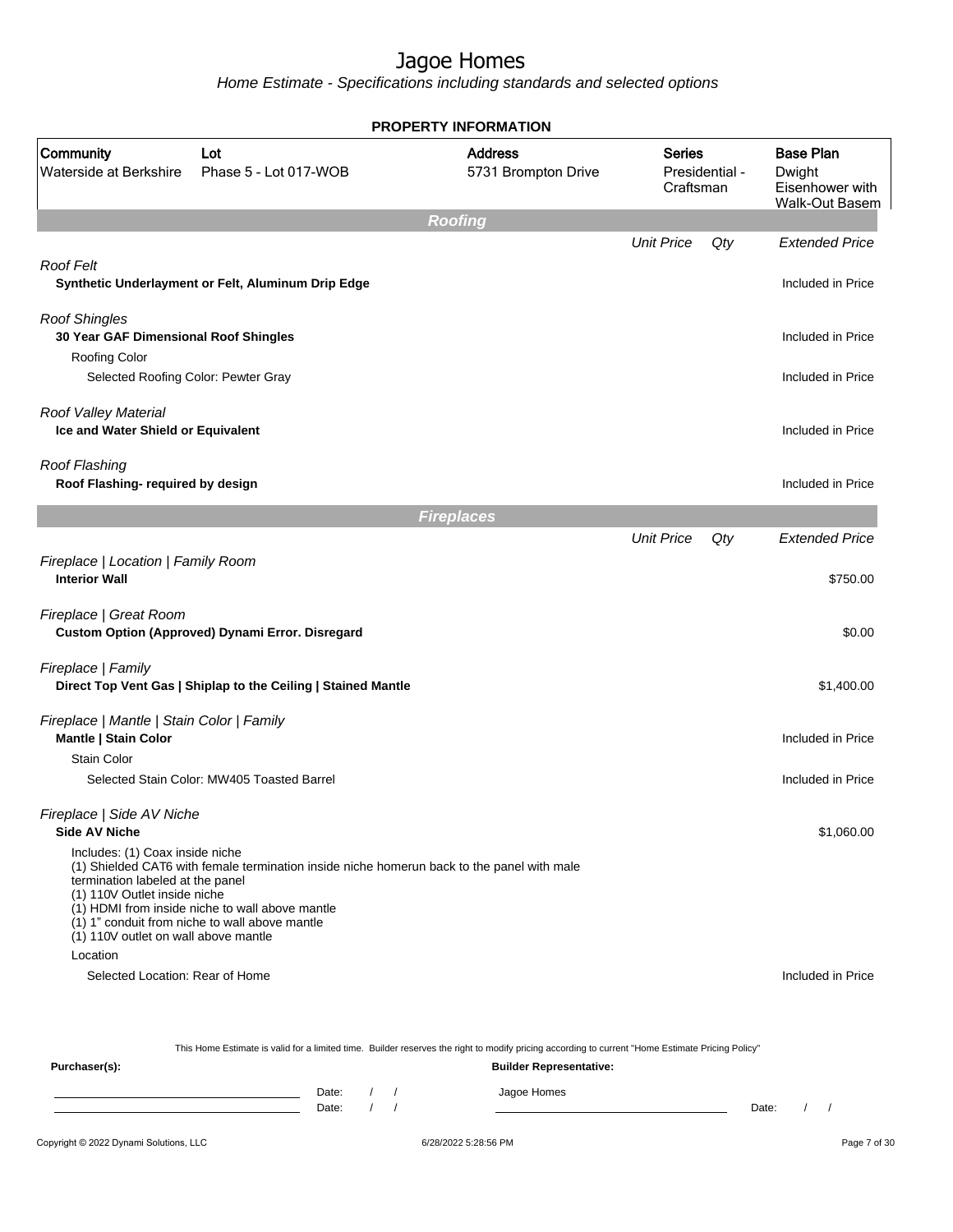Home Estimate - Specifications including standards and selected options

|                                                                                      |                                                                                                                                                | <b>PROPERTY INFORMATION</b>           |                     |                   |                                                                        |
|--------------------------------------------------------------------------------------|------------------------------------------------------------------------------------------------------------------------------------------------|---------------------------------------|---------------------|-------------------|------------------------------------------------------------------------|
| Community<br>Waterside at Berkshire                                                  | Lot<br>Phase 5 - Lot 017-WOB                                                                                                                   | <b>Address</b><br>5731 Brompton Drive | Series<br>Craftsman | Presidential -    | <b>Base Plan</b><br>Dwight<br>Eisenhower with<br><b>Walk-Out Basem</b> |
|                                                                                      |                                                                                                                                                | <b>Insulation</b>                     |                     |                   |                                                                        |
| Living Area Wall Insulation                                                          | Living Area Walls R15 Fiberglass Blown-In &/or Batt Wall System                                                                                |                                       | <b>Unit Price</b>   | Qty               | <b>Extended Price</b><br>Included in Price                             |
| Living Area Ceiling Insulation                                                       | Living Area Flat Ceiling R38 (Average) Blown-In Fiberglass                                                                                     |                                       |                     | Included in Price |                                                                        |
| Garage Insulation                                                                    | Insulation for Three-Car Garage Walls & Ceiling<br>Includes R11 Insulation in Walls & R19 in Ceiling                                           |                                       |                     |                   | Included in Price                                                      |
|                                                                                      |                                                                                                                                                | <b>Drywall   Paint Finishes</b>       |                     |                   |                                                                        |
|                                                                                      |                                                                                                                                                |                                       | <b>Unit Price</b>   | Qty               | Extended Price                                                         |
| Entire Home   Drywall Finish                                                         | 1/2" Drywall   Finished, Primed, & Painted Smooth                                                                                              |                                       |                     |                   | Included in Price                                                      |
| Entire Home   Home Ceiling Finish<br>Paint                                           | Drywall   Home Finished Smooth   Garage Textured<br>Home   1/2in Structural or 5/8in Drywall   Finished Smooth   ProMar Interior Latex Ceiling |                                       |                     |                   | Included in Price                                                      |
| Garage Textured   White<br>Color                                                     |                                                                                                                                                |                                       |                     |                   |                                                                        |
| Selected Color: SW7064 Passive                                                       |                                                                                                                                                |                                       |                     |                   | Included in Price                                                      |
| <b>Mechanical Storage</b><br><b>Unfinished Drywall</b>                               |                                                                                                                                                |                                       |                     |                   | Included in Price                                                      |
| Entire Home   Interior Wall Paint<br><b>Sherwin Williams Duration Latex</b><br>Color |                                                                                                                                                |                                       |                     |                   | Included in Price                                                      |
| Selected Color: SW7064 Passive                                                       |                                                                                                                                                |                                       |                     |                   | Included in Price                                                      |
| Sheen<br>Selected Sheen: Flat                                                        |                                                                                                                                                |                                       |                     |                   | Included in Price                                                      |
| Entire Home   Trim & Interior Door Paint<br>Color                                    | Trim & Door   Sherwin Williams ProClassic Waterborne Acrylic   Semi-Gloss                                                                      |                                       |                     |                   | Included in Price                                                      |
| Selected Color: SW7006 Extra White                                                   |                                                                                                                                                |                                       |                     |                   | Included in Price                                                      |

This Home Estimate is valid for a limited time. Builder reserves the right to modify pricing according to current "Home Estimate Pricing Policy"

**Purchaser(s): Builder Representative:** Date: / / Jagoe Homes<br>Date: / / Jagoe Homes Date: / / **Date: / / 2006** Date: / / / Date: / / /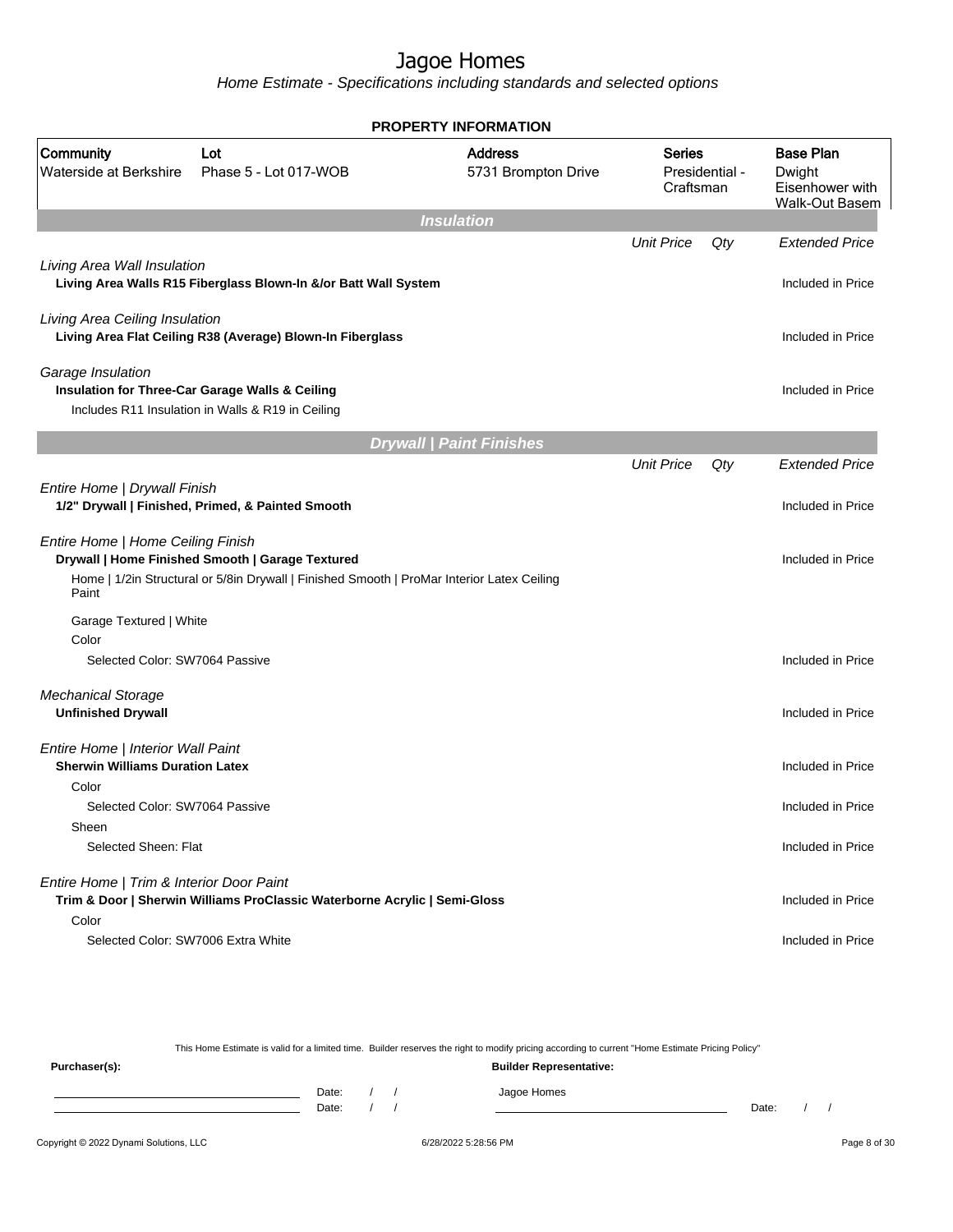Home Estimate - Specifications including standards and selected options

|                                                                       |                                                                                                                                                                                      | <b>PROPERTY INFORMATION</b>           |                                              |     |                                                                        |
|-----------------------------------------------------------------------|--------------------------------------------------------------------------------------------------------------------------------------------------------------------------------------|---------------------------------------|----------------------------------------------|-----|------------------------------------------------------------------------|
| Community<br>Waterside at Berkshire                                   | Lot<br>Phase 5 - Lot 017-WOB                                                                                                                                                         | <b>Address</b><br>5731 Brompton Drive | <b>Series</b><br>Presidential -<br>Craftsman |     | <b>Base Plan</b><br>Dwight<br>Eisenhower with<br><b>Walk-Out Basem</b> |
|                                                                       |                                                                                                                                                                                      | <b>Drywall   Paint Finishes</b>       |                                              |     |                                                                        |
|                                                                       |                                                                                                                                                                                      |                                       | <b>Unit Price</b>                            | Qty | <b>Extended Price</b>                                                  |
| Exterior Door   Paint Color<br><b>Exterior Door Color   Oil Based</b> |                                                                                                                                                                                      |                                       |                                              |     | Included in Price                                                      |
| painted Interior Trim Color.                                          | Paint color for all HINGED Exterior Doors, Including Front Door. Interior of door will be                                                                                            |                                       |                                              |     |                                                                        |
| Color                                                                 | Color Requests outside of Available Personal Options will be subject to approval.                                                                                                    |                                       |                                              |     |                                                                        |
| Selected Color: SW7006 Extra White                                    |                                                                                                                                                                                      |                                       |                                              |     | Included in Price                                                      |
|                                                                       |                                                                                                                                                                                      | <b>Interior Trim / Doors</b>          |                                              |     |                                                                        |
|                                                                       |                                                                                                                                                                                      |                                       | <b>Unit Price</b>                            | Qty | <b>Extended Price</b>                                                  |
| Entire Home   Trim Package<br><b>Flat Trim Package</b>                |                                                                                                                                                                                      |                                       |                                              |     | Included in Price                                                      |
| per Base Plan                                                         | Door & Window Casing: 3 1/2" 1015M   Base: 5 1/2" 430LM   Crown Moulding: 5 1/4" 45LM  <br>Crown Moulding will NOT be installed on Upper Level or Closets unless Otherwise Specified |                                       |                                              |     |                                                                        |
| Entire Home   Door & Window Casing                                    |                                                                                                                                                                                      |                                       |                                              |     |                                                                        |
|                                                                       | Flat Trim Package   Door & Window Casing 3 1/2" 1015M   Global                                                                                                                       |                                       |                                              |     | Included in Price                                                      |
|                                                                       | Entire Home   Baseboard   Finished Spaces Only                                                                                                                                       |                                       |                                              |     |                                                                        |
|                                                                       | Flat Trim Package   Baseboard   5 1/2" 430LM Flat Trim Ultralite                                                                                                                     |                                       |                                              |     | Included in Price                                                      |
| <b>Entire Home   Interior Doors</b>                                   |                                                                                                                                                                                      |                                       |                                              |     |                                                                        |
| 2 Panel Square   Hollow Core   6/8<br>Smooth Finish                   |                                                                                                                                                                                      |                                       |                                              |     | Included in Price                                                      |
| <b>Primed for Paint</b>                                               |                                                                                                                                                                                      |                                       |                                              |     |                                                                        |
| Drop Zone                                                             |                                                                                                                                                                                      |                                       |                                              |     |                                                                        |
| Drop Zone with Bench Seat   Per Plan                                  |                                                                                                                                                                                      |                                       |                                              |     | Included in Price                                                      |
| <b>Plan for Details</b>                                               | Painted Interior Trim Selection   Plan Modifications may be necessary for Placement   See                                                                                            |                                       |                                              |     |                                                                        |
| Design Feature                                                        |                                                                                                                                                                                      |                                       |                                              |     |                                                                        |
|                                                                       | Selected Design Feature: Bead Board Back                                                                                                                                             |                                       |                                              |     | Included in Price                                                      |
|                                                                       |                                                                                                                                                                                      |                                       |                                              |     |                                                                        |

This Home Estimate is valid for a limited time. Builder reserves the right to modify pricing according to current "Home Estimate Pricing Policy"

**Purchaser(s): Builder Representative:** Date: / / Jagoe Homes<br>Date: / / Jagoe Homes Date: / / **Date: / / 2006** Date: / / / Date: / / /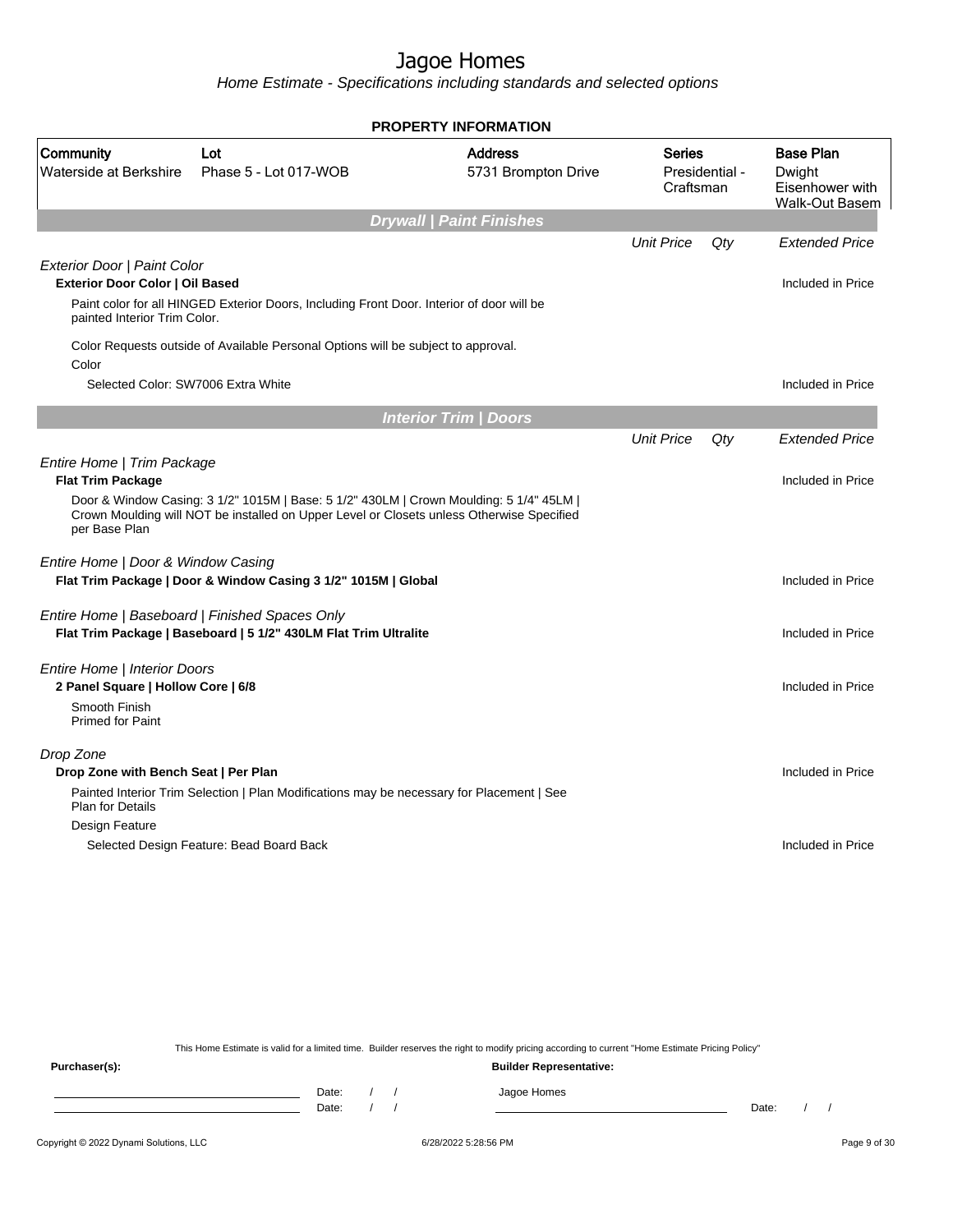Home Estimate - Specifications including standards and selected options

| Community<br><b>Address</b><br><b>Base Plan</b><br>Series<br>Lot<br>Waterside at Berkshire<br>Phase 5 - Lot 017-WOB<br>5731 Brompton Drive<br>Presidential -<br>Dwight<br>Craftsman<br><b>Door Hardware</b><br><b>Unit Price</b><br>Qty<br><b>Front Door Handleset</b><br>Kwikset Signature Series™   San Clemente Handleset   Halifax Exterior Trim Kit Included<br>2<br>Includes (1) Exterior Handleset and (1) Door Trim Kit for Interior of Front Door, to match<br><b>Exterior Door Hardware Selection.</b><br>Designer style and superior security with this Kwikset Signature Series™ product<br>Finish<br>Selected Finish: Matte Black<br>Hinge & Interior Hardware Finish<br>Selected Hinge & Interior Hardware Finish: Match Exterior Handleset - Matte Black<br><b>Home Exterior Door Hardware</b><br>2<br>Kwikset Signature Series™   Halifax Lever<br>Includes Front Door (if Front Door Handleset is not selected) Garage to Home Door and any<br>Hinged Patio or Service Door selected in the HE.<br>Finish<br>Selected Finish: Matte Black<br><b>Entire Home Interior Door Locks</b><br>Kwikset Signature Series™   Halifax Lever<br>Included in Price<br>Includes all Interior Doors<br>Finish<br>Selected Finish: Matte Black<br>Door Stops<br><b>Hardware-Spring &amp; Hinge Door Stops</b><br><b>Cabinets</b><br><b>Unit Price</b><br>Qty<br>Kitchen Cabinet Design Options<br>Custom Option (Approved) Special Request (23a) - Kitchen Cabinet Design Option -<br>Deluxe Kitchen Features. Remove Standard Kitchen Microwave and Cabinet over<br>Microwave and Replace with WHS36 Wood Range Hood. Wall Cabinets on Each Side to<br>be Reduced to Accommodate. Remove Wall Cabinet and Base Cabinet next to the<br>Refrigerator and Replace with TMW3096. Install PEB7227 Built-In Microwave with<br>Microwave Trim Kit JX7230ELES in Slate finish. Wood Hood Finish to be White. All<br><b>Colors/Styles to match HE Selections</b> |  | <b>PROPERTY INFORMATION</b> |  |                                          |
|-----------------------------------------------------------------------------------------------------------------------------------------------------------------------------------------------------------------------------------------------------------------------------------------------------------------------------------------------------------------------------------------------------------------------------------------------------------------------------------------------------------------------------------------------------------------------------------------------------------------------------------------------------------------------------------------------------------------------------------------------------------------------------------------------------------------------------------------------------------------------------------------------------------------------------------------------------------------------------------------------------------------------------------------------------------------------------------------------------------------------------------------------------------------------------------------------------------------------------------------------------------------------------------------------------------------------------------------------------------------------------------------------------------------------------------------------------------------------------------------------------------------------------------------------------------------------------------------------------------------------------------------------------------------------------------------------------------------------------------------------------------------------------------------------------------------------------------------------------------------------------------------------------------------------------------------------------------|--|-----------------------------|--|------------------------------------------|
|                                                                                                                                                                                                                                                                                                                                                                                                                                                                                                                                                                                                                                                                                                                                                                                                                                                                                                                                                                                                                                                                                                                                                                                                                                                                                                                                                                                                                                                                                                                                                                                                                                                                                                                                                                                                                                                                                                                                                           |  |                             |  | Eisenhower with<br><b>Walk-Out Basem</b> |
|                                                                                                                                                                                                                                                                                                                                                                                                                                                                                                                                                                                                                                                                                                                                                                                                                                                                                                                                                                                                                                                                                                                                                                                                                                                                                                                                                                                                                                                                                                                                                                                                                                                                                                                                                                                                                                                                                                                                                           |  |                             |  |                                          |
|                                                                                                                                                                                                                                                                                                                                                                                                                                                                                                                                                                                                                                                                                                                                                                                                                                                                                                                                                                                                                                                                                                                                                                                                                                                                                                                                                                                                                                                                                                                                                                                                                                                                                                                                                                                                                                                                                                                                                           |  |                             |  | <b>Extended Price</b>                    |
|                                                                                                                                                                                                                                                                                                                                                                                                                                                                                                                                                                                                                                                                                                                                                                                                                                                                                                                                                                                                                                                                                                                                                                                                                                                                                                                                                                                                                                                                                                                                                                                                                                                                                                                                                                                                                                                                                                                                                           |  |                             |  |                                          |
|                                                                                                                                                                                                                                                                                                                                                                                                                                                                                                                                                                                                                                                                                                                                                                                                                                                                                                                                                                                                                                                                                                                                                                                                                                                                                                                                                                                                                                                                                                                                                                                                                                                                                                                                                                                                                                                                                                                                                           |  |                             |  | Included in Price                        |
|                                                                                                                                                                                                                                                                                                                                                                                                                                                                                                                                                                                                                                                                                                                                                                                                                                                                                                                                                                                                                                                                                                                                                                                                                                                                                                                                                                                                                                                                                                                                                                                                                                                                                                                                                                                                                                                                                                                                                           |  |                             |  |                                          |
|                                                                                                                                                                                                                                                                                                                                                                                                                                                                                                                                                                                                                                                                                                                                                                                                                                                                                                                                                                                                                                                                                                                                                                                                                                                                                                                                                                                                                                                                                                                                                                                                                                                                                                                                                                                                                                                                                                                                                           |  |                             |  |                                          |
|                                                                                                                                                                                                                                                                                                                                                                                                                                                                                                                                                                                                                                                                                                                                                                                                                                                                                                                                                                                                                                                                                                                                                                                                                                                                                                                                                                                                                                                                                                                                                                                                                                                                                                                                                                                                                                                                                                                                                           |  |                             |  | Included in Price                        |
|                                                                                                                                                                                                                                                                                                                                                                                                                                                                                                                                                                                                                                                                                                                                                                                                                                                                                                                                                                                                                                                                                                                                                                                                                                                                                                                                                                                                                                                                                                                                                                                                                                                                                                                                                                                                                                                                                                                                                           |  |                             |  |                                          |
|                                                                                                                                                                                                                                                                                                                                                                                                                                                                                                                                                                                                                                                                                                                                                                                                                                                                                                                                                                                                                                                                                                                                                                                                                                                                                                                                                                                                                                                                                                                                                                                                                                                                                                                                                                                                                                                                                                                                                           |  |                             |  | Included in Price                        |
|                                                                                                                                                                                                                                                                                                                                                                                                                                                                                                                                                                                                                                                                                                                                                                                                                                                                                                                                                                                                                                                                                                                                                                                                                                                                                                                                                                                                                                                                                                                                                                                                                                                                                                                                                                                                                                                                                                                                                           |  |                             |  | Included in Price                        |
|                                                                                                                                                                                                                                                                                                                                                                                                                                                                                                                                                                                                                                                                                                                                                                                                                                                                                                                                                                                                                                                                                                                                                                                                                                                                                                                                                                                                                                                                                                                                                                                                                                                                                                                                                                                                                                                                                                                                                           |  |                             |  |                                          |
|                                                                                                                                                                                                                                                                                                                                                                                                                                                                                                                                                                                                                                                                                                                                                                                                                                                                                                                                                                                                                                                                                                                                                                                                                                                                                                                                                                                                                                                                                                                                                                                                                                                                                                                                                                                                                                                                                                                                                           |  |                             |  | Included in Price                        |
|                                                                                                                                                                                                                                                                                                                                                                                                                                                                                                                                                                                                                                                                                                                                                                                                                                                                                                                                                                                                                                                                                                                                                                                                                                                                                                                                                                                                                                                                                                                                                                                                                                                                                                                                                                                                                                                                                                                                                           |  |                             |  |                                          |
|                                                                                                                                                                                                                                                                                                                                                                                                                                                                                                                                                                                                                                                                                                                                                                                                                                                                                                                                                                                                                                                                                                                                                                                                                                                                                                                                                                                                                                                                                                                                                                                                                                                                                                                                                                                                                                                                                                                                                           |  |                             |  |                                          |
|                                                                                                                                                                                                                                                                                                                                                                                                                                                                                                                                                                                                                                                                                                                                                                                                                                                                                                                                                                                                                                                                                                                                                                                                                                                                                                                                                                                                                                                                                                                                                                                                                                                                                                                                                                                                                                                                                                                                                           |  |                             |  |                                          |
|                                                                                                                                                                                                                                                                                                                                                                                                                                                                                                                                                                                                                                                                                                                                                                                                                                                                                                                                                                                                                                                                                                                                                                                                                                                                                                                                                                                                                                                                                                                                                                                                                                                                                                                                                                                                                                                                                                                                                           |  |                             |  | Included in Price                        |
|                                                                                                                                                                                                                                                                                                                                                                                                                                                                                                                                                                                                                                                                                                                                                                                                                                                                                                                                                                                                                                                                                                                                                                                                                                                                                                                                                                                                                                                                                                                                                                                                                                                                                                                                                                                                                                                                                                                                                           |  |                             |  |                                          |
|                                                                                                                                                                                                                                                                                                                                                                                                                                                                                                                                                                                                                                                                                                                                                                                                                                                                                                                                                                                                                                                                                                                                                                                                                                                                                                                                                                                                                                                                                                                                                                                                                                                                                                                                                                                                                                                                                                                                                           |  |                             |  | Included in Price                        |
|                                                                                                                                                                                                                                                                                                                                                                                                                                                                                                                                                                                                                                                                                                                                                                                                                                                                                                                                                                                                                                                                                                                                                                                                                                                                                                                                                                                                                                                                                                                                                                                                                                                                                                                                                                                                                                                                                                                                                           |  |                             |  |                                          |
|                                                                                                                                                                                                                                                                                                                                                                                                                                                                                                                                                                                                                                                                                                                                                                                                                                                                                                                                                                                                                                                                                                                                                                                                                                                                                                                                                                                                                                                                                                                                                                                                                                                                                                                                                                                                                                                                                                                                                           |  |                             |  | <b>Extended Price</b>                    |
|                                                                                                                                                                                                                                                                                                                                                                                                                                                                                                                                                                                                                                                                                                                                                                                                                                                                                                                                                                                                                                                                                                                                                                                                                                                                                                                                                                                                                                                                                                                                                                                                                                                                                                                                                                                                                                                                                                                                                           |  |                             |  | \$5,995.00                               |
|                                                                                                                                                                                                                                                                                                                                                                                                                                                                                                                                                                                                                                                                                                                                                                                                                                                                                                                                                                                                                                                                                                                                                                                                                                                                                                                                                                                                                                                                                                                                                                                                                                                                                                                                                                                                                                                                                                                                                           |  |                             |  |                                          |
|                                                                                                                                                                                                                                                                                                                                                                                                                                                                                                                                                                                                                                                                                                                                                                                                                                                                                                                                                                                                                                                                                                                                                                                                                                                                                                                                                                                                                                                                                                                                                                                                                                                                                                                                                                                                                                                                                                                                                           |  |                             |  |                                          |
|                                                                                                                                                                                                                                                                                                                                                                                                                                                                                                                                                                                                                                                                                                                                                                                                                                                                                                                                                                                                                                                                                                                                                                                                                                                                                                                                                                                                                                                                                                                                                                                                                                                                                                                                                                                                                                                                                                                                                           |  |                             |  |                                          |
|                                                                                                                                                                                                                                                                                                                                                                                                                                                                                                                                                                                                                                                                                                                                                                                                                                                                                                                                                                                                                                                                                                                                                                                                                                                                                                                                                                                                                                                                                                                                                                                                                                                                                                                                                                                                                                                                                                                                                           |  |                             |  |                                          |

This Home Estimate is valid for a limited time. Builder reserves the right to modify pricing according to current "Home Estimate Pricing Policy"

| Purchaser(s): |                |  | <b>Builder Representative:</b> |       |  |
|---------------|----------------|--|--------------------------------|-------|--|
|               | Date:<br>Date: |  | Jagoe Homes                    | Date: |  |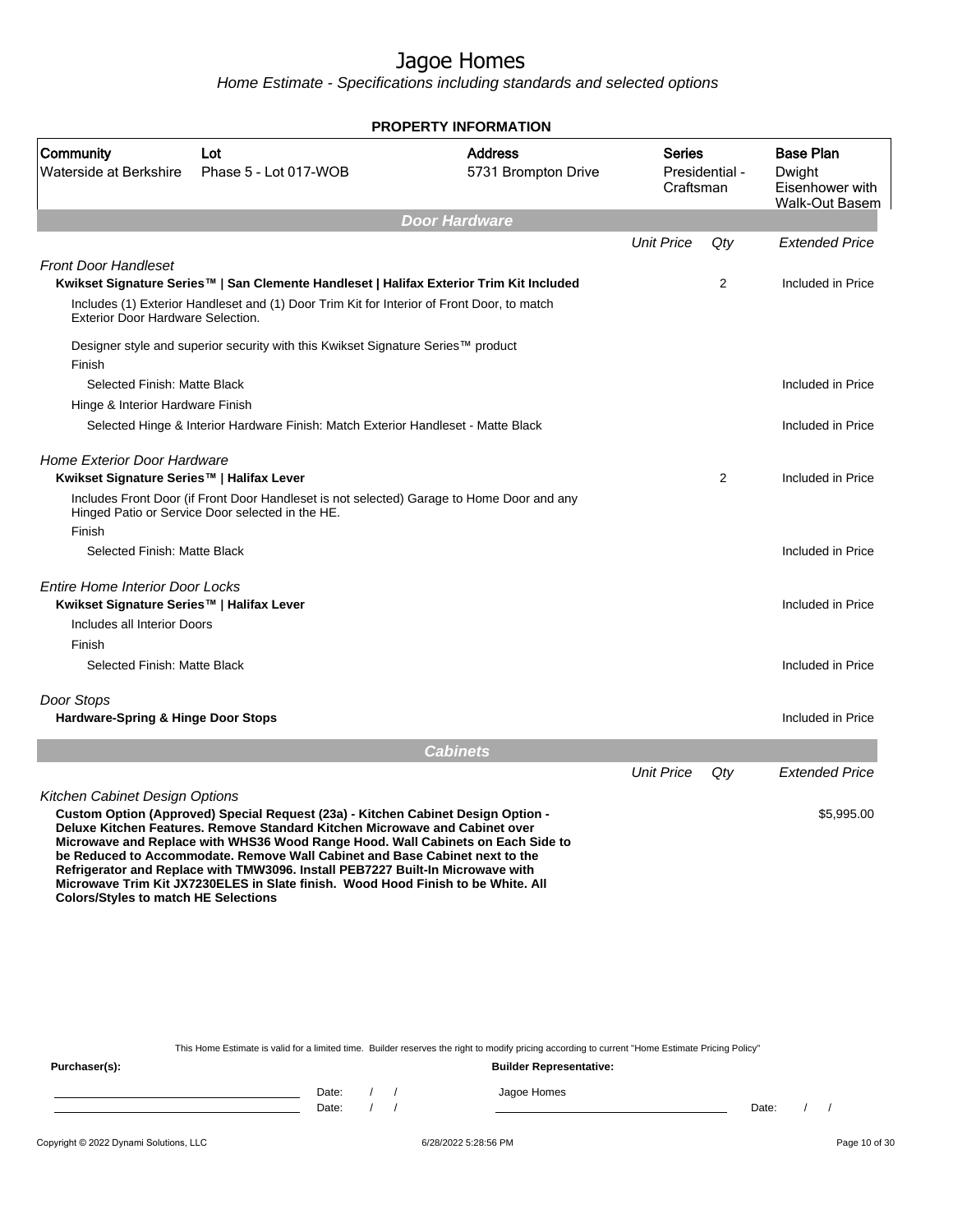Home Estimate - Specifications including standards and selected options

|                                                                        |                                                                         | <b>PROPERTY INFORMATION</b>           |                            |                |                                                                        |
|------------------------------------------------------------------------|-------------------------------------------------------------------------|---------------------------------------|----------------------------|----------------|------------------------------------------------------------------------|
| Community<br>Waterside at Berkshire                                    | Lot<br>Phase 5 - Lot 017-WOB                                            | <b>Address</b><br>5731 Brompton Drive | <b>Series</b><br>Craftsman | Presidential - | <b>Base Plan</b><br>Dwight<br>Eisenhower with<br><b>Walk-Out Basem</b> |
|                                                                        |                                                                         | <b>Cabinets</b>                       |                            |                |                                                                        |
|                                                                        |                                                                         |                                       | <b>Unit Price</b>          | Qty            | <b>Extended Price</b>                                                  |
| Kitchen Island Design Options<br>Wainscoting on Back of Kitchen Island |                                                                         |                                       |                            |                |                                                                        |
|                                                                        |                                                                         |                                       |                            |                | \$620.00                                                               |
| Paint Color                                                            | See Drawing for Details - Trim and Drywall to be Painted Selected Color |                                       |                            |                |                                                                        |
|                                                                        | Selected Paint Color: Wall and Trim to Match Trim Color                 |                                       |                            |                | Included in Price                                                      |
|                                                                        |                                                                         |                                       |                            |                |                                                                        |
| <b>Kitchen Cabinets</b>                                                |                                                                         |                                       |                            |                |                                                                        |
| <b>Lillian Purestyle Laminate</b>                                      |                                                                         |                                       |                            |                | Included in Price                                                      |
| Finish                                                                 |                                                                         |                                       |                            |                |                                                                        |
| Selected Finish: White                                                 |                                                                         |                                       |                            |                | Included in Price                                                      |
| Laundry Room Cabinet(s)                                                |                                                                         |                                       |                            |                |                                                                        |
| <b>Brellin Purestyle Laminate</b>                                      |                                                                         |                                       |                            |                | Included in Price                                                      |
| Finish                                                                 |                                                                         |                                       |                            |                |                                                                        |
| Selected Finish: White                                                 |                                                                         |                                       |                            |                | Included in Price                                                      |
| <b>Owners Bath Cabinets</b>                                            |                                                                         |                                       |                            |                |                                                                        |
| <b>Lillian Purestyle Laminate</b>                                      |                                                                         |                                       |                            |                | Included in Price                                                      |
| Finish                                                                 |                                                                         |                                       |                            |                |                                                                        |
| Selected Finish: White                                                 |                                                                         |                                       |                            |                | Included in Price                                                      |
| Vanity Height                                                          |                                                                         |                                       |                            |                |                                                                        |
| Selected Vanity Height: Raised - 35"                                   |                                                                         |                                       |                            |                | Included in Price                                                      |
| <b>Bath 2 Cabinets</b>                                                 |                                                                         |                                       |                            |                |                                                                        |
| <b>Lillian Purestyle Laminate</b>                                      |                                                                         |                                       |                            |                | Included in Price                                                      |
| Finish                                                                 |                                                                         |                                       |                            |                |                                                                        |
| Selected Finish: White                                                 |                                                                         |                                       |                            |                | Included in Price                                                      |
| Vanity Height                                                          |                                                                         |                                       |                            |                |                                                                        |
| Selected Vanity Height: Raised - 35"                                   |                                                                         |                                       |                            |                | Included in Price                                                      |
|                                                                        |                                                                         | <b>Cabinet Hardware</b>               |                            |                |                                                                        |
|                                                                        |                                                                         |                                       | <b>Unit Price</b>          | Qty            | <b>Extended Price</b>                                                  |
| Kitchen Cabinet Hardware                                               |                                                                         |                                       |                            |                |                                                                        |
| <b>Rosalynn Collection</b>                                             |                                                                         |                                       |                            |                | \$0.00                                                                 |
| <b>Cabinet Door Hardware</b>                                           |                                                                         |                                       |                            |                |                                                                        |
|                                                                        | Selected Cabinet Door Hardware: 192mm                                   |                                       |                            |                | Included in Price                                                      |
| <b>Cabinet Drawer Hardware</b>                                         |                                                                         |                                       |                            |                |                                                                        |
|                                                                        | Selected Cabinet Drawer Hardware: 128mm                                 |                                       |                            |                | Included in Price                                                      |
|                                                                        |                                                                         |                                       |                            |                |                                                                        |

This Home Estimate is valid for a limited time. Builder reserves the right to modify pricing according to current "Home Estimate Pricing Policy"

**Purchaser(s): Builder Representative:** Date: / / Jagoe Homes<br>Date: / / Jagoe Homes Date: / / **Date: / / 2006** Date: / / / Date: / / / Date: / / / 2006 Date: / / / 2006 Date: / / / 2006 Date: / / / 2006 Date: / / / 2007 Date: / / / 2007 Date: / / / 2007 Date: / / / 2007 Date: / / / 2007 Date: / / / 2007 D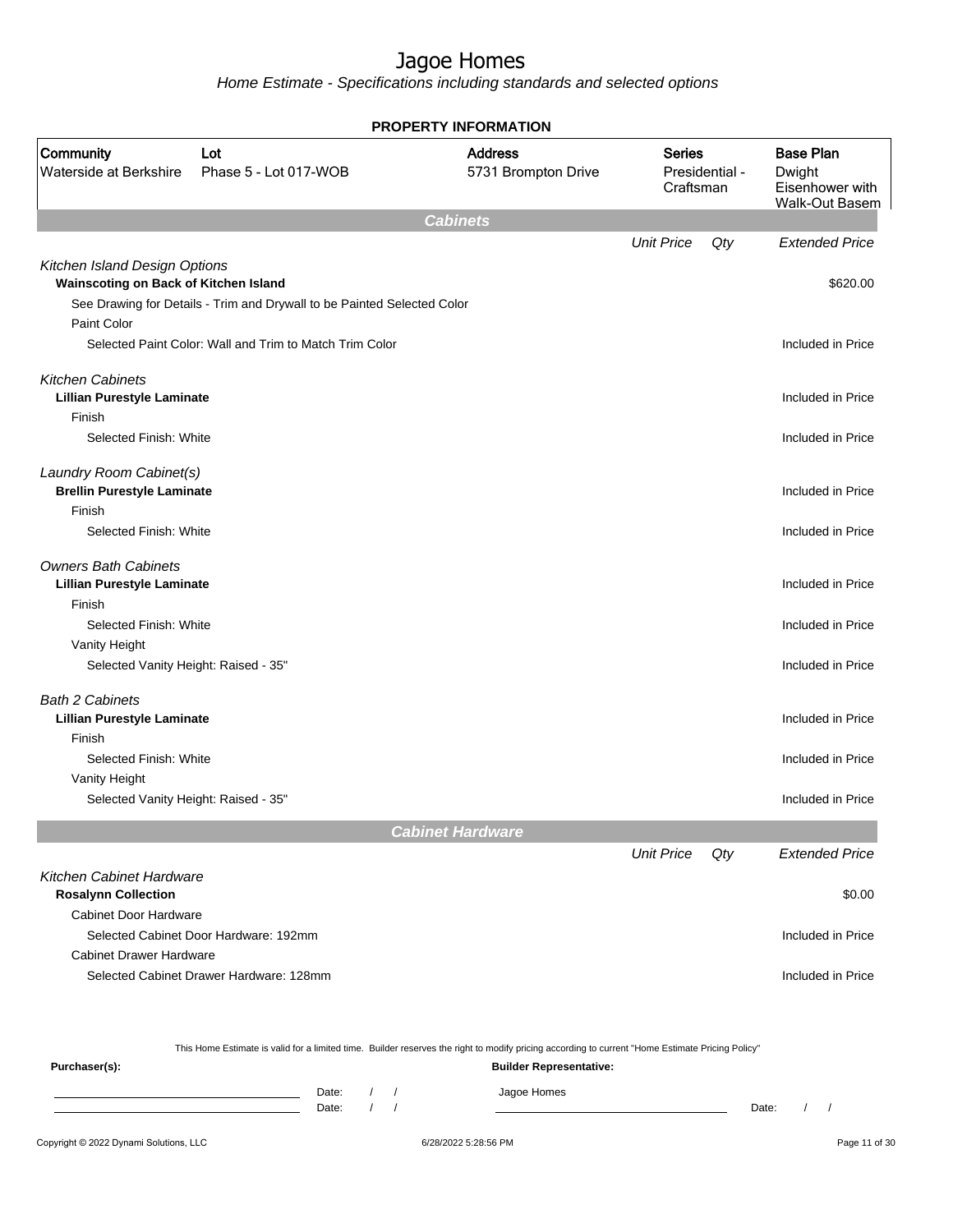Home Estimate - Specifications including standards and selected options

|                                            |                                         | <b>PROPERTY INFORMATION</b>           |                                              |                                                                        |
|--------------------------------------------|-----------------------------------------|---------------------------------------|----------------------------------------------|------------------------------------------------------------------------|
| <b>Community</b><br>Waterside at Berkshire | Lot<br>Phase 5 - Lot 017-WOB            | <b>Address</b><br>5731 Brompton Drive | <b>Series</b><br>Presidential -<br>Craftsman | <b>Base Plan</b><br>Dwight<br>Eisenhower with<br><b>Walk-Out Basem</b> |
|                                            |                                         | <b>Cabinet Hardware</b>               |                                              |                                                                        |
|                                            |                                         |                                       | <b>Unit Price</b><br>Qty                     | <b>Extended Price</b>                                                  |
| Kitchen Cabinet Hardware                   |                                         |                                       |                                              |                                                                        |
| Finish                                     |                                         |                                       |                                              |                                                                        |
| Selected Finish: Satin Champagne           |                                         |                                       |                                              | Included in Price                                                      |
| <b>Owners Bath Cabinet Hardware</b>        |                                         |                                       |                                              |                                                                        |
| <b>Rosalynn Collection</b>                 |                                         |                                       |                                              | \$0.00                                                                 |
| <b>Cabinet Door Hardware</b>               |                                         |                                       |                                              |                                                                        |
|                                            | Selected Cabinet Door Hardware: 192mm   |                                       |                                              | Included in Price                                                      |
| <b>Cabinet Drawer Hardware</b>             |                                         |                                       |                                              |                                                                        |
|                                            | Selected Cabinet Drawer Hardware: 128mm |                                       |                                              | Included in Price                                                      |
| Finish                                     |                                         |                                       |                                              |                                                                        |
| Selected Finish: Satin Champagne           |                                         |                                       |                                              | Included in Price                                                      |
| <b>Bath 2 Cabinet Hardware</b>             |                                         |                                       |                                              |                                                                        |
| <b>Rosalynn Collection</b>                 |                                         |                                       |                                              | \$0.00                                                                 |
| <b>Cabinet Door Hardware</b>               |                                         |                                       |                                              |                                                                        |
|                                            | Selected Cabinet Door Hardware: 128mm   |                                       |                                              | Included in Price                                                      |
| <b>Cabinet Drawer Hardware</b>             |                                         |                                       |                                              |                                                                        |
|                                            | Selected Cabinet Drawer Hardware: 96mm  |                                       |                                              | Included in Price                                                      |
| Finish                                     |                                         |                                       |                                              |                                                                        |
| Selected Finish: Satin Champagne           |                                         |                                       |                                              | Included in Price                                                      |
| <b>Laundry Cabinet Hardware</b>            |                                         |                                       |                                              |                                                                        |
| <b>Rosalynn Collection</b>                 |                                         |                                       |                                              | \$0.00                                                                 |
| <b>Cabinet Door Hardware</b>               |                                         |                                       |                                              |                                                                        |
|                                            | Selected Cabinet Door Hardware: 192mm   |                                       |                                              | Included in Price                                                      |
| <b>Cabinet Drawer Hardware</b>             |                                         |                                       |                                              |                                                                        |
|                                            | Selected Cabinet Drawer Hardware: 128mm |                                       |                                              | Included in Price                                                      |
| Finish                                     |                                         |                                       |                                              |                                                                        |
| Selected Finish: Satin Champagne           |                                         |                                       |                                              | Included in Price                                                      |
|                                            |                                         | <b>Countertops   Backsplashes</b>     |                                              |                                                                        |
|                                            |                                         |                                       | <b>Unit Price</b><br>Qty                     | <b>Extended Price</b>                                                  |
| Kitchen   Countertops                      |                                         |                                       |                                              |                                                                        |
| Quartz   3cm Caesarstone                   |                                         |                                       |                                              | \$2,490.00                                                             |
| Color                                      |                                         |                                       |                                              |                                                                        |
| Selected Color: Frosty Carrina             |                                         |                                       |                                              | Included in Price                                                      |
|                                            |                                         |                                       |                                              |                                                                        |

|               | This Home Estimate is valid for a limited time. Builder reserves the right to modify pricing according to current "Home Estimate Pricing Policy" |  |  |                                |       |  |  |  |
|---------------|--------------------------------------------------------------------------------------------------------------------------------------------------|--|--|--------------------------------|-------|--|--|--|
| Purchaser(s): |                                                                                                                                                  |  |  | <b>Builder Representative:</b> |       |  |  |  |
|               | Date:                                                                                                                                            |  |  | Jagoe Homes                    |       |  |  |  |
|               | Date:                                                                                                                                            |  |  |                                | Date: |  |  |  |
|               |                                                                                                                                                  |  |  |                                |       |  |  |  |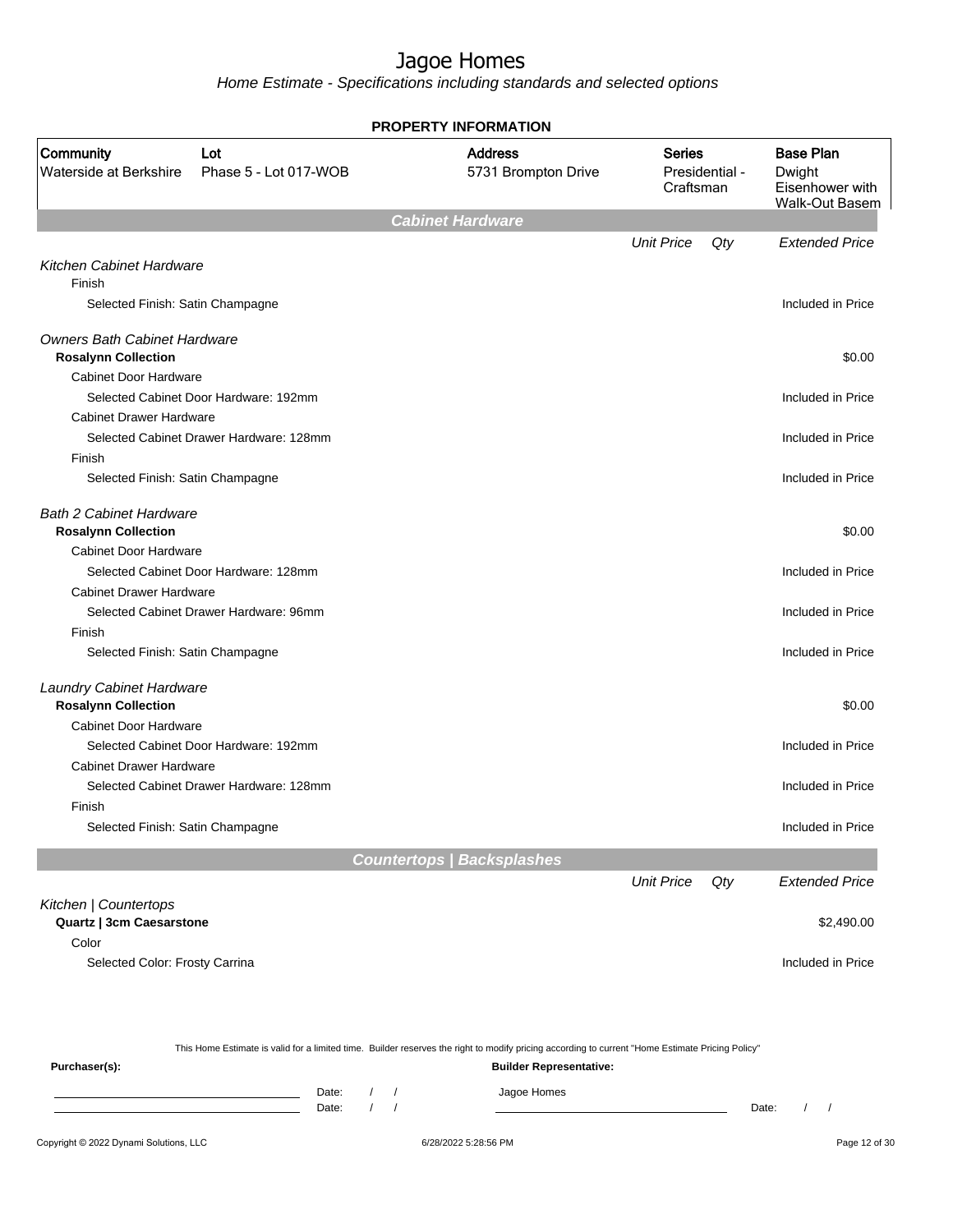Home Estimate - Specifications including standards and selected options

|                                                                                                                           |                                                                                                                                                                                  | <b>PROPERTY INFORMATION</b>           |                            |                |                                                                        |
|---------------------------------------------------------------------------------------------------------------------------|----------------------------------------------------------------------------------------------------------------------------------------------------------------------------------|---------------------------------------|----------------------------|----------------|------------------------------------------------------------------------|
| Community<br>Waterside at Berkshire                                                                                       | Lot<br>Phase 5 - Lot 017-WOB                                                                                                                                                     | <b>Address</b><br>5731 Brompton Drive | <b>Series</b><br>Craftsman | Presidential - | <b>Base Plan</b><br>Dwight<br>Eisenhower with<br><b>Walk-Out Basem</b> |
|                                                                                                                           |                                                                                                                                                                                  | <b>Countertops / Backsplashes</b>     |                            |                |                                                                        |
| Kitchen   Countertops<br>Edge Profile                                                                                     |                                                                                                                                                                                  |                                       | <b>Unit Price</b>          | Qty            | <b>Extended Price</b>                                                  |
|                                                                                                                           | Selected Edge Profile: Pencil Edge Top & Bottom                                                                                                                                  |                                       |                            |                | Included in Price                                                      |
| Kitchen   Backsplash<br>Graphite                                                                                          | Custom Option (Approved) Special Request (9) - Kitchen Backsplash to be Mythology<br>Picket Santorini MY90 - Grout: 02 Pewter - Direction: Vertical - Trim: Jolly Trim - Brushed |                                       |                            |                | \$1,520.00                                                             |
| <b>Owners Bath   Vanity Countertop</b><br>Profile: Pencil Edge Top & Bottom                                               | Custom Option (Approved) Special Request (14) - Owner's Bath Vanity Top to be Quartz  <br>Double Undermount Bowls. Color: Frosty Carrina - Bowl Style: Rectangular-White - Edge  |                                       |                            |                | \$965.00                                                               |
| Bath 2   Vanity Countertop<br><b>Cultured Marble   Rectangle Bowl</b><br>Color                                            |                                                                                                                                                                                  |                                       |                            |                | \$145.00                                                               |
| Selected Color: Carerra Frost                                                                                             |                                                                                                                                                                                  |                                       |                            |                | Included in Price                                                      |
| Finish                                                                                                                    |                                                                                                                                                                                  |                                       |                            |                |                                                                        |
| Selected Finish: Matte                                                                                                    |                                                                                                                                                                                  |                                       |                            |                | Included in Price                                                      |
| Laundry   Countertop(s)                                                                                                   | Countertop - Formica - 1.5" Thick Square Edge                                                                                                                                    |                                       |                            |                | Included in Price                                                      |
| Color                                                                                                                     | Selected Color: 6696-46 Carrara Bianco Etchings                                                                                                                                  |                                       |                            |                | \$120.00                                                               |
|                                                                                                                           |                                                                                                                                                                                  | <b>Mirrors</b>                        |                            |                |                                                                        |
|                                                                                                                           |                                                                                                                                                                                  |                                       | <b>Unit Price</b>          | Qty            | <b>Extended Price</b>                                                  |
| <b>Owners Bath Mirrors</b><br>Reynolds Black   23.5x35.5   MT1851   Qty 2<br>• Iron frame<br>• Black powder coated finish |                                                                                                                                                                                  |                                       |                            |                | \$630.00                                                               |
| style décor and paired with all finishes.                                                                                 | Designer Recommendation: The Reynolds Black is truly versatile and can be used with any                                                                                          |                                       |                            |                |                                                                        |
| Dimensions:<br>23.5"W X 35.5"H X 0.5"D<br>• Net weight: 20.2 lbs<br>· Gross weight: 23.5 lbs                              |                                                                                                                                                                                  |                                       |                            |                |                                                                        |
| Bath 2 Mirror<br>Reynolds Black   23.5x35.5   MT1851                                                                      |                                                                                                                                                                                  |                                       |                            |                | \$315.00                                                               |
| Purchaser(s):                                                                                                             | This Home Estimate is valid for a limited time. Builder reserves the right to modify pricing according to current "Home Estimate Pricing Policy"                                 | <b>Builder Representative:</b>        |                            |                |                                                                        |
|                                                                                                                           | Date:<br>$\sqrt{ }$<br><u> 1989 - Johann Barn, mars ann an t-Amhair ann an t-Amhair an t-Amhair ann an t-Amhair an t-Amhair ann an t-A</u>                                       | Jagoe Homes                           |                            |                |                                                                        |
|                                                                                                                           | 1<br>Date:<br>the control of the control of the control of the control of                                                                                                        |                                       |                            |                | Date:<br>$\frac{1}{2}$                                                 |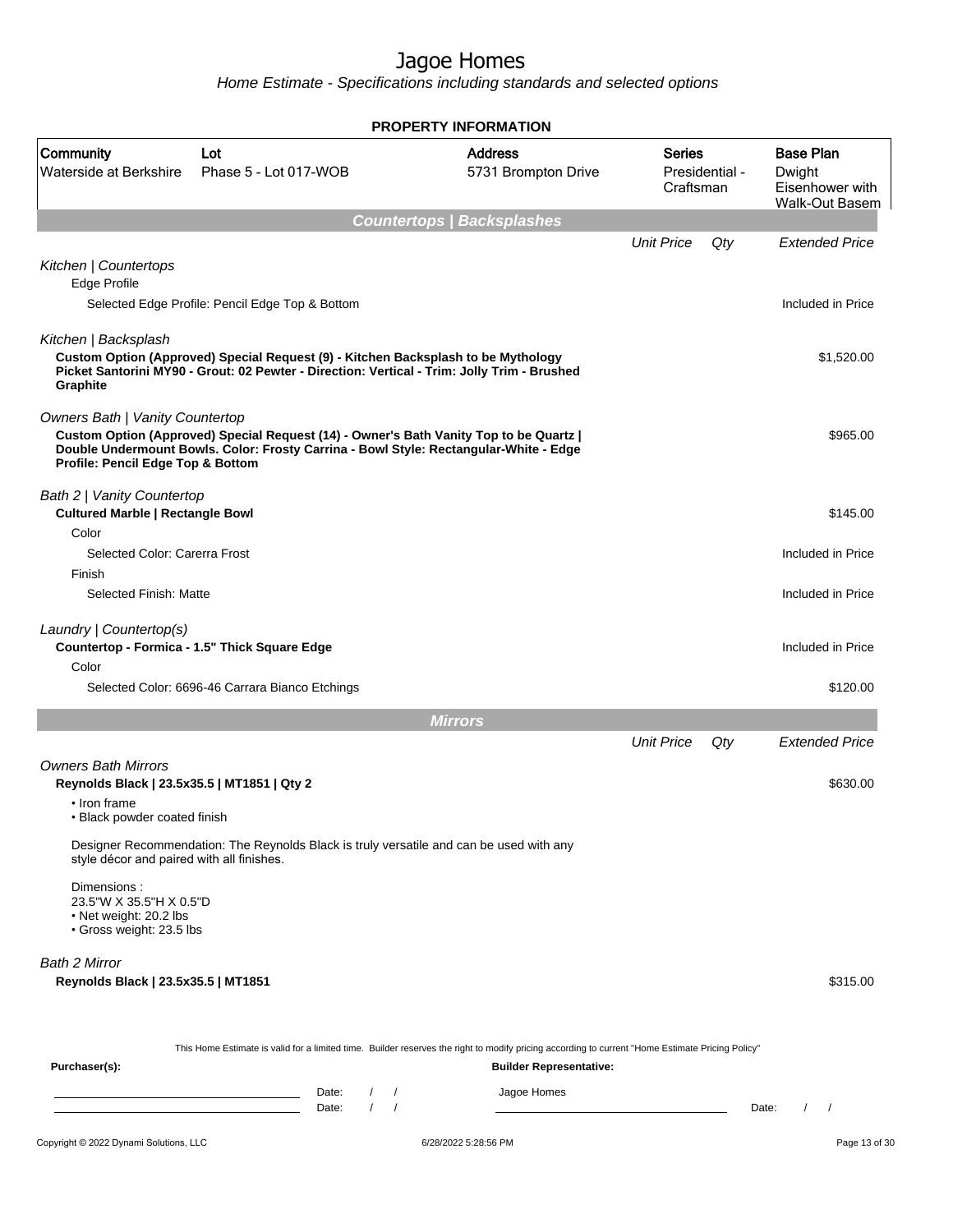Home Estimate - Specifications including standards and selected options

|                                                                                              |                                                                                                                                                                                                                                                  | <b>PROPERTY INFORMATION</b>           |                            |                |                                                                        |
|----------------------------------------------------------------------------------------------|--------------------------------------------------------------------------------------------------------------------------------------------------------------------------------------------------------------------------------------------------|---------------------------------------|----------------------------|----------------|------------------------------------------------------------------------|
| Community<br>Waterside at Berkshire                                                          | Lot<br>Phase 5 - Lot 017-WOB                                                                                                                                                                                                                     | <b>Address</b><br>5731 Brompton Drive | <b>Series</b><br>Craftsman | Presidential - | <b>Base Plan</b><br>Dwight<br>Eisenhower with<br><b>Walk-Out Basem</b> |
|                                                                                              |                                                                                                                                                                                                                                                  | <b>Mirrors</b>                        |                            |                |                                                                        |
| <b>Bath 2 Mirror</b><br>• Iron frame<br>• Black powder coated finish                         |                                                                                                                                                                                                                                                  |                                       | <b>Unit Price</b>          | Qty            | <b>Extended Price</b>                                                  |
| style décor and paired with all finishes.<br>Dimensions:<br>23.5"W X 35.5"H X 0.5"D          | Designer Recommendation: The Reynolds Black is truly versatile and can be used with any                                                                                                                                                          |                                       |                            |                |                                                                        |
| • Net weight: 20.2 lbs<br>• Gross weight: 23.5 lbs                                           |                                                                                                                                                                                                                                                  |                                       |                            |                |                                                                        |
| <b>Powder Room Mirror</b><br>Reynolds Black   23.5x35.5   MT1851                             |                                                                                                                                                                                                                                                  |                                       |                            |                | \$315.00                                                               |
| • Iron frame<br>• Black powder coated finish                                                 |                                                                                                                                                                                                                                                  |                                       |                            |                |                                                                        |
| style décor and paired with all finishes.                                                    | Designer Recommendation: The Reynolds Black is truly versatile and can be used with any                                                                                                                                                          |                                       |                            |                |                                                                        |
| Dimensions:<br>23.5"W X 35.5"H X 0.5"D<br>• Net weight: 20.2 lbs<br>· Gross weight: 23.5 lbs |                                                                                                                                                                                                                                                  |                                       |                            |                |                                                                        |
|                                                                                              |                                                                                                                                                                                                                                                  | <b>Appliances</b>                     |                            |                |                                                                        |
|                                                                                              |                                                                                                                                                                                                                                                  |                                       | <b>Unit Price</b>          | Qty            | <b>Extended Price</b>                                                  |
| Kitchen Range                                                                                |                                                                                                                                                                                                                                                  |                                       |                            |                |                                                                        |
| Range - Gas - Slide In Front Control                                                         |                                                                                                                                                                                                                                                  |                                       |                            |                | \$1,230.00                                                             |
|                                                                                              | 30 Inch Slide-In Gas Range with 5 Sealed Burners, 5.3 cu. ft. Oven Capacity, Storage<br>Drawer, In-oven Broil, Steam Clean, Integrated Non-Stick Griddle, Power Boil Burners, Oval<br>Burner, CSA Certified, ADA Compliant, and Star-K Certified |                                       |                            |                |                                                                        |
| Finish                                                                                       |                                                                                                                                                                                                                                                  |                                       |                            |                |                                                                        |
|                                                                                              | Selected Finish: Slate - JGSS66EELES                                                                                                                                                                                                             |                                       |                            |                | Included in Price                                                      |
| Kitchen Microwave or Microwave Hood                                                          |                                                                                                                                                                                                                                                  |                                       |                            |                |                                                                        |
| JX7230ELES in Slate finish                                                                   | Custom Option (Approved) Kitchen Microwave to be PEB7227 with Microwave Trim Kit                                                                                                                                                                 |                                       |                            |                | \$0.00                                                                 |
|                                                                                              |                                                                                                                                                                                                                                                  |                                       |                            |                |                                                                        |
|                                                                                              |                                                                                                                                                                                                                                                  |                                       |                            |                |                                                                        |

This Home Estimate is valid for a limited time. Builder reserves the right to modify pricing according to current "Home Estimate Pricing Policy"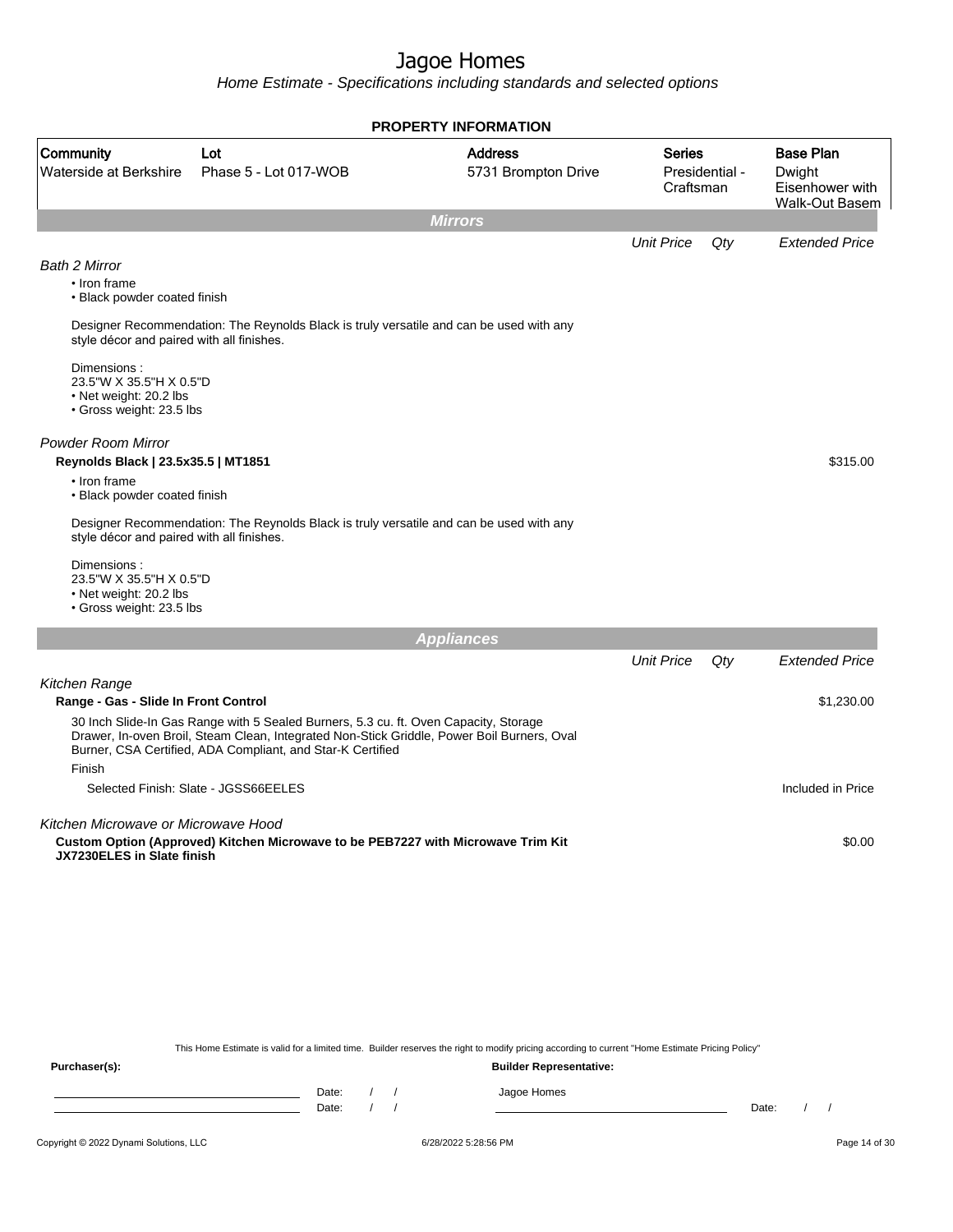Home Estimate - Specifications including standards and selected options

|                                                                                            |                                                                                                                                                                                                        | <b>PROPERTY INFORMATION</b>           |                            |                |                                                                        |
|--------------------------------------------------------------------------------------------|--------------------------------------------------------------------------------------------------------------------------------------------------------------------------------------------------------|---------------------------------------|----------------------------|----------------|------------------------------------------------------------------------|
| Community<br>Waterside at Berkshire                                                        | Lot<br>Phase 5 - Lot 017-WOB                                                                                                                                                                           | <b>Address</b><br>5731 Brompton Drive | <b>Series</b><br>Craftsman | Presidential - | <b>Base Plan</b><br>Dwight<br>Eisenhower with<br><b>Walk-Out Basem</b> |
|                                                                                            |                                                                                                                                                                                                        | <b>Appliances</b>                     |                            |                |                                                                        |
| <b>Kitchen Dishwasher</b>                                                                  |                                                                                                                                                                                                        |                                       | <b>Unit Price</b>          | Qty            | <b>Extended Price</b>                                                  |
| <b>Dishwasher - Top Control</b>                                                            |                                                                                                                                                                                                        |                                       |                            |                | \$70.00                                                                |
| DRY BOOST                                                                                  | GE® TOP CONTROL WITH PLASTIC INTERIOR DISHWASHER WITH SANITIZE CYCLE &                                                                                                                                 |                                       |                            |                |                                                                        |
| 33 3/8 H x 23 3/4 W x 24 D in                                                              | Technical Specification: APPROXIMATE DIMENSIONS (HxWxD)                                                                                                                                                |                                       |                            |                |                                                                        |
| Finish                                                                                     |                                                                                                                                                                                                        |                                       |                            |                |                                                                        |
|                                                                                            | Selected Finish: Slate - GDT630PMRES                                                                                                                                                                   |                                       |                            |                | Included in Price                                                      |
| Refrigerator                                                                               | Refrigerator - French Door w/ Ice & Water on Door                                                                                                                                                      |                                       |                            |                | \$2,830.00                                                             |
| Spill-proof shelves provide easy clean up.<br>LED lighting provides crisp, clear lighting. | 25.6 cu. ft. French-Door Refrigerator * ENERGY STAR * 70 in H x 35.625 in W x 36.25 in D<br>Equipped with a quick space shelf for added storage.<br>Technical Specification: TOTAL CAPACITY 25.6 cu ft |                                       |                            |                |                                                                        |
| Finish                                                                                     | Selected Finish: Slate - GFE26JMMES                                                                                                                                                                    |                                       |                            |                | Included in Price                                                      |
|                                                                                            |                                                                                                                                                                                                        |                                       |                            |                |                                                                        |
|                                                                                            |                                                                                                                                                                                                        | <b>Plumbing</b>                       |                            |                |                                                                        |
|                                                                                            |                                                                                                                                                                                                        |                                       | <b>Unit Price</b>          | Qty            | <b>Extended Price</b>                                                  |
| <b>Owners Bath   Fixtures</b><br><b>Bath Fixtures   White</b>                              |                                                                                                                                                                                                        |                                       |                            |                | Included in Price                                                      |
| <b>Owners Bath   Vanity</b><br><b>Specification Per Base Plan</b>                          |                                                                                                                                                                                                        |                                       |                            |                | Included in Price                                                      |
| for more information.                                                                      | Vanity specification as indicated on Base Floor Plan. Please contact your Design Coordinator                                                                                                           |                                       |                            |                |                                                                        |
| <b>Owners Bath   Lavatory Faucet</b><br><b>Delta Lahara Collection</b>                     |                                                                                                                                                                                                        |                                       |                            |                | \$0.00                                                                 |
| Finish                                                                                     |                                                                                                                                                                                                        |                                       |                            |                |                                                                        |
| Selected Finish: Champagne Bronze                                                          |                                                                                                                                                                                                        |                                       |                            |                | \$360.00                                                               |
| Spread                                                                                     |                                                                                                                                                                                                        |                                       |                            |                |                                                                        |
| Selected Spread: 3538   8" Spread                                                          |                                                                                                                                                                                                        |                                       |                            |                | \$370.00                                                               |
| Owners Bath   Tub/Shower or Shower Stall                                                   |                                                                                                                                                                                                        |                                       |                            |                |                                                                        |
|                                                                                            | Ceramic Shower   Ceramic   Per Plan   Ceramic Shower Floor                                                                                                                                             |                                       |                            |                | Included in Price                                                      |

This Home Estimate is valid for a limited time. Builder reserves the right to modify pricing according to current "Home Estimate Pricing Policy"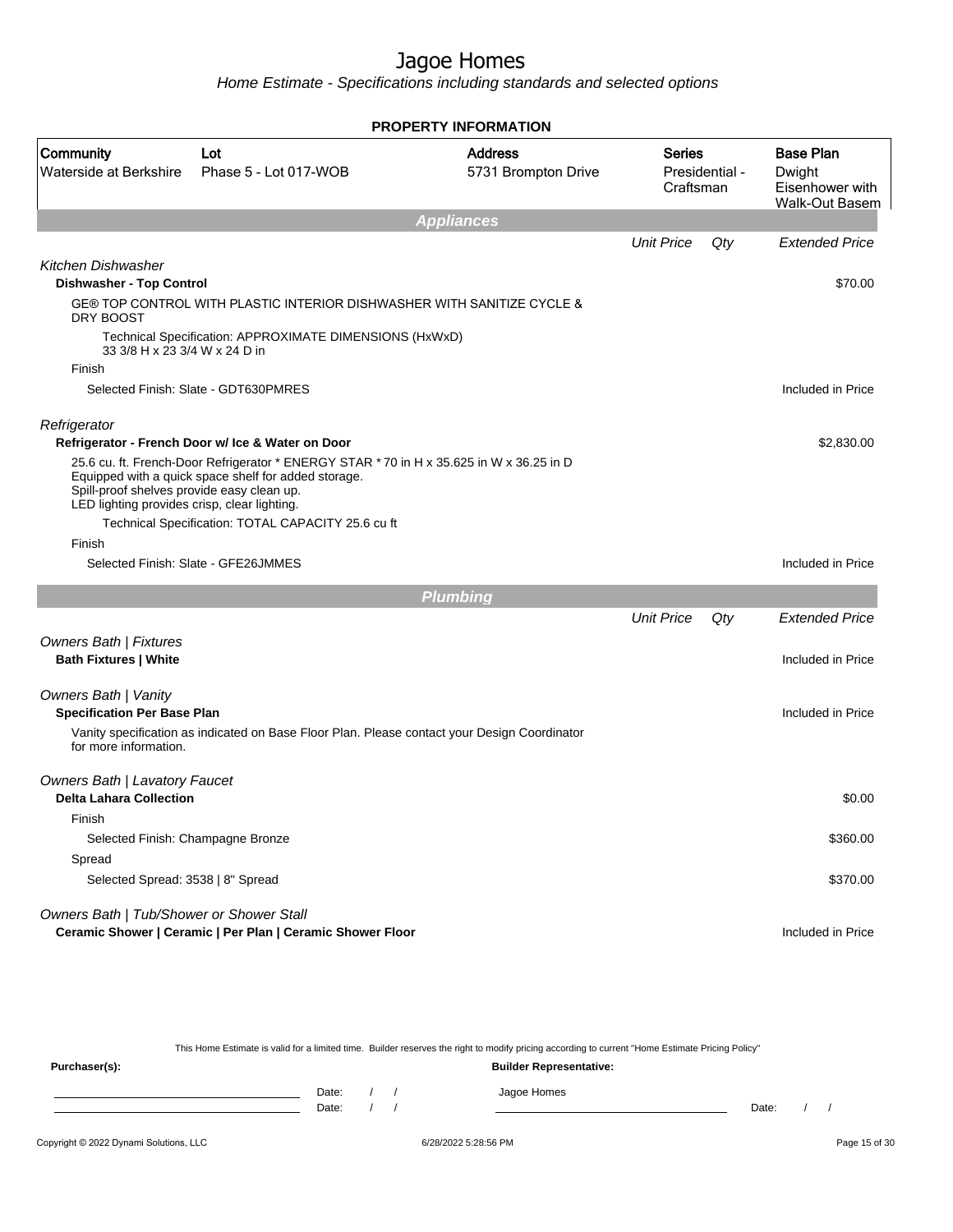Home Estimate - Specifications including standards and selected options

|                                                                                          |                                                                                                                            | <b>PROPERTY INFORMATION</b>           |                            |                |                                                                        |
|------------------------------------------------------------------------------------------|----------------------------------------------------------------------------------------------------------------------------|---------------------------------------|----------------------------|----------------|------------------------------------------------------------------------|
| Community<br>Waterside at Berkshire                                                      | Lot<br>Phase 5 - Lot 017-WOB                                                                                               | <b>Address</b><br>5731 Brompton Drive | <b>Series</b><br>Craftsman | Presidential - | <b>Base Plan</b><br>Dwight<br>Eisenhower with<br><b>Walk-Out Basem</b> |
|                                                                                          |                                                                                                                            | <b>Plumbing</b>                       |                            |                |                                                                        |
| Owners Bath   Tub/Shower or Shower Stall<br>Ceramic Shower Per Plan                      |                                                                                                                            |                                       | <b>Unit Price</b>          | Qty            | <b>Extended Price</b>                                                  |
| Included:<br><b>Accent Strip</b><br><b>Ceramic Shower Floor</b><br>(2) 9" Corner Shelves | Frameless Hinged Clear Glass Door in Chrome<br>Additional Ceramic Shower Design Options are available for Personalization. |                                       |                            |                |                                                                        |
| Owners Bath   Ceramic Shower   Wall Tile                                                 |                                                                                                                            |                                       |                            |                |                                                                        |
| Wall Tile   12x24                                                                        |                                                                                                                            |                                       |                            |                | \$0.00                                                                 |
| Ceramic Color                                                                            |                                                                                                                            |                                       |                            |                |                                                                        |
| Ceramic Install Pattern                                                                  | Selected Ceramic Color: CT76 CALACATTA EMPIRE                                                                              |                                       |                            |                | Included in Price                                                      |
|                                                                                          | Selected Ceramic Install Pattern: Horizontal Straight Stack                                                                |                                       |                            |                | Included in Price                                                      |
| <b>Grout Color</b>                                                                       |                                                                                                                            |                                       |                            |                |                                                                        |
| Selected Grout Color: 02 Pewter                                                          |                                                                                                                            |                                       |                            |                | Included in Price                                                      |
| Trim                                                                                     |                                                                                                                            |                                       |                            |                |                                                                        |
|                                                                                          | Selected Trim: Jolly   Brushed Graphite                                                                                    |                                       |                            |                | Included in Price                                                      |
| Owners Bath   Ceramic Shower   Storage<br><b>Storage</b>                                 |                                                                                                                            |                                       |                            |                | \$0.00                                                                 |
|                                                                                          | (2) Corner Shelves Included. Niche selection is in place of corner shelves.                                                |                                       |                            |                |                                                                        |
| <b>Shower Shelving</b>                                                                   |                                                                                                                            |                                       |                            |                |                                                                        |
|                                                                                          | Selected Shower Shelving: White Carrara                                                                                    |                                       |                            |                | Included in Price                                                      |
|                                                                                          | Comments: Curb to be White Carrara. Dynami Error                                                                           |                                       |                            |                |                                                                        |
| Owners Bath   Ceramic Shower   Door<br>Shower Door   Per Plan   Frameless Hinged         |                                                                                                                            |                                       |                            |                | Included in Price                                                      |
| <b>Glass Pattern</b>                                                                     |                                                                                                                            |                                       |                            |                |                                                                        |
| Selected Glass Pattern: Clear                                                            |                                                                                                                            |                                       |                            |                | Included in Price                                                      |
| Shower Door Finish                                                                       |                                                                                                                            |                                       |                            |                |                                                                        |
|                                                                                          | Selected Shower Door Finish: Matte Black                                                                                   |                                       |                            |                | Included in Price                                                      |
| Owners Bath   Ceramic Shower   Accent<br><b>Accent Strip   Mosaic   Vertical</b>         |                                                                                                                            |                                       |                            |                | Included in Price                                                      |
| Ceramic Color                                                                            | Accent Strip to be installed with pattern running Vertical (JHI Design Standard)                                           |                                       |                            |                |                                                                        |
|                                                                                          | Selected Ceramic Color: Hexagon RL23 Stamina Gray                                                                          |                                       |                            |                | Included in Price                                                      |

This Home Estimate is valid for a limited time. Builder reserves the right to modify pricing according to current "Home Estimate Pricing Policy"

| Purchaser(s): |                |  | <b>Builder Representative:</b> |       |  |
|---------------|----------------|--|--------------------------------|-------|--|
|               | Date:<br>Date: |  | Jagoe Homes                    | Date: |  |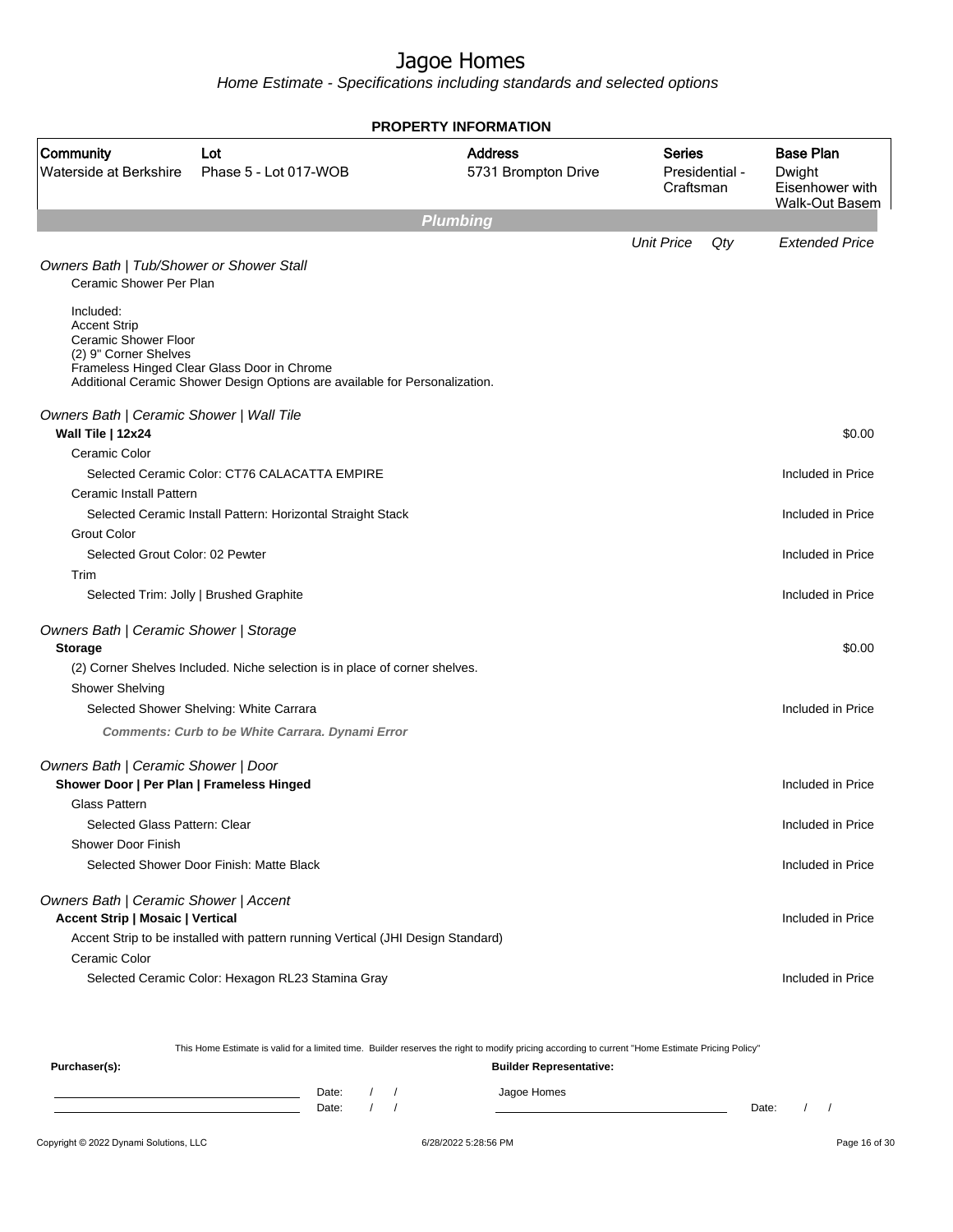Home Estimate - Specifications including standards and selected options

|                                                                                |                                                                                              | PROPERTY INFORMATION                  |                                              |     |                                                                        |
|--------------------------------------------------------------------------------|----------------------------------------------------------------------------------------------|---------------------------------------|----------------------------------------------|-----|------------------------------------------------------------------------|
| Community<br>Waterside at Berkshire                                            | Lot<br>Phase 5 - Lot 017-WOB                                                                 | <b>Address</b><br>5731 Brompton Drive | <b>Series</b><br>Presidential -<br>Craftsman |     | <b>Base Plan</b><br>Dwight<br>Eisenhower with<br><b>Walk-Out Basem</b> |
|                                                                                |                                                                                              | <b>Plumbing</b>                       |                                              |     |                                                                        |
|                                                                                |                                                                                              |                                       | <b>Unit Price</b>                            | Qty | <b>Extended Price</b>                                                  |
| Owners Bath   Ceramic Shower   Floor<br>be Hexagon RL23 Stamina Gray           | Custom Option (Approved) Special Request (15) - Owner's Bath Ceramic Shower Floor to         |                                       |                                              |     | \$0.00                                                                 |
| Owners Bath   Shower Stall Faucet                                              | Delta Lahara®   Monitor® 14 Series Shower Trim                                               |                                       |                                              |     | \$0.00                                                                 |
| Model # T14238                                                                 |                                                                                              |                                       |                                              |     |                                                                        |
| Finish                                                                         |                                                                                              |                                       |                                              |     |                                                                        |
| Selected Finish: Champagne Bronze                                              |                                                                                              |                                       |                                              |     | \$220.00                                                               |
| <b>Comments:</b>                                                               |                                                                                              |                                       |                                              |     |                                                                        |
| Owners Bath   Free Standing Tub                                                | American Standard Cadet 66" Acrylic Free Standing Soaking Tub with Chrome Faucet             |                                       |                                              |     | \$1,580.00                                                             |
| See plans for details.<br>Color                                                | Walls may have to be moved to accommodate tub.                                               |                                       |                                              |     |                                                                        |
| Selected Color: White                                                          |                                                                                              |                                       |                                              |     | Included in Price                                                      |
| Owners Bath   Commode<br>Commode   Elongated Bowl   Hymont                     |                                                                                              |                                       |                                              |     | Included in Price                                                      |
| Hymont is approx. 17" tall                                                     |                                                                                              |                                       |                                              |     |                                                                        |
| <b>Owners Bath   Bath Accessory Collection</b><br><b>Delta Lahara® Options</b> |                                                                                              |                                       |                                              |     | \$0.00                                                                 |
| Bath 2   Vanity<br><b>Specification Per Base Plan</b>                          |                                                                                              |                                       |                                              |     | Included in Price                                                      |
| for more information.                                                          | Vanity specification as indicated on Base Floor Plan. Please contact your Design Coordinator |                                       |                                              |     |                                                                        |
| Owners Bath   Accessories                                                      |                                                                                              |                                       |                                              |     |                                                                        |
| Delta Lahara®   Robe Hook (Qty 2)                                              |                                                                                              |                                       |                                              |     | \$50.00                                                                |
| Finish                                                                         |                                                                                              |                                       |                                              |     |                                                                        |
| Selected Finish: Champagne Bronze<br>Delta Lahara®   Toilet Paper Holder       |                                                                                              |                                       |                                              |     | \$30.00<br>\$50.00                                                     |
| Finish                                                                         |                                                                                              |                                       |                                              |     |                                                                        |
| Selected Finish: Champagne Bronze                                              |                                                                                              |                                       |                                              |     | \$30.00                                                                |
| Bath 2   Fixtures                                                              |                                                                                              |                                       |                                              |     |                                                                        |
| <b>Bath Fixtures   White</b>                                                   |                                                                                              |                                       |                                              |     | Included in Price                                                      |
|                                                                                |                                                                                              |                                       |                                              |     |                                                                        |

|                                        |                |  | This Home Estimate is valid for a limited time. Builder reserves the right to modify pricing according to current "Home Estimate Pricing Policy" |       |               |
|----------------------------------------|----------------|--|--------------------------------------------------------------------------------------------------------------------------------------------------|-------|---------------|
| Purchaser(s):                          |                |  | <b>Builder Representative:</b>                                                                                                                   |       |               |
|                                        | Date:<br>Date: |  | Jagoe Homes                                                                                                                                      | Date: |               |
| Copyright © 2022 Dynami Solutions, LLC |                |  | 6/28/2022 5:28:56 PM                                                                                                                             |       | Page 17 of 30 |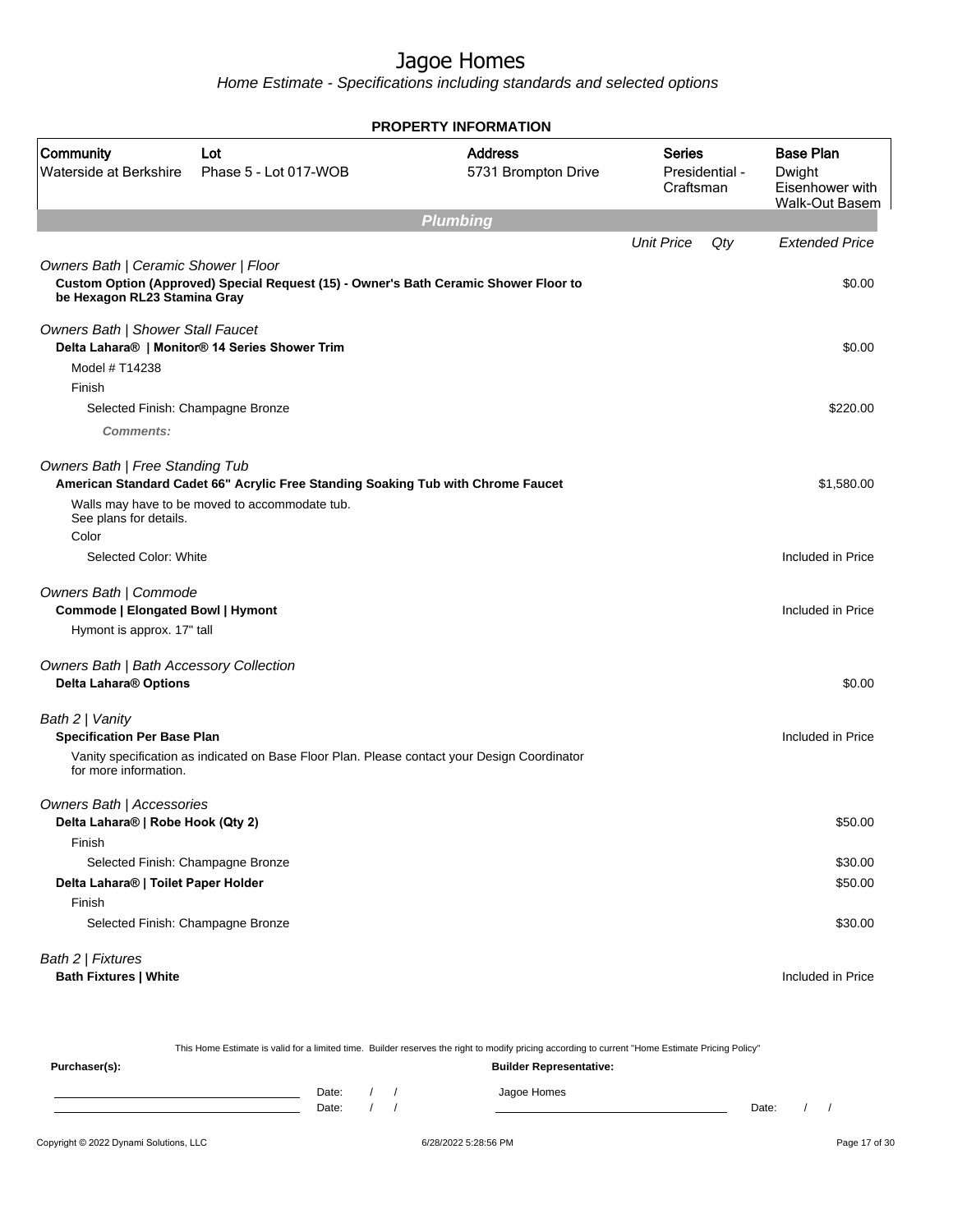Home Estimate - Specifications including standards and selected options

|                                                                                            |                              | <b>PROPERTY INFORMATION</b>           |                            |                |                                                                        |
|--------------------------------------------------------------------------------------------|------------------------------|---------------------------------------|----------------------------|----------------|------------------------------------------------------------------------|
| Community<br>Waterside at Berkshire                                                        | Lot<br>Phase 5 - Lot 017-WOB | <b>Address</b><br>5731 Brompton Drive | <b>Series</b><br>Craftsman | Presidential - | <b>Base Plan</b><br>Dwight<br>Eisenhower with<br><b>Walk-Out Basem</b> |
|                                                                                            |                              | <b>Plumbing</b>                       |                            |                |                                                                        |
| Bath 2   Lavatory Faucet<br><b>Delta Lahara Collection</b>                                 |                              |                                       | <b>Unit Price</b>          | $Q$ ty         | <b>Extended Price</b><br>\$0.00                                        |
| Finish                                                                                     |                              |                                       |                            |                |                                                                        |
| Selected Finish: Champagne Bronze<br>Spread                                                |                              |                                       |                            |                | \$180.00                                                               |
| Selected Spread: 3538   8" Spread                                                          |                              |                                       |                            |                | \$185.00                                                               |
| Bath 2   Tub/Shower or Shower Stall<br>60" Fiberglass Tub/Shower                           |                              |                                       |                            |                | Included in Price                                                      |
| Bath 2   Tub/Shower Faucet<br><b>Delta Lahara Tub/Shower Faucet T14438</b><br>Finish       |                              |                                       |                            |                | \$0.00                                                                 |
| Selected Finish: Champagne Bronze                                                          |                              |                                       |                            |                | \$320.00                                                               |
| <b>Comments:</b>                                                                           |                              |                                       |                            |                |                                                                        |
| Bath 2   Commode<br><b>Commode   Elongated Bowl   Hymont</b><br>Hymont is approx. 17" tall |                              |                                       |                            |                | \$195.00                                                               |
| Bath 2   Bath Accessory Collection<br>Delta Lahara® Options                                |                              |                                       |                            |                | \$0.00                                                                 |
| Bath 2   Accessories<br>Delta Lahara®   Toilet Paper Holder                                |                              |                                       |                            |                | \$50.00                                                                |
| Finish                                                                                     |                              |                                       |                            |                |                                                                        |
| Selected Finish: Champagne Bronze                                                          |                              |                                       |                            |                | \$30.00                                                                |
| Delta Lahara®   Robe Hook (Qty 2)<br>Finish                                                |                              |                                       |                            |                | \$50.00                                                                |
| Selected Finish: Champagne Bronze                                                          |                              |                                       |                            |                | \$30.00                                                                |
| Powder   Fixtures<br><b>Bath Fixtures   White</b>                                          |                              |                                       |                            |                | Included in Price                                                      |

This Home Estimate is valid for a limited time. Builder reserves the right to modify pricing according to current "Home Estimate Pricing Policy"

**Purchaser(s): Builder Representative:** Date: / / Jagoe Homes<br>Date: / / Jagoe Homes Date: / / **Date: / / 2006** Date: / / / Date: / / / Date: / / / 2006 Date: / / / 2006 Date: / / / 2006 Date: / / / 2006 Date: / / / 2007 Date: / / / 2007 Date: / / / 2007 Date: / / / 2007 Date: / / / 2007 Date: / / / 2007 D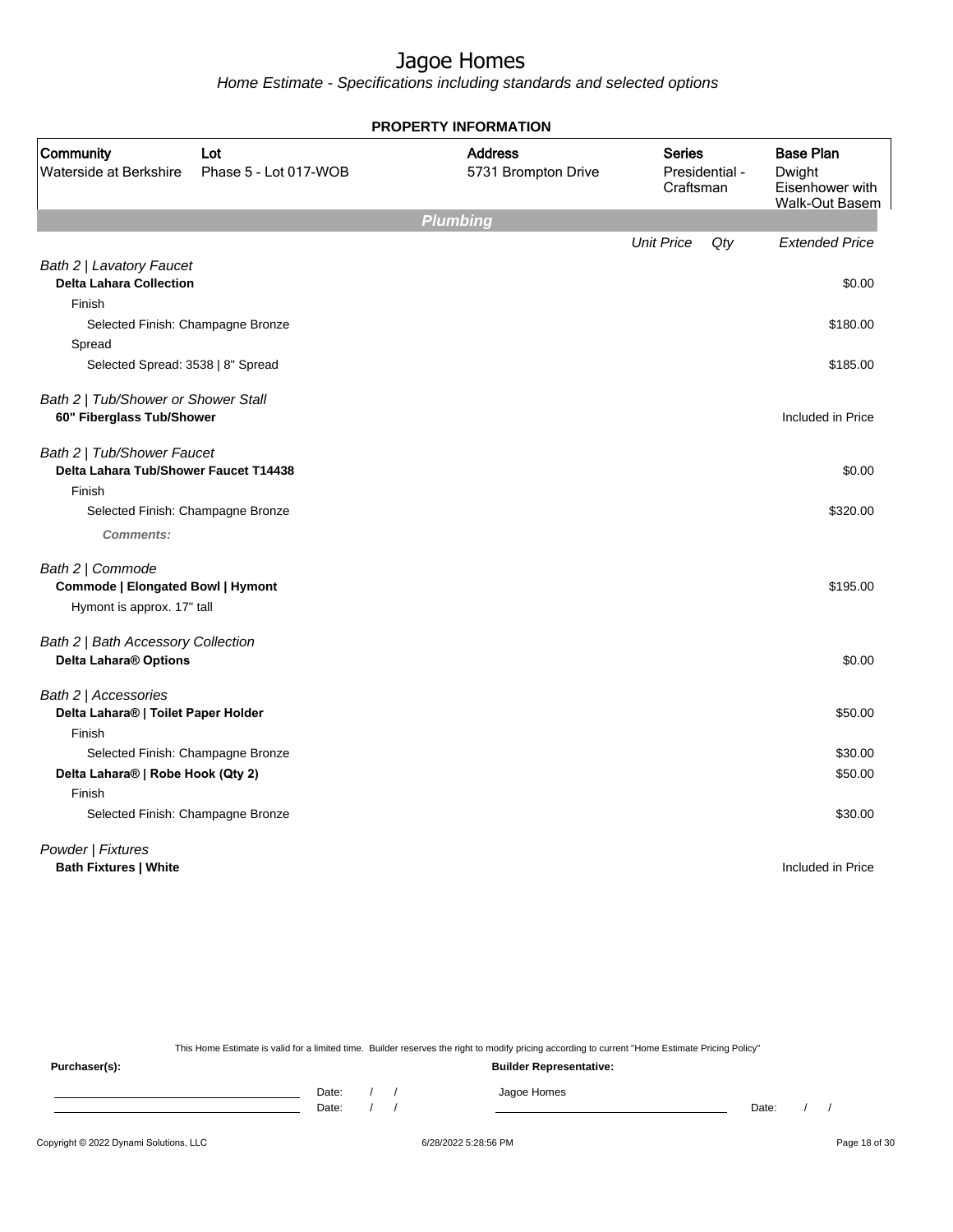Home Estimate - Specifications including standards and selected options

|                                                                              |                                                                                       | <b>PROPERTY INFORMATION</b>           |                            |                |                                                                        |
|------------------------------------------------------------------------------|---------------------------------------------------------------------------------------|---------------------------------------|----------------------------|----------------|------------------------------------------------------------------------|
| <b>Community</b><br>Waterside at Berkshire                                   | Lot<br>Phase 5 - Lot 017-WOB                                                          | <b>Address</b><br>5731 Brompton Drive | <b>Series</b><br>Craftsman | Presidential - | <b>Base Plan</b><br>Dwight<br>Eisenhower with<br><b>Walk-Out Basem</b> |
|                                                                              |                                                                                       | <b>Plumbing</b>                       |                            |                |                                                                        |
|                                                                              |                                                                                       |                                       | <b>Unit Price</b>          | Qty            | <b>Extended Price</b>                                                  |
| Powder Vanity   Pedestal<br>Adler 30" Vanity                                 |                                                                                       |                                       |                            |                | \$2,160.00                                                             |
| personal selections                                                          | White Carrara Top and 8" Center Faucet Included; see Design Coordinator for available |                                       |                            |                |                                                                        |
| <b>Bowl Style</b>                                                            |                                                                                       |                                       |                            |                |                                                                        |
| Selected Bowl Style: Rectangle                                               |                                                                                       |                                       |                            |                | Included in Price                                                      |
| <b>Cabinet Color</b>                                                         |                                                                                       |                                       |                            |                |                                                                        |
|                                                                              | Selected Cabinet Color: White Vanity w/ White Carrara Top                             |                                       |                            |                | Included in Price                                                      |
| <b>Powder Lavatory Faucet</b><br><b>Delta Lahara Collection</b>              |                                                                                       |                                       |                            |                | \$0.00                                                                 |
| Finish                                                                       |                                                                                       |                                       |                            |                |                                                                        |
| Selected Finish: Champagne Bronze                                            |                                                                                       |                                       |                            |                | \$180.00                                                               |
| Spread                                                                       |                                                                                       |                                       |                            |                |                                                                        |
| Selected Spread: 3538   8" Spread                                            |                                                                                       |                                       |                            |                | \$185.00                                                               |
| Powder   Commode                                                             |                                                                                       |                                       |                            |                |                                                                        |
| Commode   Elongated Bowl   Hymont<br>Hymont is approx. 17" tall              |                                                                                       |                                       |                            |                | \$195.00                                                               |
|                                                                              |                                                                                       |                                       |                            |                |                                                                        |
| Kitchen   Sink                                                               |                                                                                       |                                       |                            |                |                                                                        |
|                                                                              | Blanco Precis Undermount Sink - Super Single Bowl w/Chrome Disposal Flange            |                                       |                            |                | \$680.00                                                               |
| Sink 9 1/2" Deep                                                             |                                                                                       |                                       |                            |                |                                                                        |
| Color                                                                        |                                                                                       |                                       |                            |                |                                                                        |
| Selected Color: White 440150                                                 |                                                                                       |                                       |                            |                | Included in Price                                                      |
| Kitchen   Sink Faucet<br>Emmaline #9182   Single Handle Pull Down            |                                                                                       |                                       |                            |                | \$360.00                                                               |
| Finish                                                                       |                                                                                       |                                       |                            |                |                                                                        |
|                                                                              | Selected Finish: Champagne Bronze                                                     |                                       |                            |                | \$210.00                                                               |
|                                                                              |                                                                                       |                                       |                            |                |                                                                        |
| Kitchen   Garbage Disposal                                                   |                                                                                       |                                       |                            |                |                                                                        |
| Garbage Disposal 1/2 hp                                                      |                                                                                       |                                       |                            |                | Included in Price                                                      |
| Kitchen Ice Maker Water Line<br><b>Ice Maker Water Line</b>                  |                                                                                       |                                       |                            |                | Included in Price                                                      |
|                                                                              |                                                                                       |                                       |                            |                |                                                                        |
| Kitchen   Gas Line for Range<br>Gas Line for Range, Includes 110-Volt Outlet |                                                                                       |                                       |                            |                | Included in Price                                                      |
| Existing 220v outlet remains.                                                |                                                                                       |                                       |                            |                |                                                                        |
|                                                                              |                                                                                       |                                       |                            |                |                                                                        |

This Home Estimate is valid for a limited time. Builder reserves the right to modify pricing according to current "Home Estimate Pricing Policy"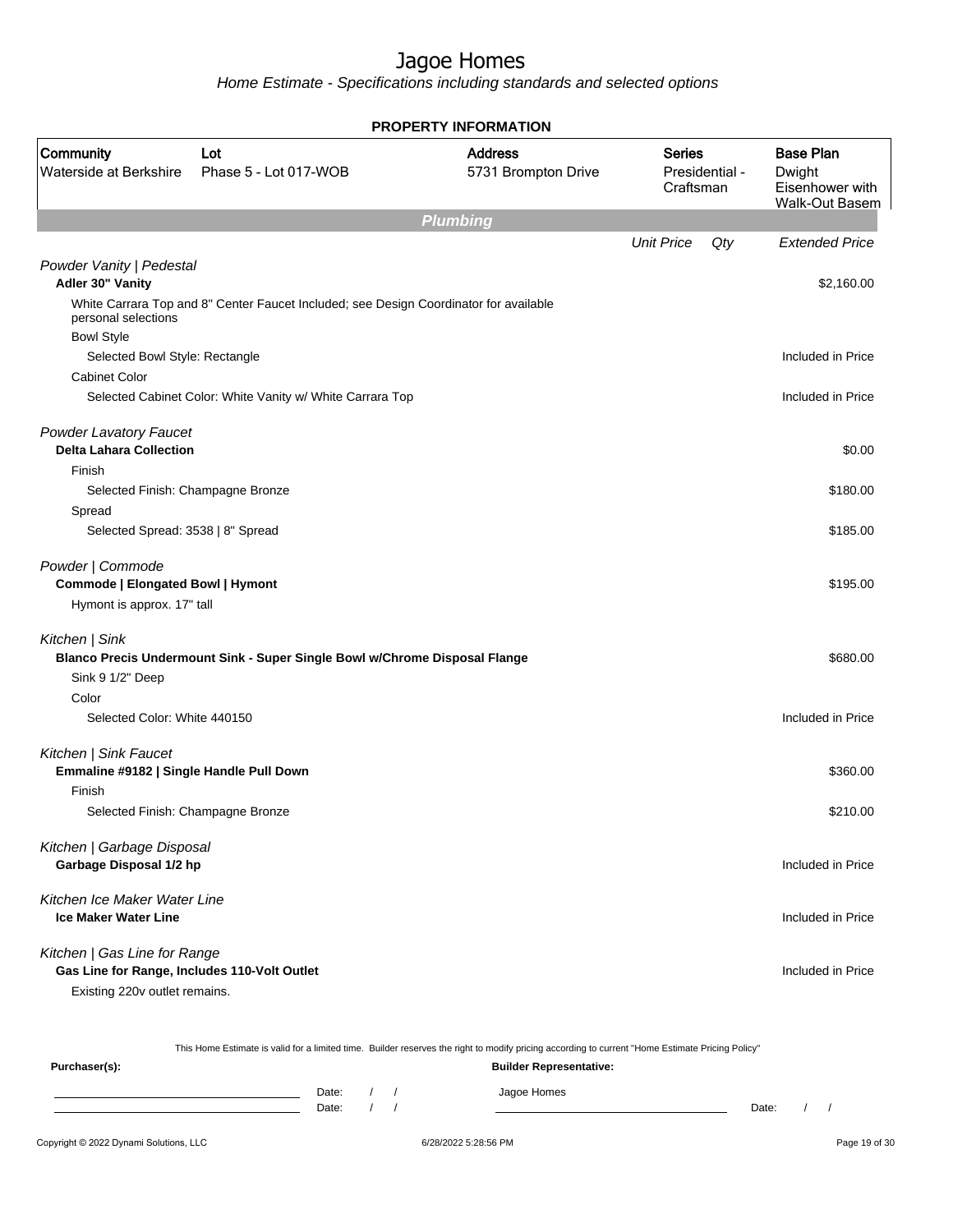Home Estimate - Specifications including standards and selected options

|                                                                                            |                                                                | <b>PROPERTY INFORMATION</b>           |                                              |     |                                                                        |
|--------------------------------------------------------------------------------------------|----------------------------------------------------------------|---------------------------------------|----------------------------------------------|-----|------------------------------------------------------------------------|
| Community<br>Waterside at Berkshire                                                        | Lot<br>Phase 5 - Lot 017-WOB                                   | <b>Address</b><br>5731 Brompton Drive | <b>Series</b><br>Presidential -<br>Craftsman |     | <b>Base Plan</b><br>Dwight<br>Eisenhower with<br><b>Walk-Out Basem</b> |
|                                                                                            |                                                                | <b>Plumbing</b>                       |                                              |     |                                                                        |
| Laundry   Sink<br>25 x 22 Stainless Laundry Sink - 8" deep                                 | Drop In Stainless Laundry Sink with Delta 300DST Chrome Faucet |                                       | <b>Unit Price</b>                            | Qty | <b>Extended Price</b><br>Included in Price                             |
| <b>Entire Home Water Heater</b><br><b>Tankless Water Heater</b>                            |                                                                |                                       |                                              |     | Included in Price                                                      |
| Entire Home Main Water Shutoff Valve<br><b>Main Water Shutoff Valve</b>                    |                                                                |                                       |                                              |     | Included in Price                                                      |
| <b>Entire Home Plumbing Supply Pipes</b>                                                   | <b>Plumbing Pipes: Water Continuous PEX Piping</b>             |                                       |                                              |     | Included in Price                                                      |
| Entire Home Plumbing Waste & Vent Lines<br><b>Plumbing Drains and Vents PVC</b>            |                                                                |                                       |                                              |     | Included in Price                                                      |
| Entire Home Secondary Shut-Off Valves<br>Secondary Shut-Off Valves at each fixture         |                                                                |                                       |                                              |     | Included in Price                                                      |
| <b>Exterior Plumbing Sewer Lines</b>                                                       | Plumbing Pipes: Exterior Sewer Lines PVC Schedule 40           |                                       |                                              |     | Included in Price                                                      |
| <b>Exterior Sillcocks</b><br><b>Outside Faucets Frost Proof (Per Plan)</b>                 |                                                                |                                       |                                              |     | Included in Price                                                      |
| <b>Bath 2 Towel Ring</b>                                                                   | Custom Option (Approved) Dynami Error. Disregard               |                                       |                                              |     | \$0.00                                                                 |
| <b>Basement Bath Rough-In</b><br>Rough-In for Full Bath<br>Location determined by builder. |                                                                |                                       |                                              |     | \$2,995.00                                                             |
| <b>Basement Sump Pump</b><br><b>Basement Sump Pump</b>                                     |                                                                |                                       |                                              |     | Included in Price                                                      |
| <b>Basement Ejector Pump</b><br><b>Basement Ejector Pump</b>                               |                                                                |                                       |                                              |     | Included in Price                                                      |

This Home Estimate is valid for a limited time. Builder reserves the right to modify pricing according to current "Home Estimate Pricing Policy" **Purchaser(s): Builder Representative:** Date: / / Jagoe Homes<br>Date: / / Jagoe Homes Date: / / Date: / /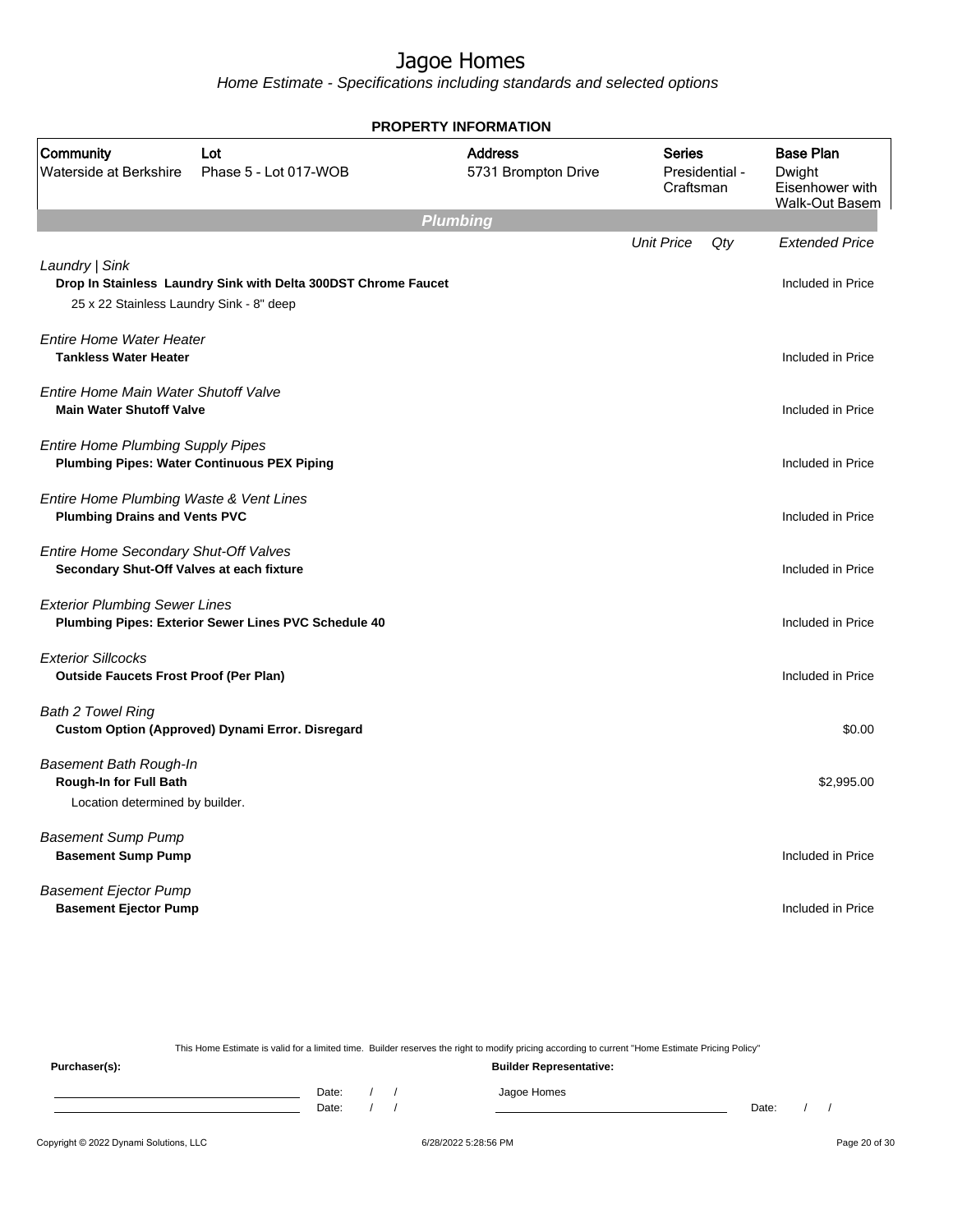Home Estimate - Specifications including standards and selected options

|                                                                       |                                                                                             | <b>PROPERTY INFORMATION</b>           |                            |                |                                                                        |
|-----------------------------------------------------------------------|---------------------------------------------------------------------------------------------|---------------------------------------|----------------------------|----------------|------------------------------------------------------------------------|
| Community<br>Waterside at Berkshire                                   | Lot<br>Phase 5 - Lot 017-WOB                                                                | <b>Address</b><br>5731 Brompton Drive | <b>Series</b><br>Craftsman | Presidential - | <b>Base Plan</b><br>Dwight<br>Eisenhower with<br><b>Walk-Out Basem</b> |
|                                                                       |                                                                                             | <b>Electrical</b>                     |                            |                |                                                                        |
|                                                                       |                                                                                             |                                       | <b>Unit Price</b>          | Qty            | <b>Extended Price</b>                                                  |
| Front Porch Light(s)<br><b>Recessed Lighting (Per Plan)</b>           |                                                                                             |                                       |                            |                | Included in Price                                                      |
| Front Porch Hanging Lantern                                           | Kichler #49777 Northland 1 Light Hanging Pendant                                            |                                       |                            |                | Included in Price                                                      |
| Finish                                                                |                                                                                             |                                       |                            |                |                                                                        |
| Selected Finish: Black (BK)                                           |                                                                                             |                                       |                            |                | Included in Price                                                      |
| Foyer Light(s)                                                        | Kichler - #43675 Shailene 3 Light Semi Flush 14" Wide - Drum Shade                          |                                       |                            |                | Included in Price                                                      |
| 14" W x 10" H                                                         |                                                                                             |                                       |                            |                |                                                                        |
| Height: 10.00"                                                        | Technical Specification: Width: 14.00"<br>Shade Description: White Micro Fiber              |                                       |                            |                |                                                                        |
| Finish                                                                |                                                                                             |                                       |                            |                |                                                                        |
| Selected Finish: Nickel                                               |                                                                                             |                                       |                            |                | Included in Price                                                      |
| Family Room Recessed Light(s)<br><b>Recessed Lighting (Per Plan)</b>  |                                                                                             |                                       |                            |                | Included in Price                                                      |
| Family Room - Eyeball Recessed Cans                                   | Custom Option (Approved) Dynami Error. Disregard                                            |                                       |                            |                | \$0.00                                                                 |
| Family Room/Great Room 110V Floor Outlet(s)<br><b>Floor Outlet(s)</b> |                                                                                             |                                       |                            |                | Included in Price                                                      |
|                                                                       | Includes one additional floor outlet to be installed in choice of location                  |                                       |                            |                |                                                                        |
| Kitchen Recessed Lighting<br><b>Recessed Lighting (Per Plan)</b>      |                                                                                             |                                       |                            |                | Included in Price                                                      |
|                                                                       |                                                                                             |                                       |                            |                |                                                                        |
| Kitchen Under Cabinet Light<br>Under Cabinet Lighting Package, qty 3  |                                                                                             |                                       |                            |                | Included in Price                                                      |
| wall cabinets in the kitchen.                                         | Includes one under counter lighting package to be installed in predetermined location under |                                       |                            |                |                                                                        |
| Includes 3 under counter lights                                       |                                                                                             |                                       |                            |                |                                                                        |
| Dining Area   Ceiling Light(s)<br><b>Recessed Lighting (Per Plan)</b> |                                                                                             |                                       |                            |                | Included in Price                                                      |
|                                                                       |                                                                                             |                                       |                            |                |                                                                        |
| Dining Room   Ceiling Light(s)<br><b>Recessed Lighting (Per Plan)</b> |                                                                                             |                                       |                            |                | Included in Price                                                      |
|                                                                       |                                                                                             |                                       |                            |                |                                                                        |

This Home Estimate is valid for a limited time. Builder reserves the right to modify pricing according to current "Home Estimate Pricing Policy"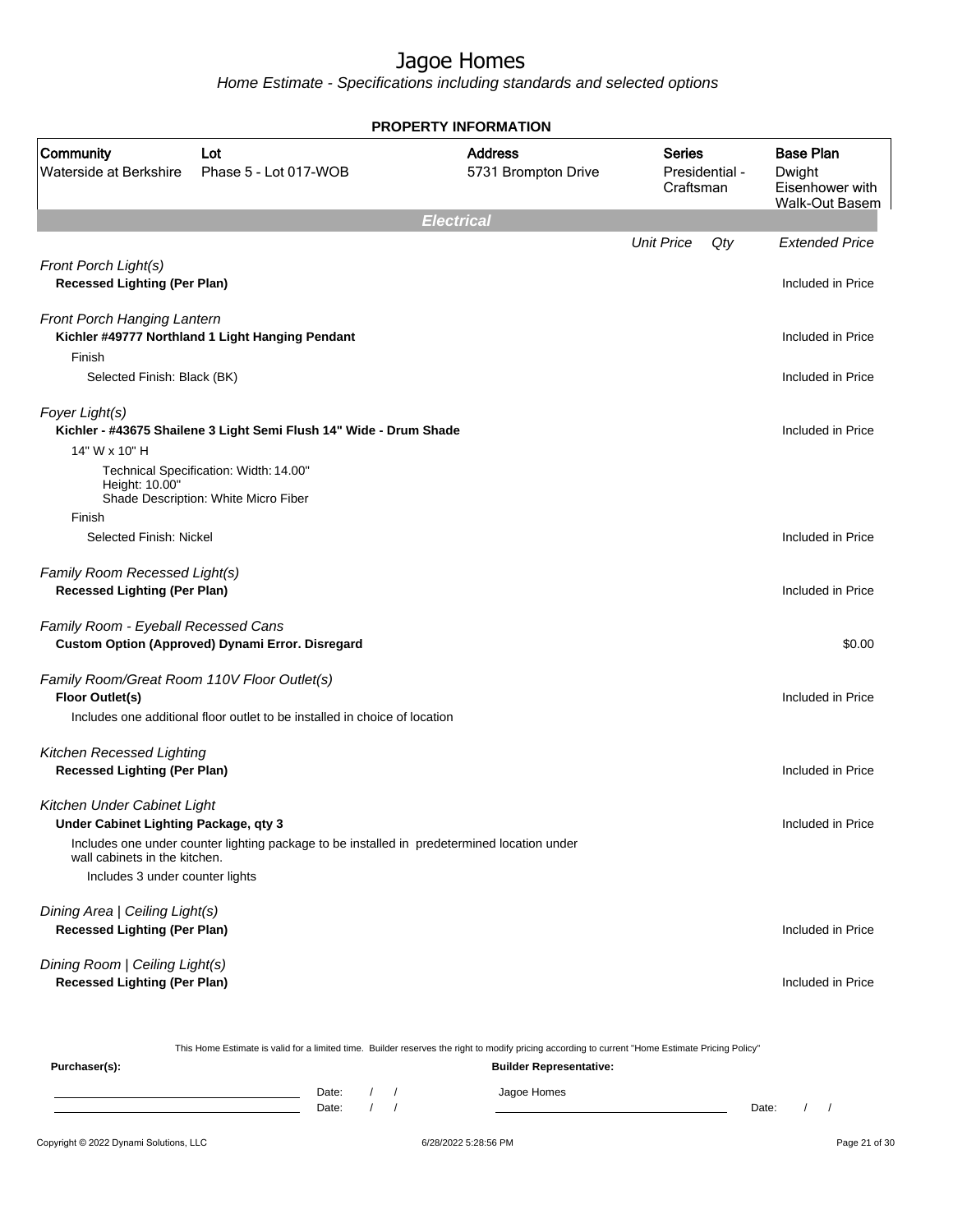Home Estimate - Specifications including standards and selected options

|                                                                                                                         |                                                                                 | <b>PROPERTY INFORMATION</b>           |                     |                |                                                                        |
|-------------------------------------------------------------------------------------------------------------------------|---------------------------------------------------------------------------------|---------------------------------------|---------------------|----------------|------------------------------------------------------------------------|
| Community<br>Waterside at Berkshire                                                                                     | Lot<br>Phase 5 - Lot 017-WOB                                                    | <b>Address</b><br>5731 Brompton Drive | Series<br>Craftsman | Presidential - | <b>Base Plan</b><br>Dwight<br>Eisenhower with<br><b>Walk-Out Basem</b> |
|                                                                                                                         |                                                                                 | <b>Electrical</b>                     |                     |                |                                                                        |
| Powder Room Vanity Light<br>Avery  3 Light   24"   45973                                                                | Create a masterpiece with this 3 light bath light from the Avery collection.    |                                       | <b>Unit Price</b>   | Qty            | <b>Extended Price</b><br>\$80.00                                       |
| Finish<br>Selected Finish: Natural Brass                                                                                | Designer Recommendation: The Avery pairs perfectly with Mamie Cabinet Hardware. |                                       |                     |                | Included in Price                                                      |
| Powder Room Fan or Fan/Light<br><b>Bath Exhaust Fan, Fan Only</b>                                                       |                                                                                 |                                       |                     |                | Included in Price                                                      |
| Main Level Hall Ceiling Light(s)<br><b>Recessed Lighting (Per Plan)</b>                                                 |                                                                                 |                                       |                     |                | Included in Price                                                      |
| <b>Family Entry Ceiling Fixture(s)</b><br><b>Recessed Lighting (Per Plan)</b>                                           |                                                                                 |                                       |                     |                | Included in Price                                                      |
| <b>Laundry Ceiling Light</b>                                                                                            | Satco - 9" Square Flush Mount, 18.5 Watt/LED (Qty 2)                            |                                       |                     |                | Included in Price                                                      |
| <b>Owner's Suite Recessed Lighting</b><br><b>Recessed Lighting (Per Plan)</b>                                           |                                                                                 |                                       |                     |                | Included in Price                                                      |
| Owners Closet(s)   Ceiling Light(s)                                                                                     | Satco - 9" Square Flush Mount, 18.5 Watt/LED (Qty 2)                            |                                       |                     |                | Included in Price                                                      |
| <b>Owners Bath Vanity Light</b><br>Avery   4 Light   33.25"   45974   Qty 2<br>Finish<br>Selected Finish: Natural Brass |                                                                                 |                                       |                     |                | \$210.00<br>Included in Price                                          |
| Owners Bath Shower or Tub/Shower Light<br>Recessed Can Light Fixture w/ Switch                                          |                                                                                 |                                       |                     |                | \$0.00                                                                 |
| Owners Bath Exhaust Fan or Fan/Light<br>Bath Exhaust Fan, Fan Only                                                      |                                                                                 |                                       |                     |                | Included in Price                                                      |
| Owners Bath 2nd Exhaust Fan or Fan/Light<br>Bath Exhaust Fan w/ Light                                                   |                                                                                 |                                       |                     |                | Included in Price                                                      |

This Home Estimate is valid for a limited time. Builder reserves the right to modify pricing according to current "Home Estimate Pricing Policy" **Purchaser(s): Builder Representative:** Date: / / Jagoe Homes<br>Date: / / Jagoe Homes Date: / / **Date: / / 2006** Date: / / / Date: / / / Date: / / / 2006 Date: / / / 2006 Date: / / / 2006 Date: / / / 2006 Date: / / / 2007 Date: / / / 2007 Date: / / / 2007 Date: / / / 2007 Date: / / / 2007 Date: / / / 2007 D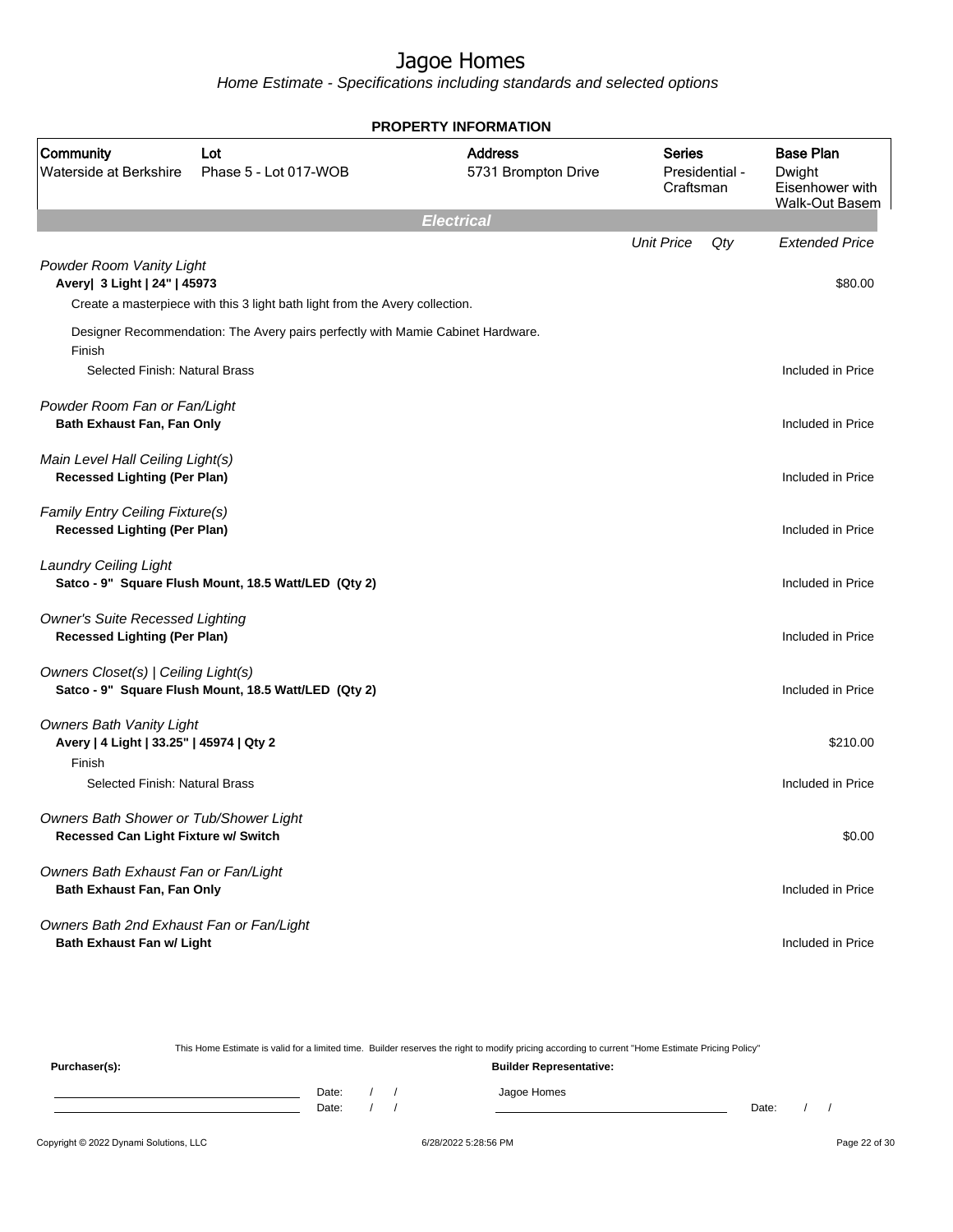Home Estimate - Specifications including standards and selected options

|                                                                      |                                                                                 | <b>PROPERTY INFORMATION</b>           |                            |                |                                                                        |
|----------------------------------------------------------------------|---------------------------------------------------------------------------------|---------------------------------------|----------------------------|----------------|------------------------------------------------------------------------|
| Community<br>Waterside at Berkshire                                  | Lot<br>Phase 5 - Lot 017-WOB                                                    | <b>Address</b><br>5731 Brompton Drive | <b>Series</b><br>Craftsman | Presidential - | <b>Base Plan</b><br>Dwight<br>Eisenhower with<br><b>Walk-Out Basem</b> |
|                                                                      |                                                                                 | <b>Electrical</b>                     |                            |                |                                                                        |
| Bedroom 2   Ceiling Light(s)<br>Flush Mount Light   3 Bulb           |                                                                                 |                                       | <b>Unit Price</b>          | Qty            | <b>Extended Price</b><br>Included in Price                             |
| Finish<br>Selected Finish: Black                                     |                                                                                 |                                       |                            |                | Included in Price                                                      |
| Bedroom 2   Closet Light                                             | Satco - 9" Square Flush Mount, 18.5 Watt/LED w/Switch                           |                                       |                            |                | Included in Price                                                      |
| Bedroom 3   Ceiling Light(s)<br>Flush Mount Light   3 Bulb<br>Finish |                                                                                 |                                       |                            |                | Included in Price                                                      |
| Selected Finish: Black                                               |                                                                                 |                                       |                            |                | Included in Price                                                      |
| Bedroom 3   Closet Light                                             | Satco - 9" Square Flush Mount, 18.5 Watt/LED w/Switch                           |                                       |                            |                | Included in Price                                                      |
| <b>Bath 2 Vanity Light</b><br>Avery   4 Light   33.25"   45974       | Create a masterpiece with this 3 light bath light from the Avery collection.    |                                       |                            |                | \$220.00                                                               |
| Finish                                                               | Designer Recommendation: The Avery pairs perfectly with Mamie Cabinet Hardware. |                                       |                            |                |                                                                        |
| Selected Finish: Natural Brass                                       |                                                                                 |                                       |                            |                | Included in Price                                                      |
| <b>Bath 2 Tub/Shower Light</b><br>Tub/Shower Light Fixture w/ Switch |                                                                                 |                                       |                            |                | Included in Price                                                      |
| Bath 2 Exhaust Fan or Fan/Light<br>Bath Exhaust Fan, Fan Only        |                                                                                 |                                       |                            |                | Included in Price                                                      |
| <b>Basement Light(s)</b><br>Keyless (Per Plan)                       |                                                                                 |                                       |                            |                | Included in Price                                                      |
| <b>Basement Stairway Ceiling Light</b><br>Keyless (Per Plan)         |                                                                                 |                                       |                            |                | Included in Price                                                      |
| Garage Ceiling Light(s)                                              | Satco - 9" Square Flush Mount, 18.5 Watt/LED (Qty 3)                            |                                       |                            |                | Included in Price                                                      |

This Home Estimate is valid for a limited time. Builder reserves the right to modify pricing according to current "Home Estimate Pricing Policy"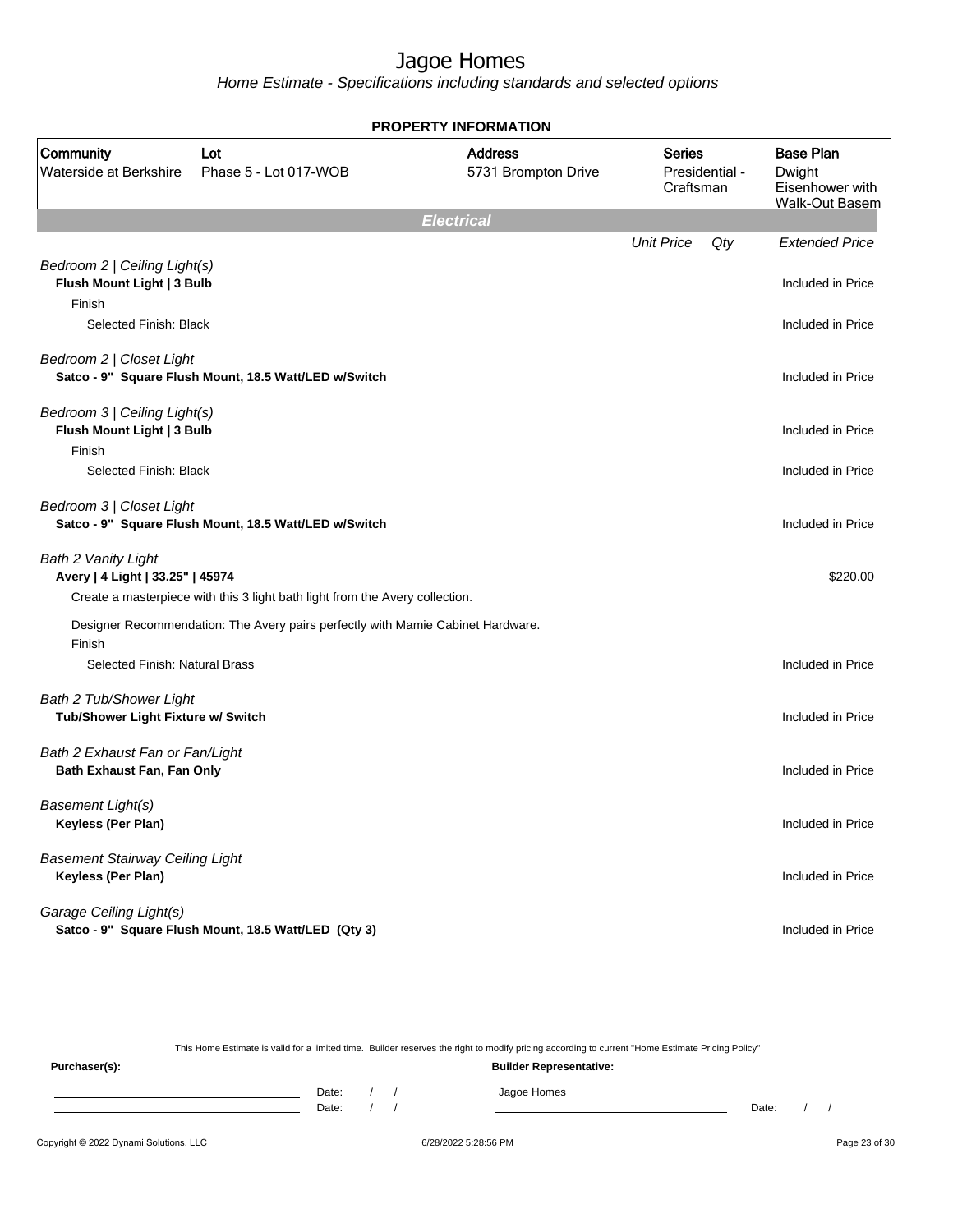Home Estimate - Specifications including standards and selected options

|                                                                           |                                                                                                                                                                                                    | <b>PROPERTY INFORMATION</b>           |                     |                |                                                                        |
|---------------------------------------------------------------------------|----------------------------------------------------------------------------------------------------------------------------------------------------------------------------------------------------|---------------------------------------|---------------------|----------------|------------------------------------------------------------------------|
| Community<br>Waterside at Berkshire                                       | Lot<br>Phase 5 - Lot 017-WOB                                                                                                                                                                       | <b>Address</b><br>5731 Brompton Drive | Series<br>Craftsman | Presidential - | <b>Base Plan</b><br>Dwight<br>Eisenhower with<br><b>Walk-Out Basem</b> |
|                                                                           |                                                                                                                                                                                                    | <b>Electrical</b>                     |                     |                |                                                                        |
|                                                                           |                                                                                                                                                                                                    |                                       | <b>Unit Price</b>   | Qty            | <b>Extended Price</b>                                                  |
| Garage Exterior Light<br>Coach Light   Northland #49776   1 Light         |                                                                                                                                                                                                    |                                       |                     |                | Included in Price                                                      |
| Qty Per Plan.                                                             |                                                                                                                                                                                                    |                                       |                     |                |                                                                        |
| 14 X 16.75                                                                | This 1 light outdoor wall lantern from the Northland collection combines a white inner finish<br>with a Matte Black exterior. The result is a vintage factory style that fills an area with light. |                                       |                     |                |                                                                        |
| Finish                                                                    |                                                                                                                                                                                                    |                                       |                     |                |                                                                        |
| Selected Finish: Black                                                    |                                                                                                                                                                                                    |                                       |                     |                | Included in Price                                                      |
| <b>Outside Retreat Light</b>                                              |                                                                                                                                                                                                    |                                       |                     |                |                                                                        |
|                                                                           | Custom Option (Approved) Outside Retreat Light removed due to Covered Deck.                                                                                                                        |                                       |                     |                | \$0.00                                                                 |
| Service Door Exterior Light                                               |                                                                                                                                                                                                    |                                       |                     |                |                                                                        |
|                                                                           | Exterior Light, Kichler Northland #49775 - Black                                                                                                                                                   |                                       |                     |                | Included in Price                                                      |
|                                                                           | Technical Specification: 10"W x 12"H                                                                                                                                                               |                                       |                     |                |                                                                        |
| <b>Basement Outside Retreat Light</b>                                     |                                                                                                                                                                                                    |                                       |                     |                |                                                                        |
|                                                                           | Exterior Light, Kichler Northland #49775 - Black                                                                                                                                                   |                                       |                     |                | Included in Price                                                      |
|                                                                           | This 1 light outdoor wall lantern from the Northland collection combines a white inner finish<br>with a Matte Black exterior. The result is a vintage factory style that fills an area with light. |                                       |                     |                |                                                                        |
|                                                                           | Technical Specification: 10"W x 12"H                                                                                                                                                               |                                       |                     |                |                                                                        |
| <b>Attic Light</b><br><b>Attic Lights Keyless</b>                         |                                                                                                                                                                                                    |                                       |                     |                | Included in Price                                                      |
|                                                                           |                                                                                                                                                                                                    |                                       |                     |                |                                                                        |
| <b>Front Door Doorbell Button</b><br><b>Doorbell Button at Front Door</b> |                                                                                                                                                                                                    |                                       |                     |                | Included in Price                                                      |
|                                                                           |                                                                                                                                                                                                    |                                       |                     |                |                                                                        |
| <b>Front Door Door Chime</b>                                              |                                                                                                                                                                                                    |                                       |                     |                |                                                                        |
| <b>Door Chime</b>                                                         |                                                                                                                                                                                                    |                                       |                     |                | Included in Price                                                      |
| <b>Entire Home - Electrical Outlets and Switches</b>                      |                                                                                                                                                                                                    |                                       |                     |                |                                                                        |
|                                                                           | Electrical Outlets & Switches per Plan & Code                                                                                                                                                      |                                       |                     |                | Included in Price                                                      |
| Color                                                                     |                                                                                                                                                                                                    |                                       |                     |                |                                                                        |
| Selected Color: White                                                     |                                                                                                                                                                                                    |                                       |                     |                | Included in Price                                                      |
|                                                                           | Entire Home - Braced and Wired for Future Ceiling Fan at Existing Ceiling Light<br>Light Location Braced and Wired for Future Ceiling Fan                                                          |                                       | \$115.00            | 2              | \$230.00                                                               |
|                                                                           | Includes addition of bracing and box for ceiling fan addition with a switch                                                                                                                        |                                       |                     |                |                                                                        |
| Comments: Bed 2 and 3                                                     |                                                                                                                                                                                                    |                                       |                     |                |                                                                        |
|                                                                           |                                                                                                                                                                                                    |                                       |                     |                |                                                                        |
|                                                                           |                                                                                                                                                                                                    |                                       |                     |                |                                                                        |

This Home Estimate is valid for a limited time. Builder reserves the right to modify pricing according to current "Home Estimate Pricing Policy"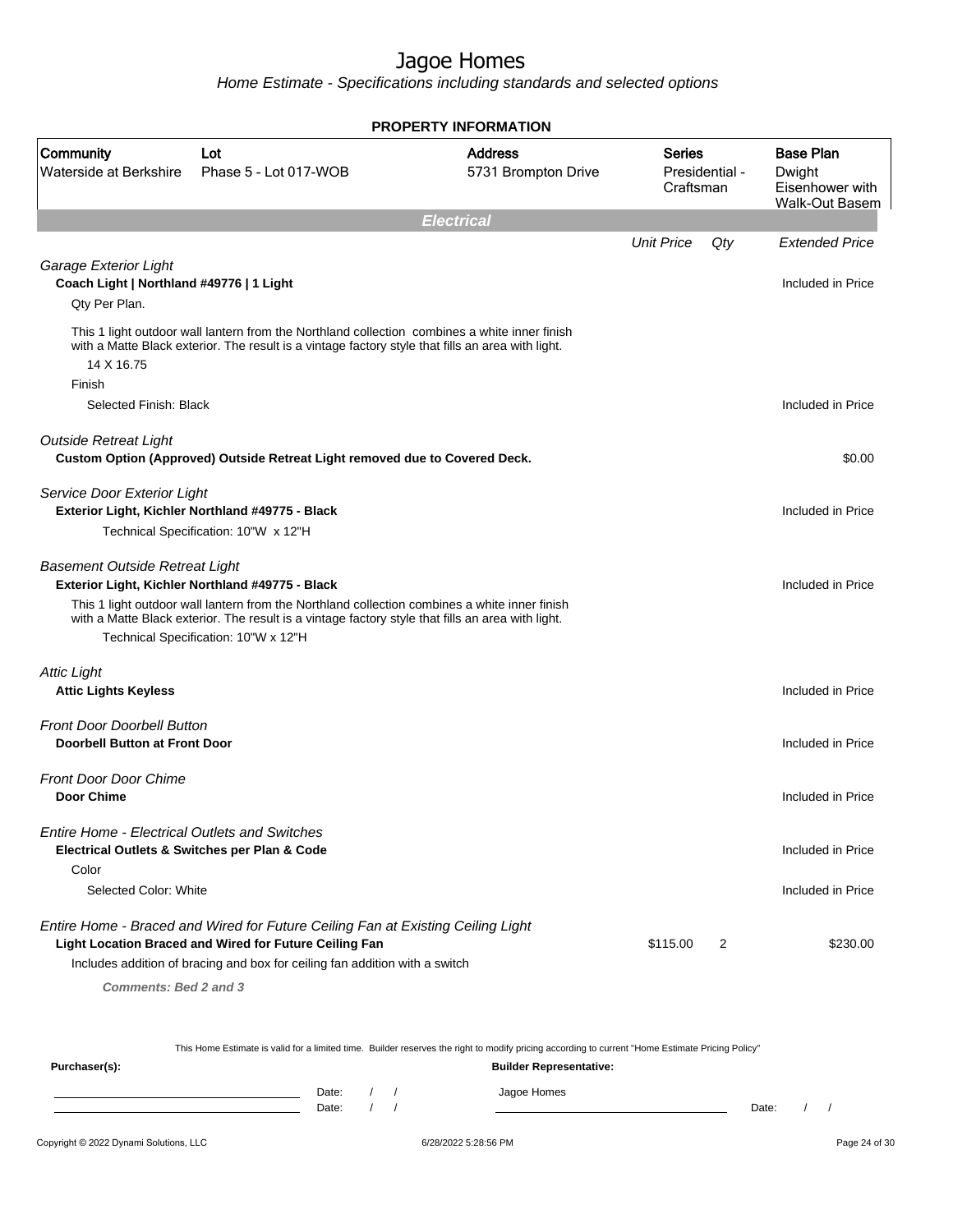Home Estimate - Specifications including standards and selected options

|                                                                               |                                                                                                                                                                                                                                                                                                                                                                                                                                  | <b>PROPERTY INFORMATION</b>           |                            |                |                                                                        |
|-------------------------------------------------------------------------------|----------------------------------------------------------------------------------------------------------------------------------------------------------------------------------------------------------------------------------------------------------------------------------------------------------------------------------------------------------------------------------------------------------------------------------|---------------------------------------|----------------------------|----------------|------------------------------------------------------------------------|
| Community<br>Waterside at Berkshire                                           | Lot<br>Phase 5 - Lot 017-WOB                                                                                                                                                                                                                                                                                                                                                                                                     | <b>Address</b><br>5731 Brompton Drive | <b>Series</b><br>Craftsman | Presidential - | <b>Base Plan</b><br>Dwight<br>Eisenhower with<br><b>Walk-Out Basem</b> |
|                                                                               |                                                                                                                                                                                                                                                                                                                                                                                                                                  | <b>Electrical</b>                     |                            |                |                                                                        |
|                                                                               | Entire Home - Addition of Ceiling Light Outlet w/ Switch Capped w/Plate Cover<br>Light Outlet with Switch for Future Light, to be Capped with Plate Cover                                                                                                                                                                                                                                                                        |                                       | <b>Unit Price</b>          | Qty            | <b>Extended Price</b><br>\$130.00                                      |
| <b>Comments: Dining Area</b>                                                  |                                                                                                                                                                                                                                                                                                                                                                                                                                  |                                       |                            |                |                                                                        |
| <b>Exterior Flood Light</b><br>Double Flood Lights w/Switch per plan<br>Color |                                                                                                                                                                                                                                                                                                                                                                                                                                  |                                       |                            |                | Included in Price                                                      |
| Selected Color: Black                                                         |                                                                                                                                                                                                                                                                                                                                                                                                                                  |                                       |                            |                | Included in Price                                                      |
| <b>Smoke Detectors</b><br>Smoke Detectors, per plan                           |                                                                                                                                                                                                                                                                                                                                                                                                                                  |                                       |                            |                | Included in Price                                                      |
| Carbon Monoxide Detectors<br>Carbon Monoxide Detectors, per plan              |                                                                                                                                                                                                                                                                                                                                                                                                                                  |                                       |                            |                | Included in Price                                                      |
|                                                                               |                                                                                                                                                                                                                                                                                                                                                                                                                                  | <b>Structured Wiring   Smart Home</b> |                            |                |                                                                        |
| Home Run   Included                                                           |                                                                                                                                                                                                                                                                                                                                                                                                                                  |                                       | <b>Unit Price</b>          | Qty            | <b>Extended Price</b>                                                  |
| <b>Location Per Plan</b>                                                      |                                                                                                                                                                                                                                                                                                                                                                                                                                  |                                       |                            |                | Included in Price                                                      |
| Included:<br>- Dedicated 100V Outlet<br>WIFI coverage.                        | - Central Wiring Panel w/ Hinged Door (Qty 1)<br>- 1" Conduit with Pull String to Exterior Service (Qty 1)<br>- Coax from Panel to Exterior Service (Qty 1)<br>- Shielded Cat6 w/ Male Termination   Panel to Owners   Labeled at Panel (Qty 1)<br>- Shielded Cat6 w/ Male Termination   Panel to Family Room   Labeled at Panel (Qty 1)<br>Central Wiring Panel Locations determined based on overall home layout and efficient |                                       |                            |                |                                                                        |
| Family Room   Included<br><b>Location Per Plan</b>                            |                                                                                                                                                                                                                                                                                                                                                                                                                                  |                                       |                            |                | Included in Price                                                      |
| Included:<br>- Coax to Exterior Service (Qty 1)                               | - Shielded Cat6 w/ Female Termination   Family Room to Panel   Labeled at Panel (Qty 1)                                                                                                                                                                                                                                                                                                                                          |                                       |                            |                |                                                                        |
| Owners Suite   Included<br><b>Location Per Plan</b>                           |                                                                                                                                                                                                                                                                                                                                                                                                                                  |                                       |                            |                | Included in Price                                                      |
| Included:<br>*Coax to Exterior Service (Qty 1)*                               | *Shielded Cat6 w/ Female Termination   Owners to Panel   Labeled at Panel (Qty 1)*                                                                                                                                                                                                                                                                                                                                               |                                       |                            |                |                                                                        |
|                                                                               |                                                                                                                                                                                                                                                                                                                                                                                                                                  |                                       |                            |                |                                                                        |

This Home Estimate is valid for a limited time. Builder reserves the right to modify pricing according to current "Home Estimate Pricing Policy"

**Purchaser(s): Builder Representative:** Date: / / Jagoe Homes<br>Date: / / Jagoe Homes Date: / / **Date: / / 2006** Date: / / / Date: / / / Date: / / / 2006 Date: / / / 2006 Date: / / / 2006 Date: / / / 2006 Date: / / / 2007 Date: / / / 2007 Date: / / / 2007 Date: / / / 2007 Date: / / / 2007 Date: / / / 2007 D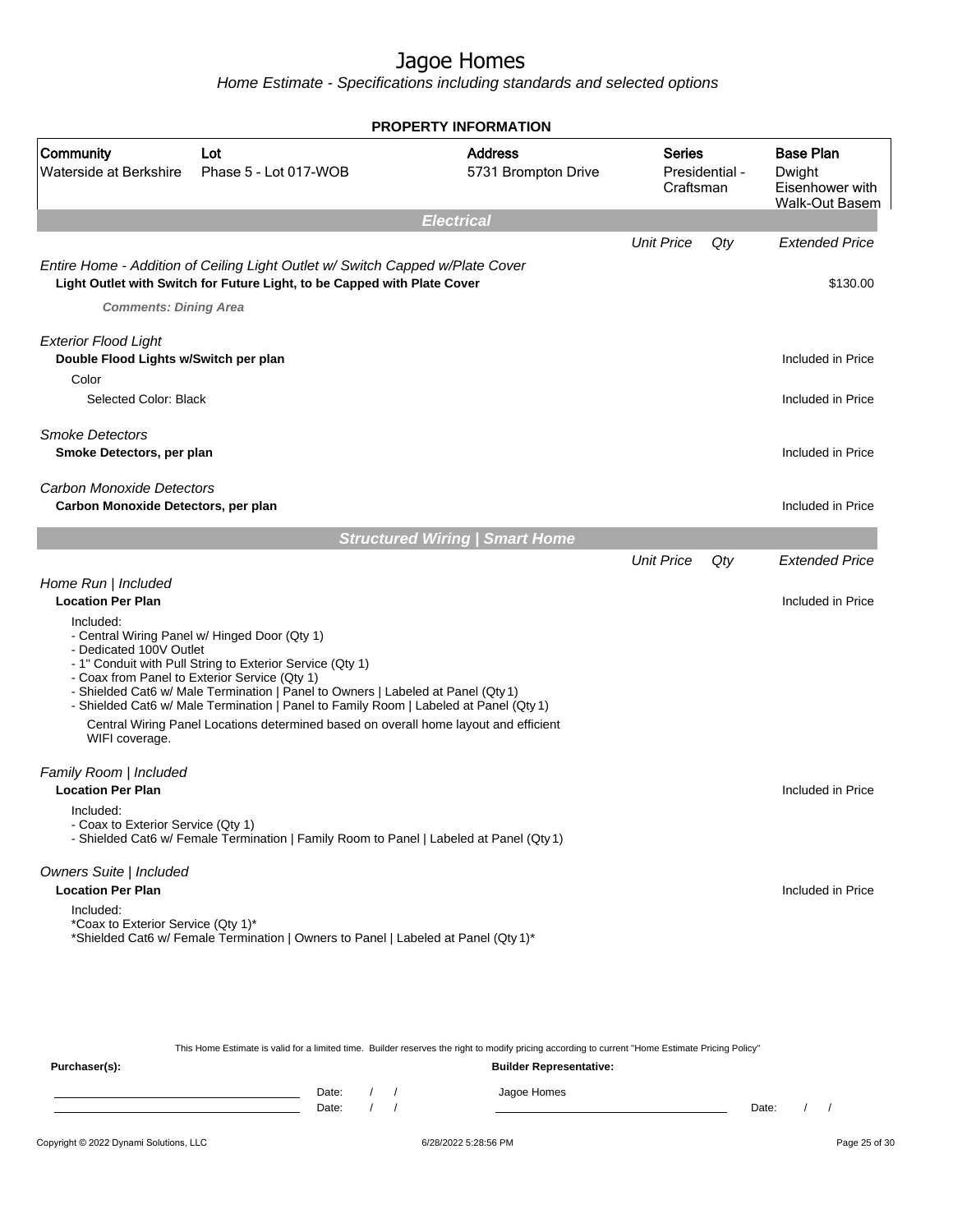Home Estimate - Specifications including standards and selected options

|                                                                                                                |                                                                                                                           | <b>PROPERTY INFORMATION</b>           |                            |                |                                                                        |
|----------------------------------------------------------------------------------------------------------------|---------------------------------------------------------------------------------------------------------------------------|---------------------------------------|----------------------------|----------------|------------------------------------------------------------------------|
| Community<br>Waterside at Berkshire                                                                            | Lot<br>Phase 5 - Lot 017-WOB                                                                                              | <b>Address</b><br>5731 Brompton Drive | <b>Series</b><br>Craftsman | Presidential - | <b>Base Plan</b><br>Dwight<br>Eisenhower with<br><b>Walk-Out Basem</b> |
|                                                                                                                |                                                                                                                           | <b>HVAC</b>                           |                            |                |                                                                        |
|                                                                                                                |                                                                                                                           |                                       | <b>Unit Price</b>          | Qty            | <b>Extended Price</b>                                                  |
| <b>Entire Home Air Conditioner</b><br>14 Seer Air Conditioning System<br>Up to 14 Seer Air Conditioning System |                                                                                                                           |                                       |                            |                | Included in Price                                                      |
| <b>Entire Home Furnace</b><br>92% Plus High Efficiency Gas Home Furnace                                        | Includes 92% plus high efficiency gas home furnace<br>Builder makes no guarantee with respect to heating and cooling cost |                                       |                            |                | Included in Price                                                      |
| Entire Home Furnace Filter<br>Aprilaire Model 2000 Series Air Filter                                           |                                                                                                                           |                                       |                            |                | Included in Price                                                      |
| <b>Entire Home Thermostat</b><br><b>Programmable Thermostat</b>                                                |                                                                                                                           |                                       |                            |                | Included in Price                                                      |
| <b>Indoor Air Quality</b><br>Honeywell Fresh Air Ventilation System                                            |                                                                                                                           |                                       |                            |                | Included in Price                                                      |
| <b>Entire Home Duct System</b><br><b>Flexible Duct</b>                                                         |                                                                                                                           |                                       |                            |                | Included in Price                                                      |
| Entire Home Return Air<br><b>Multiple Return Air Vents</b>                                                     | One Return per Bedroom & One Central Return                                                                               |                                       |                            |                | Included in Price                                                      |
|                                                                                                                |                                                                                                                           |                                       |                            |                |                                                                        |
| Laundry Dryer Vent<br><b>Dryer Vent Vented to Outside</b>                                                      |                                                                                                                           |                                       |                            |                | Included in Price                                                      |
|                                                                                                                |                                                                                                                           | <b>Floor Coverings</b>                |                            |                |                                                                        |
|                                                                                                                |                                                                                                                           |                                       | <b>Unit Price</b>          | Qty            | <b>Extended Price</b>                                                  |
| <b>Entire Home Carpet Selection</b><br><b>Mohawk Carpet   Easy Street</b><br>Color                             |                                                                                                                           |                                       |                            |                | Included in Price                                                      |
| Selected Color: 929 Rainswept                                                                                  |                                                                                                                           |                                       |                            |                | Included in Price                                                      |
| <b>Entire Home Carpet Pad</b><br>8# Moisture Barrier Carpet Pad                                                |                                                                                                                           |                                       |                            |                | Included in Price                                                      |

This Home Estimate is valid for a limited time. Builder reserves the right to modify pricing according to current "Home Estimate Pricing Policy" **Purchaser(s): Builder Representative:** Date: / / Jagoe Homes<br>Date: / / Jagoe Homes Date: / / Date: / /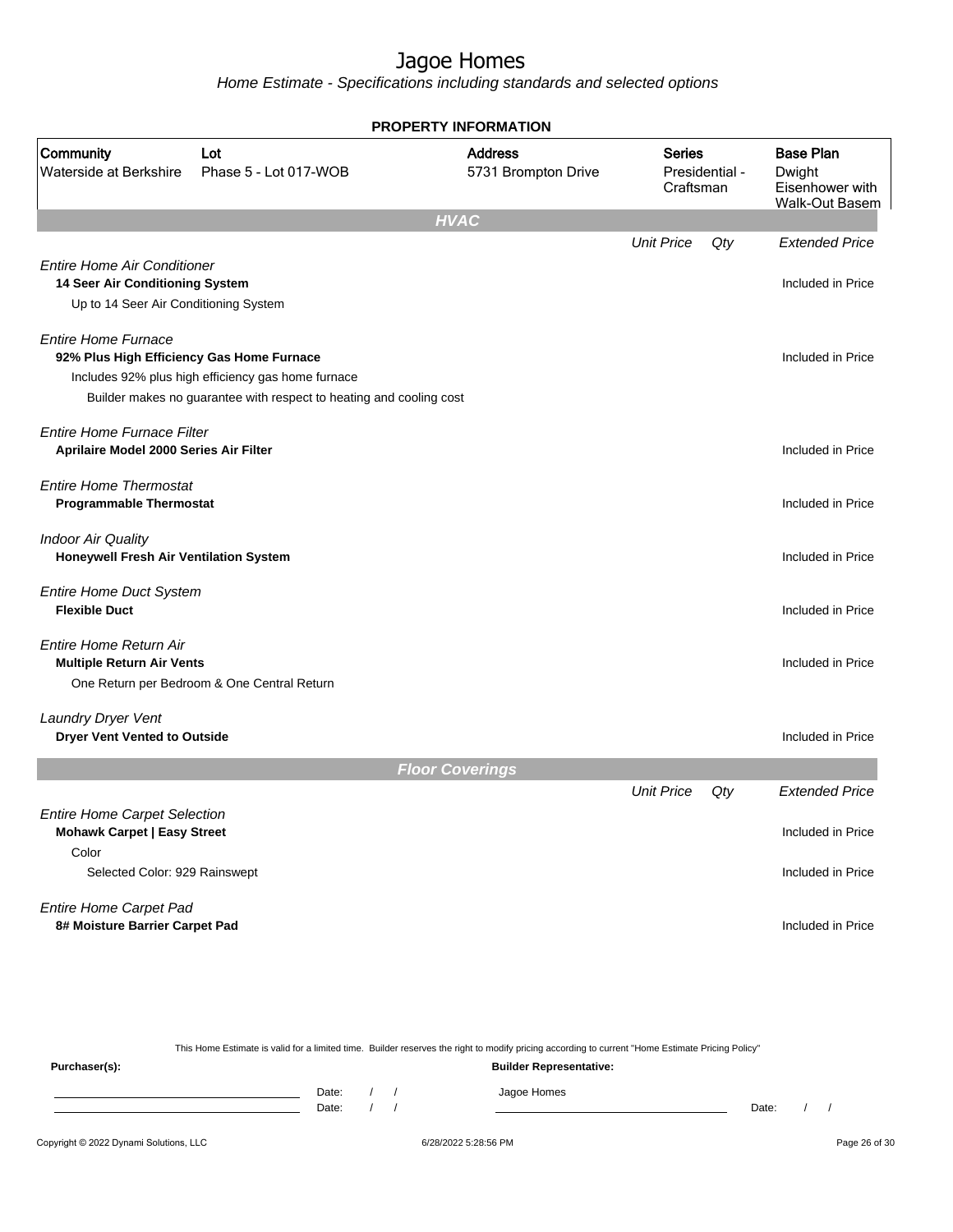Home Estimate - Specifications including standards and selected options

|                                                       |                                                                                                                                                                                                                             | <b>PROPERTY INFORMATION</b>           |                                              |                                                                        |
|-------------------------------------------------------|-----------------------------------------------------------------------------------------------------------------------------------------------------------------------------------------------------------------------------|---------------------------------------|----------------------------------------------|------------------------------------------------------------------------|
| Community<br>Waterside at Berkshire                   | Lot<br>Phase 5 - Lot 017-WOB                                                                                                                                                                                                | <b>Address</b><br>5731 Brompton Drive | <b>Series</b><br>Presidential -<br>Craftsman | <b>Base Plan</b><br>Dwight<br>Eisenhower with<br><b>Walk-Out Basem</b> |
|                                                       |                                                                                                                                                                                                                             | <b>Floor Coverings</b>                |                                              |                                                                        |
| Ridge Wheat Field Oak - Front to Back                 | Foyer   Family Room   Kitchen/Dining   Dining Room   Hall(s)<br>Custom Option (Approved) Special Request (18) - Foyer/Family Room/Dining<br>Room/Kitchen/Dining Area/Main Level Hallway(s) Flooring: Revwood Plus - Sawmill |                                       | <b>Unit Price</b><br>Qty                     | <b>Extended Price</b><br>\$0.00                                        |
| Owners Bath   Flooring                                |                                                                                                                                                                                                                             |                                       |                                              |                                                                        |
| Ceramic   12x24                                       |                                                                                                                                                                                                                             |                                       |                                              | \$0.00                                                                 |
| Ceramic Color                                         |                                                                                                                                                                                                                             |                                       |                                              |                                                                        |
| Ceramic Install Pattern                               | Selected Ceramic Color: CT76 Calacatta Empire                                                                                                                                                                               |                                       |                                              | Included in Price                                                      |
|                                                       | Selected Ceramic Install Pattern: Third Offset                                                                                                                                                                              |                                       |                                              | Included in Price                                                      |
| <b>Grout Color</b><br>Selected Grout Color: 02 Pewter |                                                                                                                                                                                                                             |                                       |                                              | Included in Price                                                      |
| <b>Installation Direction</b>                         |                                                                                                                                                                                                                             |                                       |                                              |                                                                        |
|                                                       | Selected Installation Direction: Front to Back                                                                                                                                                                              |                                       |                                              | Included in Price                                                      |
| Bath 2   Flooring<br>Ceramic   12x24                  |                                                                                                                                                                                                                             |                                       |                                              | \$150.00                                                               |
| Ceramic Color                                         |                                                                                                                                                                                                                             |                                       |                                              |                                                                        |
|                                                       | Selected Ceramic Color: CT76 Calacatta Empire                                                                                                                                                                               |                                       |                                              | Included in Price                                                      |
| <b>Ceramic Install Pattern</b>                        |                                                                                                                                                                                                                             |                                       |                                              |                                                                        |
|                                                       | Selected Ceramic Install Pattern: Third Offset                                                                                                                                                                              |                                       |                                              | Included in Price                                                      |
| <b>Grout Color</b>                                    |                                                                                                                                                                                                                             |                                       |                                              |                                                                        |
| Selected Grout Color: 02 Pewter                       |                                                                                                                                                                                                                             |                                       |                                              | Included in Price                                                      |
| <b>Installation Direction</b>                         |                                                                                                                                                                                                                             |                                       |                                              |                                                                        |
|                                                       | Selected Installation Direction: Side to Side                                                                                                                                                                               |                                       |                                              | Included in Price                                                      |
| <b>Family Entry   Flooring</b>                        | Custom Option (Approved) Special Request (19) - Family Entry/Powder Room Flooring:<br>Revwood Plus - Sawmill Ridge Wheat Field Oak - Front to Back                                                                          |                                       |                                              | \$0.00                                                                 |
| <b>Laundry Flooring</b>                               |                                                                                                                                                                                                                             |                                       |                                              |                                                                        |
| Ceramic   12x24                                       |                                                                                                                                                                                                                             |                                       |                                              | \$175.00                                                               |
| Ceramic Color                                         |                                                                                                                                                                                                                             |                                       |                                              |                                                                        |
|                                                       | Selected Ceramic Color: CT76 Calacatta Empire                                                                                                                                                                               |                                       |                                              | Included in Price                                                      |
| Ceramic Install Pattern                               | Selected Ceramic Install Pattern: Third Offset                                                                                                                                                                              |                                       |                                              |                                                                        |
|                                                       |                                                                                                                                                                                                                             |                                       |                                              | Included in Price                                                      |
| <b>Grout Color</b><br>Selected Grout Color: 02 Pewter |                                                                                                                                                                                                                             |                                       |                                              | Included in Price                                                      |
|                                                       |                                                                                                                                                                                                                             |                                       |                                              |                                                                        |

This Home Estimate is valid for a limited time. Builder reserves the right to modify pricing according to current "Home Estimate Pricing Policy"

**Purchaser(s): Builder Representative:** Date: / / Jagoe Homes<br>Date: / / Jagoe Homes Date: / / **Date: / / 2006** Date: / / / Date: / / / Date: / / / 2006 Date: / / / 2006 Date: / / / 2006 Date: / / / 2006 Date: / / / 2007 Date: / / / 2007 Date: / / / 2007 Date: / / / 2007 Date: / / / 2007 Date: / / / 2007 D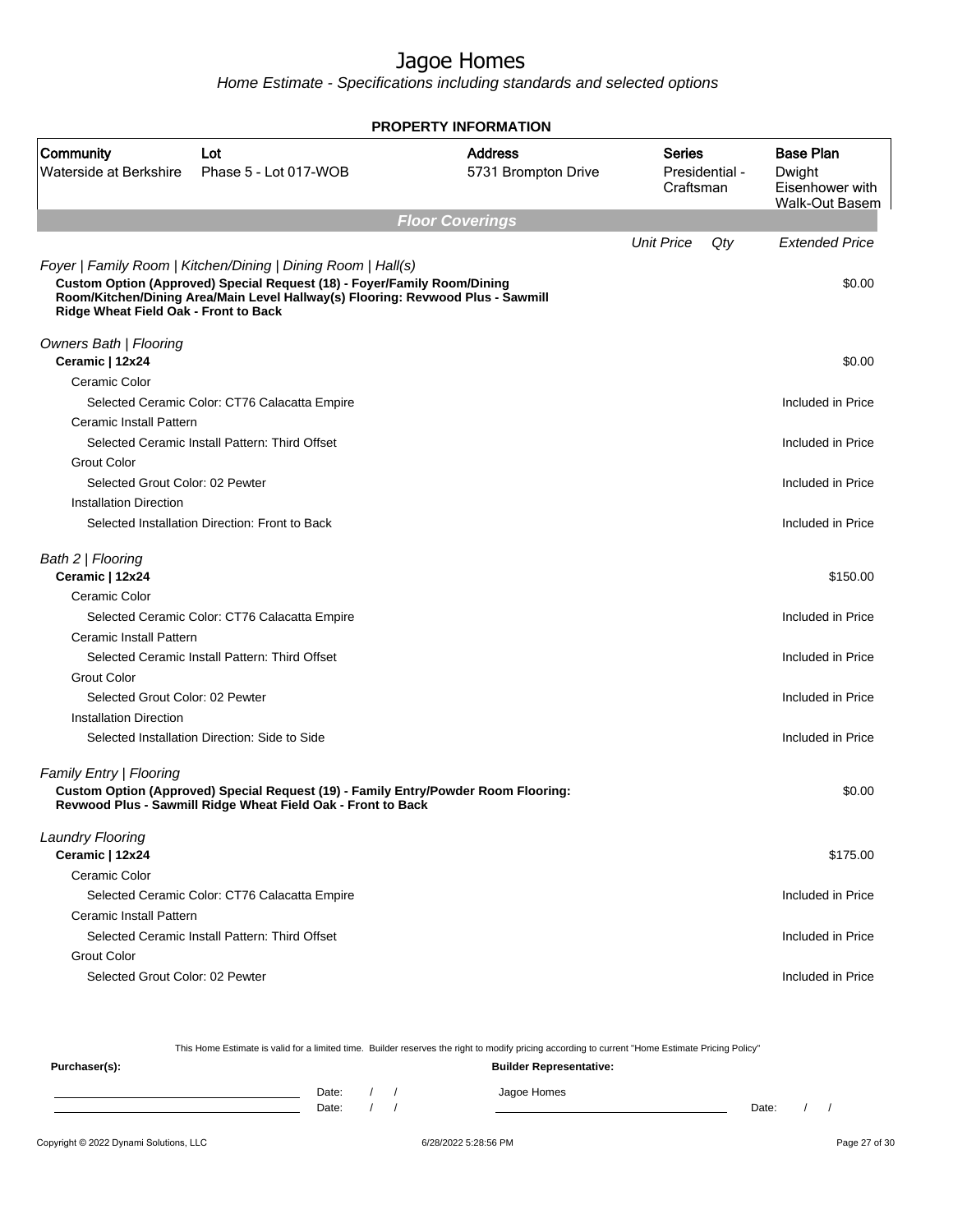Home Estimate - Specifications including standards and selected options

|                                                                                   |                                                                                                                     | <b>PROPERTY INFORMATION</b>           |                            |                |                                                                        |
|-----------------------------------------------------------------------------------|---------------------------------------------------------------------------------------------------------------------|---------------------------------------|----------------------------|----------------|------------------------------------------------------------------------|
| Community<br>Waterside at Berkshire                                               | Lot<br>Phase 5 - Lot 017-WOB                                                                                        | <b>Address</b><br>5731 Brompton Drive | <b>Series</b><br>Craftsman | Presidential - | <b>Base Plan</b><br>Dwight<br>Eisenhower with<br><b>Walk-Out Basem</b> |
|                                                                                   |                                                                                                                     | <b>Floor Coverings</b>                |                            |                |                                                                        |
| <b>Laundry Flooring</b><br><b>Installation Direction</b>                          |                                                                                                                     |                                       | <b>Unit Price</b>          | Qty            | <b>Extended Price</b>                                                  |
|                                                                                   | Selected Installation Direction: Front to Back                                                                      |                                       |                            |                | Included in Price                                                      |
|                                                                                   |                                                                                                                     | <b>Shelving</b>                       |                            |                |                                                                        |
|                                                                                   |                                                                                                                     |                                       | <b>Unit Price</b>          | Qty            | <b>Extended Price</b>                                                  |
| <b>Owner's Closet Shelf &amp; Rod</b><br><b>Closet Shelf MDF Board (Per Plan)</b> |                                                                                                                     |                                       |                            |                | Included in Price                                                      |
| Long Garment Hanging                                                              |                                                                                                                     |                                       |                            |                |                                                                        |
|                                                                                   | Selected Long Garment Hanging: Long Garment Hanging (66" & 84")                                                     |                                       |                            |                | Included in Price                                                      |
| Standard Hanging                                                                  |                                                                                                                     |                                       |                            |                | Included in Price                                                      |
|                                                                                   | Selected Standard Hanging: Standard Hanging (42" & 84")<br><b>Comments: Long Hanging On wall shared with shower</b> |                                       |                            |                |                                                                        |
| Bedroom 2 Closet Shelf & Rod                                                      |                                                                                                                     |                                       |                            |                |                                                                        |
| <b>Closet Shelf MDF Board (Per Plan)</b><br>Long Garment Hanging                  |                                                                                                                     |                                       |                            |                | Included in Price                                                      |
|                                                                                   | Selected Long Garment Hanging: None                                                                                 |                                       |                            |                | Included in Price                                                      |
| Standard Hanging                                                                  |                                                                                                                     |                                       |                            |                |                                                                        |
|                                                                                   | Selected Standard Hanging: Standard Hanging (42" & 84")                                                             |                                       |                            |                | Included in Price                                                      |
| Bedroom 3 Closet Shelf & Rod<br><b>Closet Shelf MDF Board (Per Plan)</b>          |                                                                                                                     |                                       |                            |                | Included in Price                                                      |
| Long Garment Hanging                                                              |                                                                                                                     |                                       |                            |                |                                                                        |
|                                                                                   | Selected Long Garment Hanging: None                                                                                 |                                       |                            |                | Included in Price                                                      |
| Standard Hanging                                                                  |                                                                                                                     |                                       |                            |                |                                                                        |
|                                                                                   | Selected Standard Hanging: Standard Hanging (42" & 84")                                                             |                                       |                            |                | Included in Price                                                      |
| <b>Entire Home Storage Shelf</b><br>Storage Shelf MDF Board (Per Plan)            |                                                                                                                     |                                       |                            |                | Included in Price                                                      |
|                                                                                   |                                                                                                                     |                                       |                            |                |                                                                        |
|                                                                                   |                                                                                                                     |                                       |                            |                |                                                                        |
|                                                                                   |                                                                                                                     | <b>Foundations</b>                    | <b>Unit Price</b>          | Qty            | <b>Extended Price</b>                                                  |

This Home Estimate is valid for a limited time. Builder reserves the right to modify pricing according to current "Home Estimate Pricing Policy"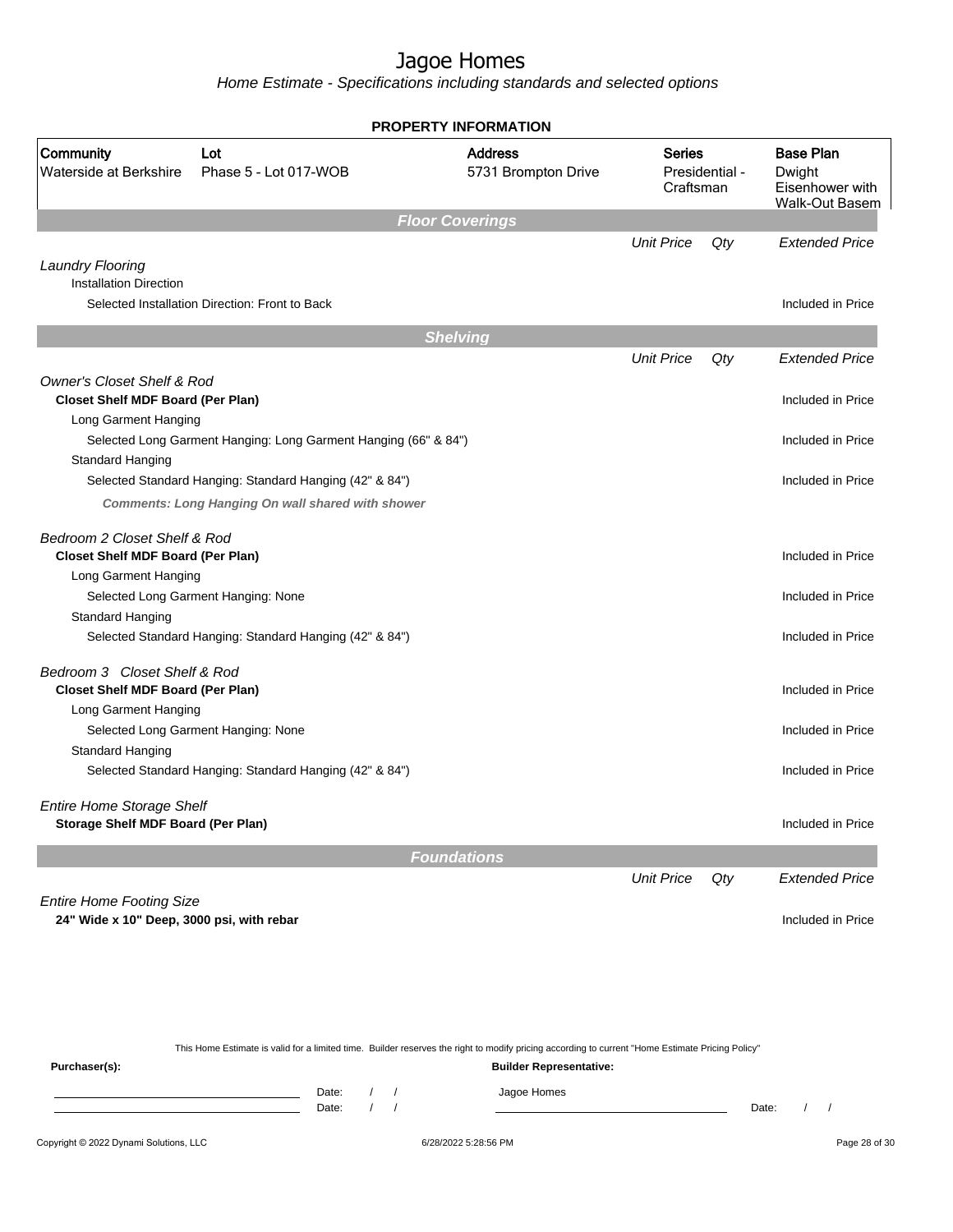Home Estimate - Specifications including standards and selected options

|                                                                                                      |                                                                                                                                                                                   | <b>PROPERTY INFORMATION</b>           |                     |                |                                                                        |  |  |  |  |
|------------------------------------------------------------------------------------------------------|-----------------------------------------------------------------------------------------------------------------------------------------------------------------------------------|---------------------------------------|---------------------|----------------|------------------------------------------------------------------------|--|--|--|--|
| Community<br>Waterside at Berkshire                                                                  | Lot<br>Phase 5 - Lot 017-WOB                                                                                                                                                      | <b>Address</b><br>5731 Brompton Drive | Series<br>Craftsman | Presidential - | <b>Base Plan</b><br>Dwight<br>Eisenhower with<br><b>Walk-Out Basem</b> |  |  |  |  |
| <b>Framing</b>                                                                                       |                                                                                                                                                                                   |                                       |                     |                |                                                                        |  |  |  |  |
| Entire Home 2 x 4 Wall Studs<br>Studs 2 x 4 @ 16" oc, SPF Grade                                      |                                                                                                                                                                                   |                                       | <b>Unit Price</b>   | Qty            | <b>Extended Price</b><br>Included in Price                             |  |  |  |  |
| Entire Home 2 x 6 Wall Studs<br>Studs 2 x 6 @ 24" oc, SPF Grade (Per Plan)                           |                                                                                                                                                                                   |                                       |                     |                | Included in Price                                                      |  |  |  |  |
| <b>Entire Home Exterior Wall Sheathing</b>                                                           | Exterior Wall Sheathing (7/16" OSB &/or 1/2" Styrofoam)                                                                                                                           |                                       |                     |                | Included in Price                                                      |  |  |  |  |
| Entire Home Exterior Wall House Wrap<br><b>Exterior Wall Covering House Wrap</b>                     |                                                                                                                                                                                   |                                       |                     |                | Included in Price                                                      |  |  |  |  |
| <b>Entire Home Foundation Plates</b><br><b>Foundation Plates treated yellow pine</b>                 |                                                                                                                                                                                   |                                       |                     |                | Included in Price                                                      |  |  |  |  |
| Entire Home - Sub Floor (Where Applicable)                                                           | Sub Floor 3/4" OSB T&G, glued & screwed or nailed                                                                                                                                 |                                       |                     |                | Included in Price                                                      |  |  |  |  |
| <b>Family Room Ceiling Concept</b><br>SW9163 Tin Lizzie                                              | Custom Option (Approved) Special Request (21) - Box Tray Ceiling - Painted Smooth, w/<br>Molding. Paint Color - Ceiling of Tray: SW9163 Tin Lizzie - Paint Color - Sides of Tray: |                                       |                     |                | \$0.00                                                                 |  |  |  |  |
| Main Level Ceiling Heights<br>Interior Flat Ceiling Height 9'0"<br>Certain ceiling heights may vary. |                                                                                                                                                                                   |                                       |                     |                | Included in Price                                                      |  |  |  |  |
| <b>Owner's Suite Ceiling Concept</b><br>SW9163 Tin Lizzie                                            | Custom Option (Approved) Special Request (22) - Box Tray Ceiling - Painted Smooth, w/<br>Molding. Paint Color - Ceiling of Tray: SW9163 Tin Lizzie - Paint Color - Sides of Tray: |                                       |                     |                | \$0.00                                                                 |  |  |  |  |
| Per Plan Roof Trusses<br><b>Roof Trusses</b>                                                         |                                                                                                                                                                                   |                                       |                     |                | Included in Price                                                      |  |  |  |  |
| <b>Roof Sheathing</b><br>Roof Sheathing 7/16" OSB                                                    |                                                                                                                                                                                   |                                       |                     |                | Included in Price                                                      |  |  |  |  |
| Main Level Floor System                                                                              | Floor Truss System, 1st Floor, 14" Deep, Spaced per Plan                                                                                                                          |                                       |                     |                | Included in Price                                                      |  |  |  |  |

This Home Estimate is valid for a limited time. Builder reserves the right to modify pricing according to current "Home Estimate Pricing Policy"

**Purchaser(s): Builder Representative:** Date: / / Jagoe Homes<br>Date: / / Jagoe Homes Date: / / **Date: / / 2006** Date: / / / Date: / / / Date: / / / 2006 Date: / / / 2006 Date: / / / 2006 Date: / / / 2006 Date: / / / 2007 Date: / / / 2007 Date: / / / 2007 Date: / / / 2007 Date: / / / 2007 Date: / / / 2007 D